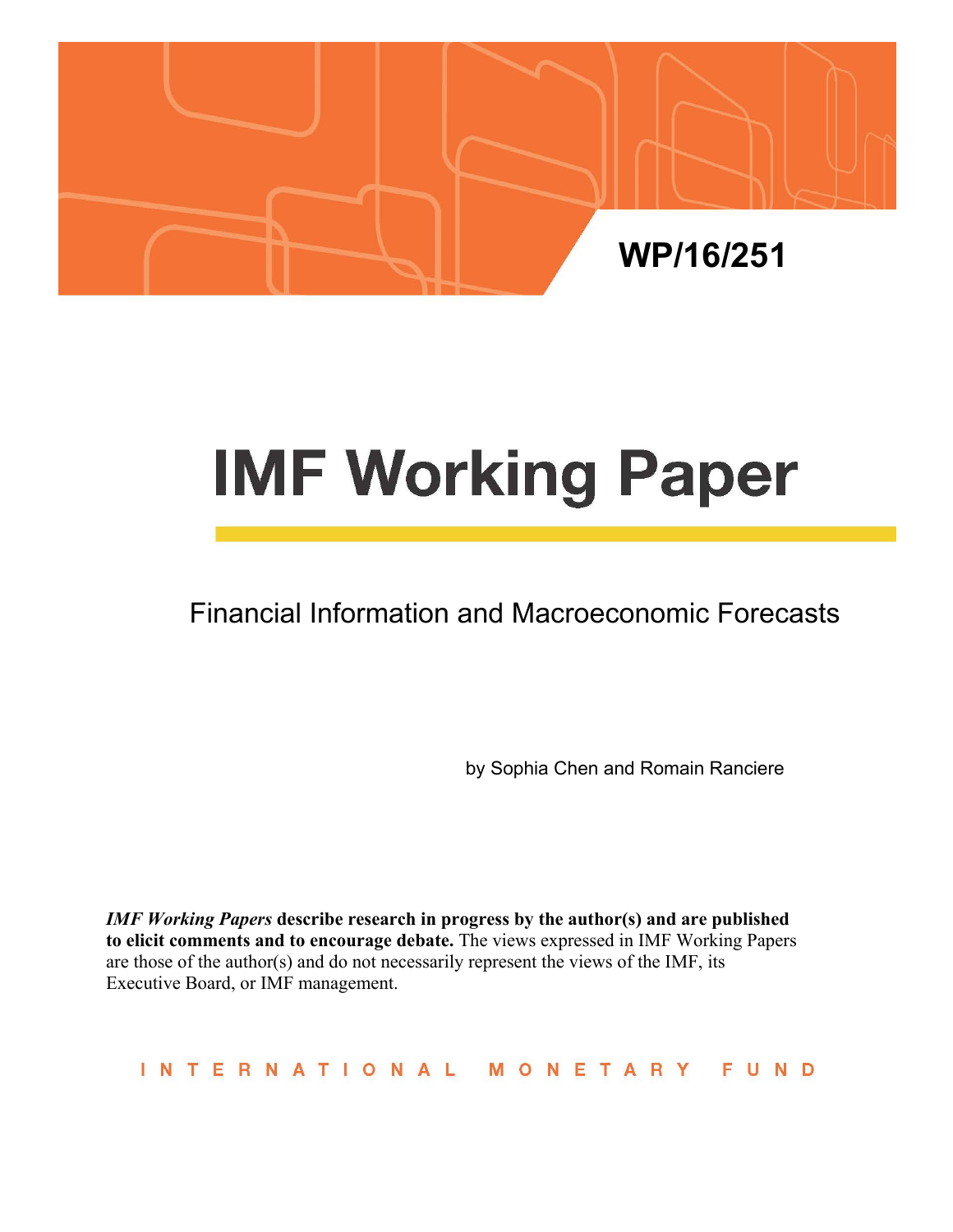#### **IMF Working Paper**

#### Research Department

#### **Financial Information and Macroeconomic Forecasts**

#### **Prepared by Sophia Chen and Romain Ranciere1**

Authorized for distribution by Maria Soledad Martinez Peria

December 2016

*IMF Working Papers* **describe research in progress by the author(s) and are published to elicit comments and to encourage debate.** The views expressed in IMF Working Papers are those of the author(s) and do not necessarily represent the views of the IMF, its Executive Board, or IMF management.

#### **Abstract**

We study the forecasting power of financial variables for macroeconomic variables for 62 countries between 1980 and 2013. We find that financial variables such as credit growth, stock prices and house prices have considerable predictive power for macroeconomic variables at one to four quarters horizons. A forecasting model with financial variables outperforms the World Economic Outlook (WEO) forecasts in up to 85 percent of our sample countries at the four quarters horizon. We also find that cross-country panel models produce more accurate out-of-sample forecasts than individual country models.

JEL Classification Numbers: C53, E44, E47

Keywords: Macroeconomic Forecasting, Financial Markets and the Macroeconomy, Credit Growth, Stock Price, House Price

Author's E-Mail Address: YChen2@imf.org, RRanciere@imf.org

<sup>&</sup>lt;sup>1</sup> We thank Giovanni Dell'Ariccia and Prakash Loungani for useful comments and suggestions. We thank Yangfan Sun for excellent research assistance. All remaining errors are ours.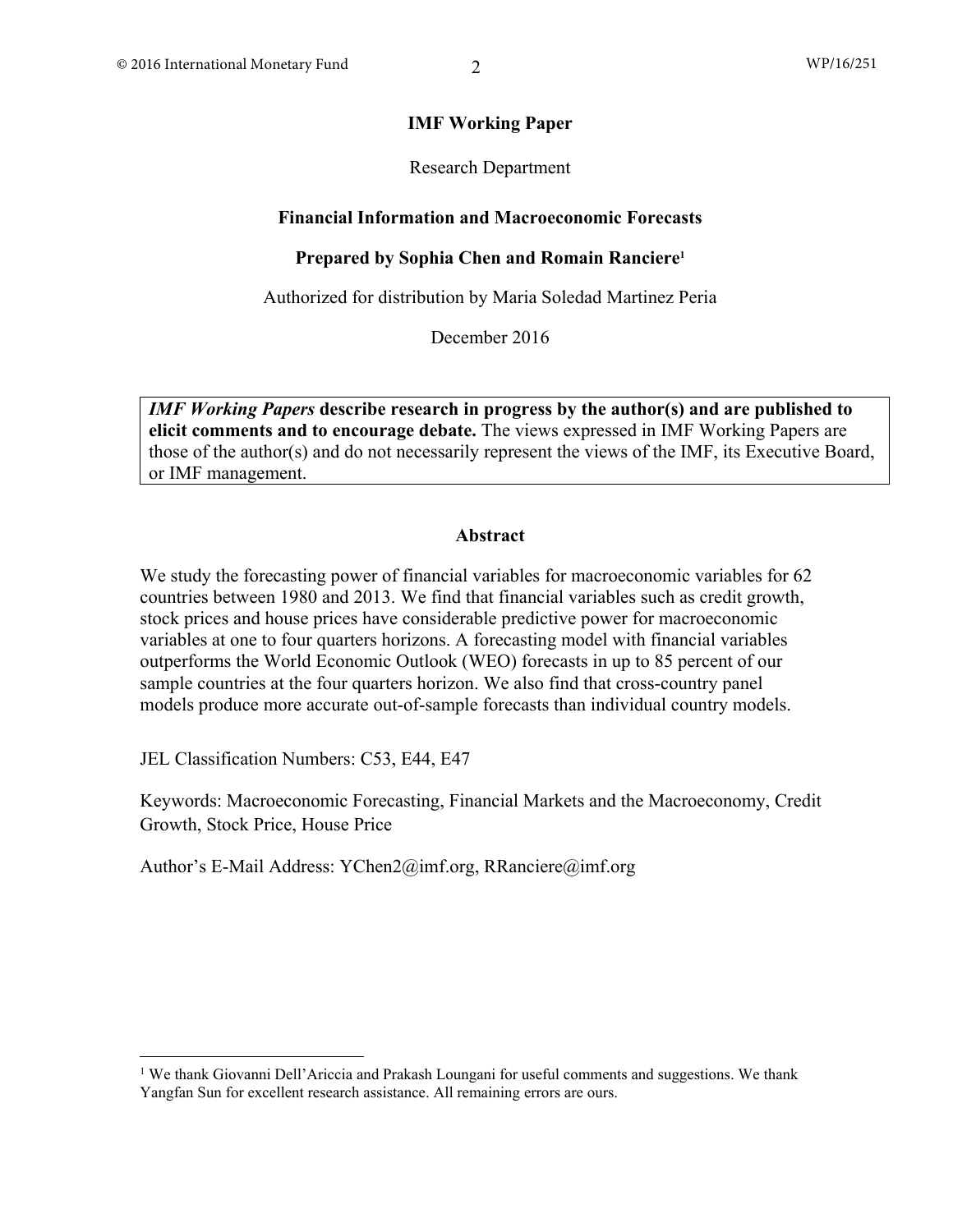| B. Panel versus Country-Specific Forecasts: In-sample and Out-of-Sample Results  9     |  |
|----------------------------------------------------------------------------------------|--|
|                                                                                        |  |
|                                                                                        |  |
|                                                                                        |  |
|                                                                                        |  |
|                                                                                        |  |
|                                                                                        |  |
|                                                                                        |  |
| Table 4. Panel Regression Results: Advanced Economies Subsample with Bond Yields  19   |  |
|                                                                                        |  |
|                                                                                        |  |
| Table 7. Comparing Panel and Individual Country Model Performance: Advanced            |  |
|                                                                                        |  |
| Table 8. Comparing Panel and Individual Country Model Performance: Emerging Markets 28 |  |
|                                                                                        |  |
|                                                                                        |  |

### **Contents Page**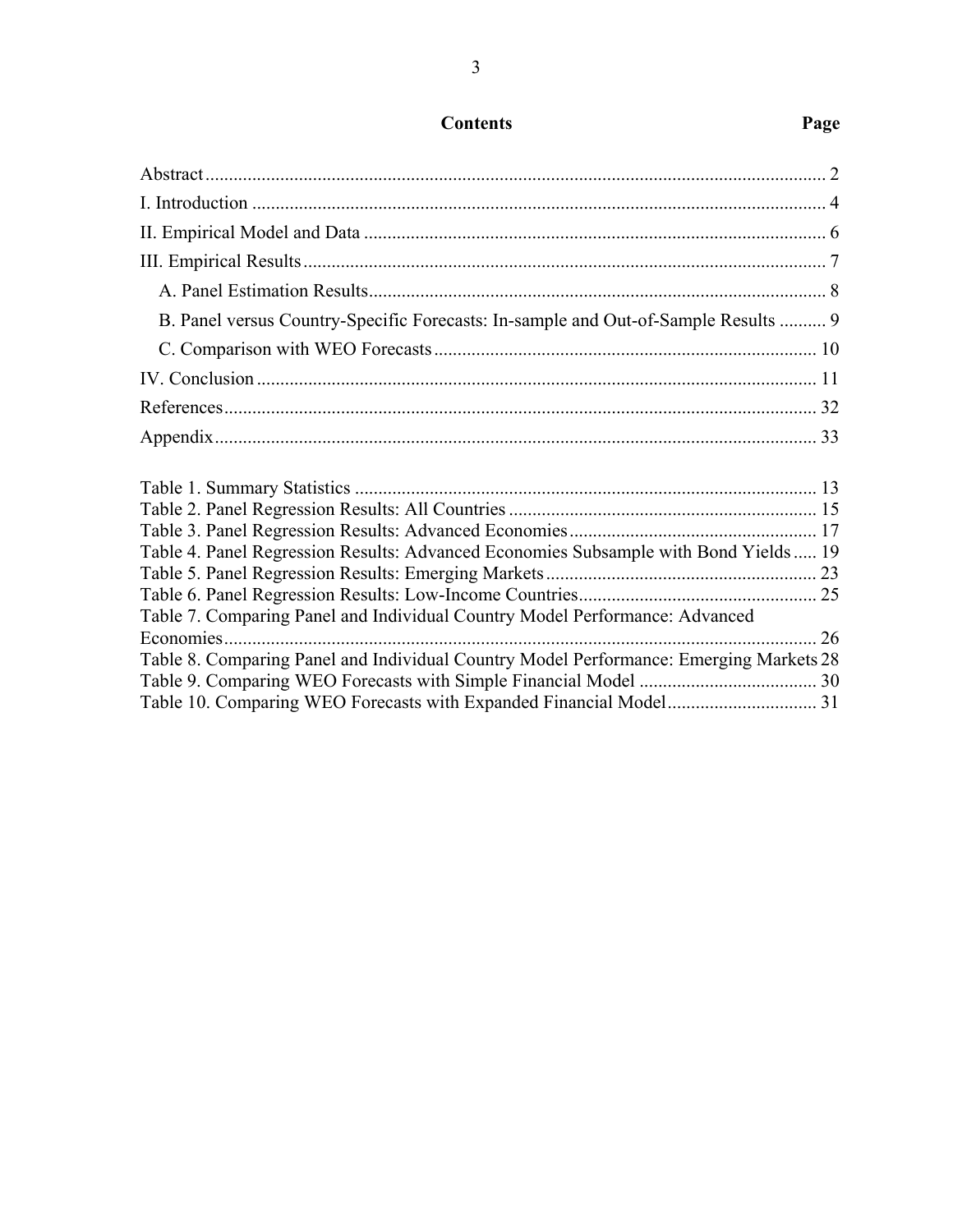#### **I. INTRODUCTION**

The crisis of 2007 to 2009—originated from the U.S. subprime mortgage market—caused widespread disruptions in the financial market including contraction in credit supplies and declines in asset prices. The crisis was followed by the global economic downturn of the Great Recession that spread to virtually all advanced economies and many emerging markets. These developments have contributed to an intense debate on macro-financial linkages.

In this paper, we study macro-financial linkages in the context of macroeconomic forecasts. Building our analysis on a large literature on macroeconomic forecasts, we examine the forecasting power of financial variables for macroeconomic variables for 62 countries between 1980 and 2013. We show that incorporating financial variables such as credit growth, stock prices, house prices, and bond yields in an otherwise simple model significantly improves the accuracy of macroeconomic forecasts.

The rational of using financial variables to forecast macroeconomic variables is threefold. First, in the presence of financial market imperfections when the Modigliani-Miller theorem does not hold, changes in credit conditions are likely to result in changes in future macroeconomic conditions. In addition, changes in asset prices, by affecting the wealth of firms and households, affect their investment and consumption decisions. Second, financial variables, by their forward-looking nature, incorporate information about the future of the economy that are not yet reflected in current macroeconomic outcomes. Finally, in countries where macroeconomic variables are collected with considerable time lags, contemporaneous financial variables can help nowcasting these variables.

Our methodology is chosen to be deliberately simple to facilitate easy replication. The model can be estimated either country-by-country or in a cross-country panel. The simplicity of the model makes it applicable to countries with very limited financial data. In its simplest specification, the model uses only one financial variable that is available for most countries: private sector credit growth.<sup>2</sup> For countries with available data, the model can be augmented to include additional financial variables such as stock prices, house prices, corporate and sovereign bond yields, and deposit and borrowing rates.

We find that credit growth is significantly associated with GDP growth. The effect is large in the baseline model with only one financial variable: credit growth. In nowcasting, a one standard deviation increase in credit growth (i.e. a 24 percentage point increase in annualized rate) is associated with a 1.79 percentage point increase in annualized GDP growth, which corresponds to about 1/3 of one standard deviation of the annualized GDP growth in our sample. A one standard deviation increase in credit growth is associated with 1.15 percentage point increase in GDP growth at one quarter ahead horizon, and a 0.46 percentage point increase at four quarters ahead horizon. In the augmented model with other financial variables, the effect of credit growth remains significant in nowcasting and at one quarter horizon.

 $\overline{a}$ 

<sup>&</sup>lt;sup>2</sup> As of end-2015, the IMF's International Financial Statistics (IFS) has data on private sector credit annually for over 180 economies and quarterly for over 120 economies.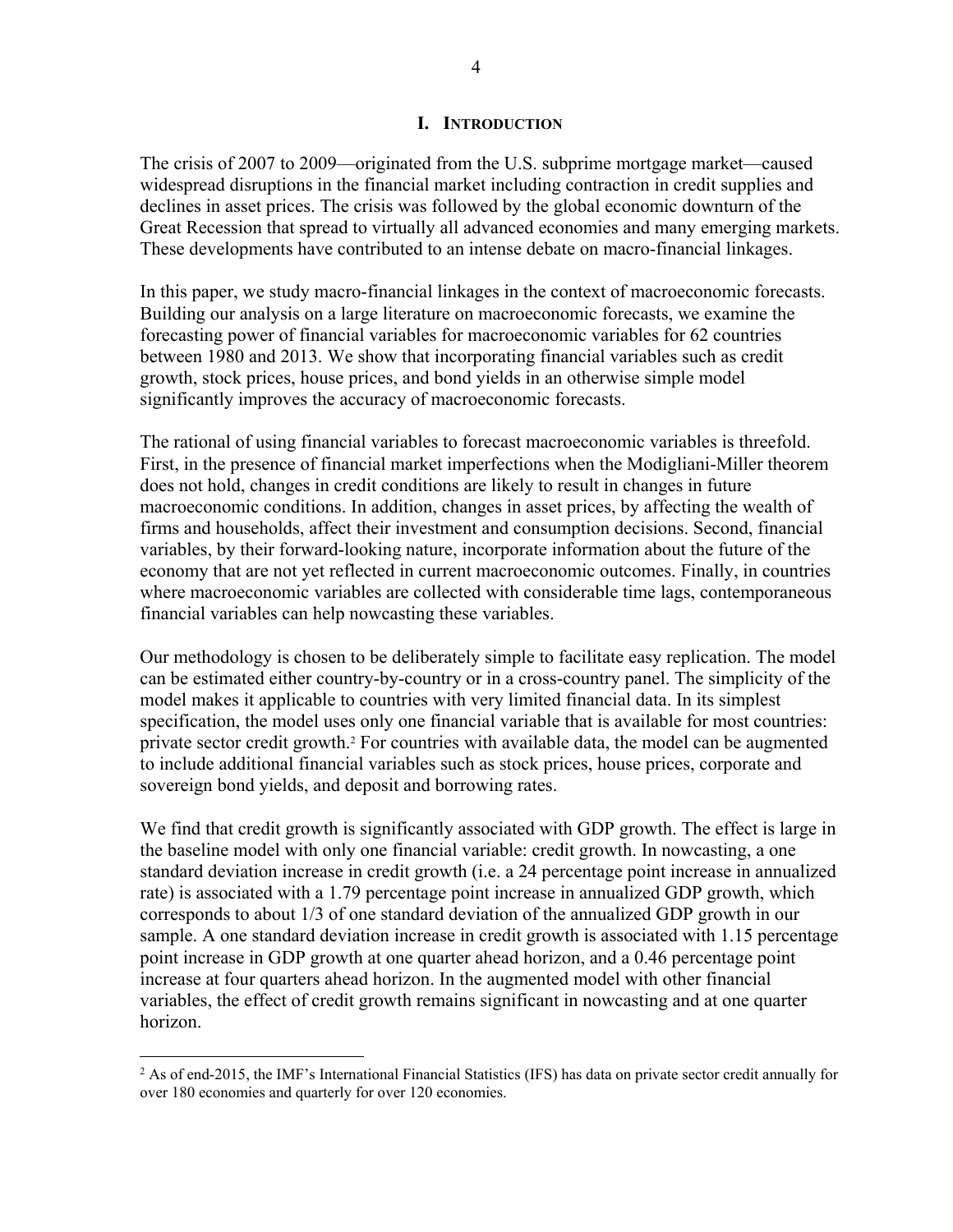Credit growth is also significantly associated with consumption growth, investment growth, and inflation. The effect is strongest for investment growth. A one standard deviation increase in credit growth is associated with a 6.9 percentage point increase in investment growth in nowcasting, a 4.2 percentage point increase at one-quarter horizon, and a 2.0 percentage point increase at four-quarter horizon.

Conditional on credit growth, stock prices and house prices also predict GDP growth, consumption growth, and investment growth in most of the specifications. Conditional on these variables, deposit and lending rates have little predictive power for macro variables with one exception. The lending rate is strongly positively associated with future investment growth. Corporate and sovereign bond yields also have some predictive power for macro variables. But their effects are not robust when other financial variables are included.

Our findings are robust across different country groups (i.e. advanced economies, emerging markets and low-income countries).<sup>3</sup> In particular, credit growth is significantly associated with GDP growth in all country groups. The coefficients tend to be larger among emerging market and low-income countries than among advanced economies. The only exception is that when sovereign and corporate bond yields are included, credit growth loses statistical significance. Stock prices and house prices also retain predictive power for advanced economies and emerging markets.4

Given that similar empirical relationships hold across countries, a natural question to ask is whether cross country information helps to predict individual country's macro outcomes. To answer this question, we compare the performance of our model based on individual country regressions to those based on panel regressions. We find that the out-of-sample forecasts based on panel regressions always outperform those based on individual country regressions even though individual country regressions always have better in-sample fit. Our result suggests that cross country information helps to improve individual country forecast.

To assess the forecasting performance of our models, we compare the out-of-sample forecasting errors of our models with those from a benchmark model in which macroeconomic variables are forecasted based on past macroeconomic outcomes. We also compare the forecasting errors of our model with those implied by publicly available forecasts from the IMF's World Economic Outlook (WEO). The WEO publishes biannually IMF's projections on national accounts and other indicators for member countries. We find that our financial models have more accurate forecasts for GDP growth than WEO predictions. A simple financial model with credit growth has smaller forecasting errors than WEO forecasts for 69 percent of the countries in our sample. An extended financial model

 $\overline{a}$ 

<sup>&</sup>lt;sup>3</sup> We define advanced economies follows the WEO classification. We define low income countries as all countries eligible to obtain concessional financing (Poverty Reduction and Growth Trust, or PRGT) from the IMF (IMF 2016). The rest of the countries are in the emerging market group. One exception is Bolivia, which graduated from PRGT-eligibility on October 16, 2015 but is included in our low-income countries regression.

<sup>&</sup>lt;sup>4</sup> We do not have data on stock prices or house prices for low income countries.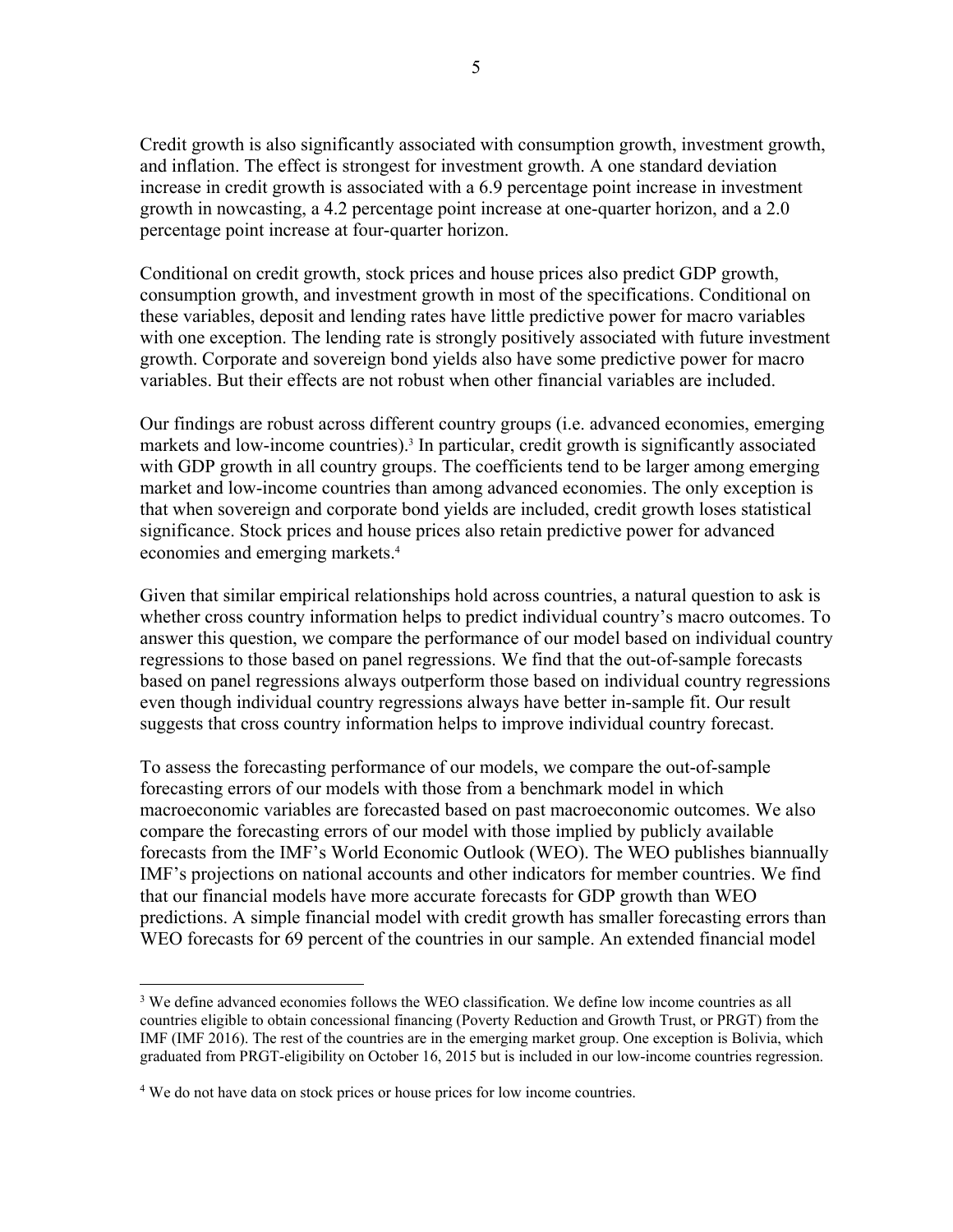with credit growth, stock prices, and house prices has smaller forecasting errors than WEO forecasts for 85 percent of the countries.

The paper draws on several strands of the literature. First, it builds on a recent literature showing that credit conditions are driving part of business cycle fluctuations (Bernanke, Gertler, and Gilchrist, 1996; Gilchrist and Zakrajsek, 2012; Philippon, 2009). Second, our results are consistent with prior empirical evidence that financial variables are leading indicators of business cycles, as shown by Leamer (2007) for house price, and by Claessens, Kose, and Torrones (2009) and Estrella and Mishkin (1998) for other financial variables. From a methodological perspective, this paper relates to the discussion of the pros and cons of using pooled international data in forecast models (Garcia-Ferrer, et al., 1987; Hoogstrate, Palm, and Pfann. 2000)

Prior empirical research on macro financial forecasts mostly explores the procyclical nature of financial variables in a small set of advanced economies. In particular, most studies focus on forecasting macroeconomic activities using asset prices, broadly defined to include interest rates, interest spreads, returns, and the value of financial and tangible assets such as bonds, stocks, and housing (for a literature review, see Stock and Watson, 2003). Asset prices data has the advantage of being observed in real time with small measurement errors. However, it is only available for a limited set of countries. Our paper contributes to this literature by broadening our understanding of these relationships with a model and data that is applicable to a large number of countries.

The rest of the paper is organized as follows. Section 2 introduces our forecasting model and data. Section 3 present our results. Section 4 concludes.

#### **II. EMPIRICAL MODEL AND DATA**

To assess the predictive ability of financial variables for macroeconomic activity, we estimate the following forecasting model:

$$
\nabla^{h} Y_{c,t+h} = \alpha + \sum_{i=1}^{p} \beta_{i} \nabla Y_{c,t-i} + \gamma X_{ct} + \mu_{c} + \varepsilon_{c,t+h}, \qquad (1)
$$

where  $Y_{ct}$  is a quarterly macroeconomic indicator (to be specified below) for country  $c$  in quarter *t*.  $\nabla^h Y_{c,t+h} \equiv z/(h+1)\ln(Y_{t+h}/Y_{t-1})$  measures the annualized growth rate, where  $h \ge 0$ is the forecast horizon.  $z = 400$  is a scaling constant.  $X_{ct}$  is a vector of predictors.  $\mu_c$  is country fixed effect. We include the lagged value  $\nabla Y_{c,t-i}$  as predictors because the left-handside variable is likely to be serially correlated. Thus the coefficient  $\gamma$  captures the marginal information content of predictors  $X_{ct}$  beyond that contained in  $\nabla Y_{ct}$ . We use Akaike Information Criterion (AIC) to determine the lag length  $p$  in each specification. We use Newey-West standard errors to correct for the autocorrelation and heteroskedasticity of the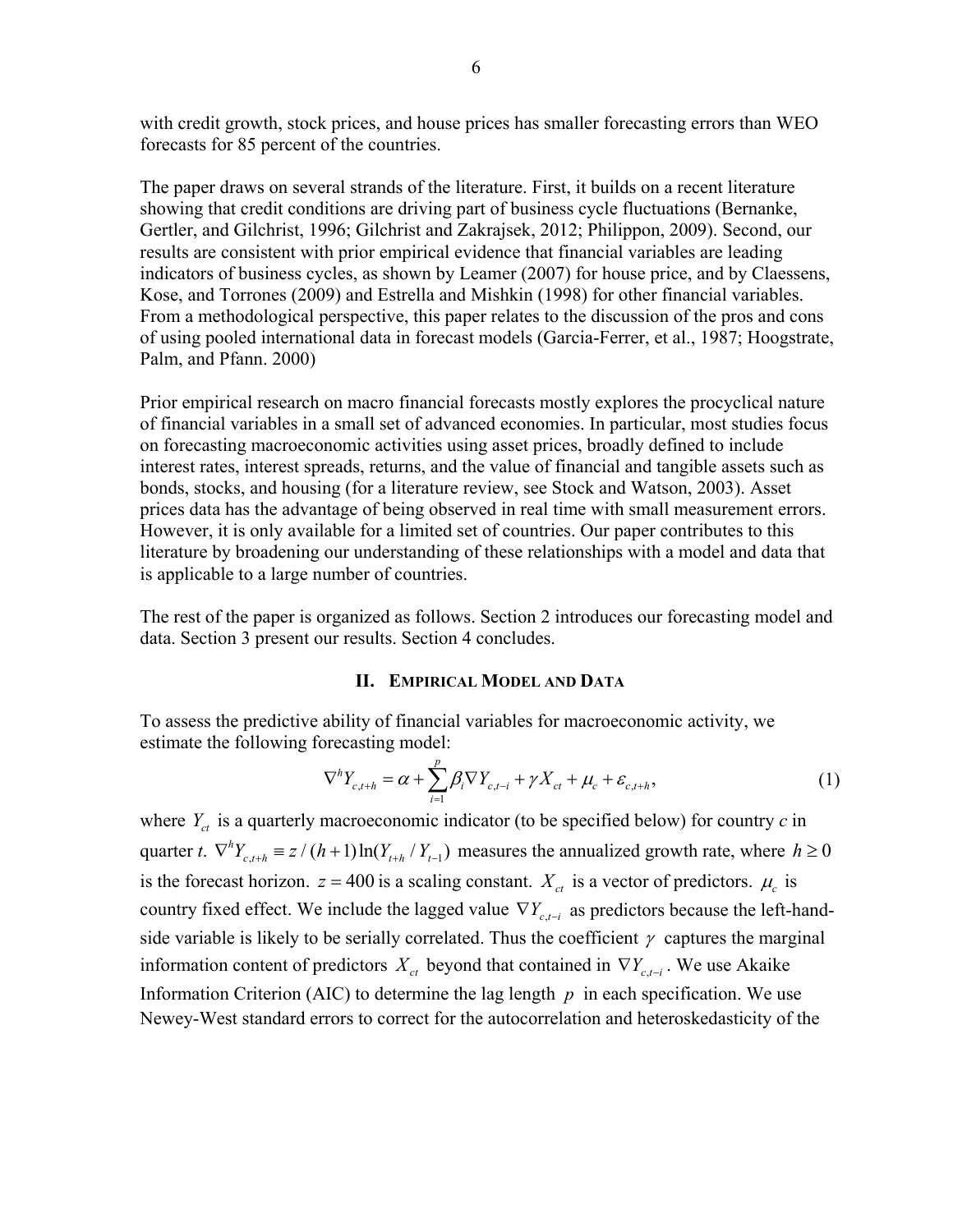moving-average error term  $\varepsilon_{c,t+h}$  resulting from overlapping observations.<sup>5</sup> The timing adopted by this framework allows for "nowcasting" (i.e.  $h = 0$ ), in which contemporaneous financial variables are used to forecast macroeconomic activities. This is most useful when macroeconomic indicators are observed with lags but contemporaneous financial variables are readily available.

We consider the following key measures of macroeconomic activities on the left-hand side: GDP growth, private consumption growth, private investment growth, and consumer price indexes (CPI) inflation. We use a vector of financial variables as predictors including private sector credit growth, stock prices, and house prices, the bank prime loan rate, and the deposit rate. For a subsample of advanced economies for which data is available, we also estimate an extended model with additional data on sovereign bond yields and corporate bond yields. The main sources for house prices are the OECD and the Bank of International Settlements (BIS). The main source for stock prices and bond yields is Bloomberg. We use two policy controls: government consumption as a proxy for fiscal policy and short term interest rate as a proxy for monetary policy. GDP, consumption, investment, and all financial variables are converted into real terms using country-specific GDP deflator. For all variables that are not seasonally adjusted in the raw data, we perform seasonal adjustment using the X-12-ARIMA method proposed by the U.S. Census Bureau. Table A1 in the Appendix summarizes data sources for each of the variables.

There are considerable variations in the availability of quarterly data over 1980-2013 even in the sample of advanced economies. While some countries such as France, US, or Japan have a quasi-exhaustive data coverage for the baseline model, others such as Sweden, Germany or Netherlands exhibit significant data gaps. Using data for corporate bond yields significantly reduces the sample coverage for advanced economies. Moreover, the number of quarterly observations is larger for advanced than for emerging countries. While there are, on average, 87 quarterly observations per country for advanced economies, there are, on average, only 41 quarterly observations per country for emerging economies. We present summary statistics in Table 1. We present the list of countries included in our regressions in Appendix Table A2.

#### **III. EMPIRICAL RESULTS**

Because the data coverage is very unbalanced across countries, we estimate the model for the sample of all countries and for four different subsamples of countries: two for advanced economies (AE), one for emerging markets (EM), and one for low-income countries (LIC). For advanced economies, we first present results for all countries using the baseline specification. We then present results for the extended model with sovereign bond yields and corporate bond yields for the subsample of countries for which data are available. Finally, we compare forecasting errors of the panel models with those of the individual country models, and with those implied by IMF's WEO forecasts, on an in-sample and out-of-sample basis.

 $\overline{a}$ 

<sup>&</sup>lt;sup>5</sup> In another specification (not shown), we also include up to 2 lags of financial variables. Our main results are not affected.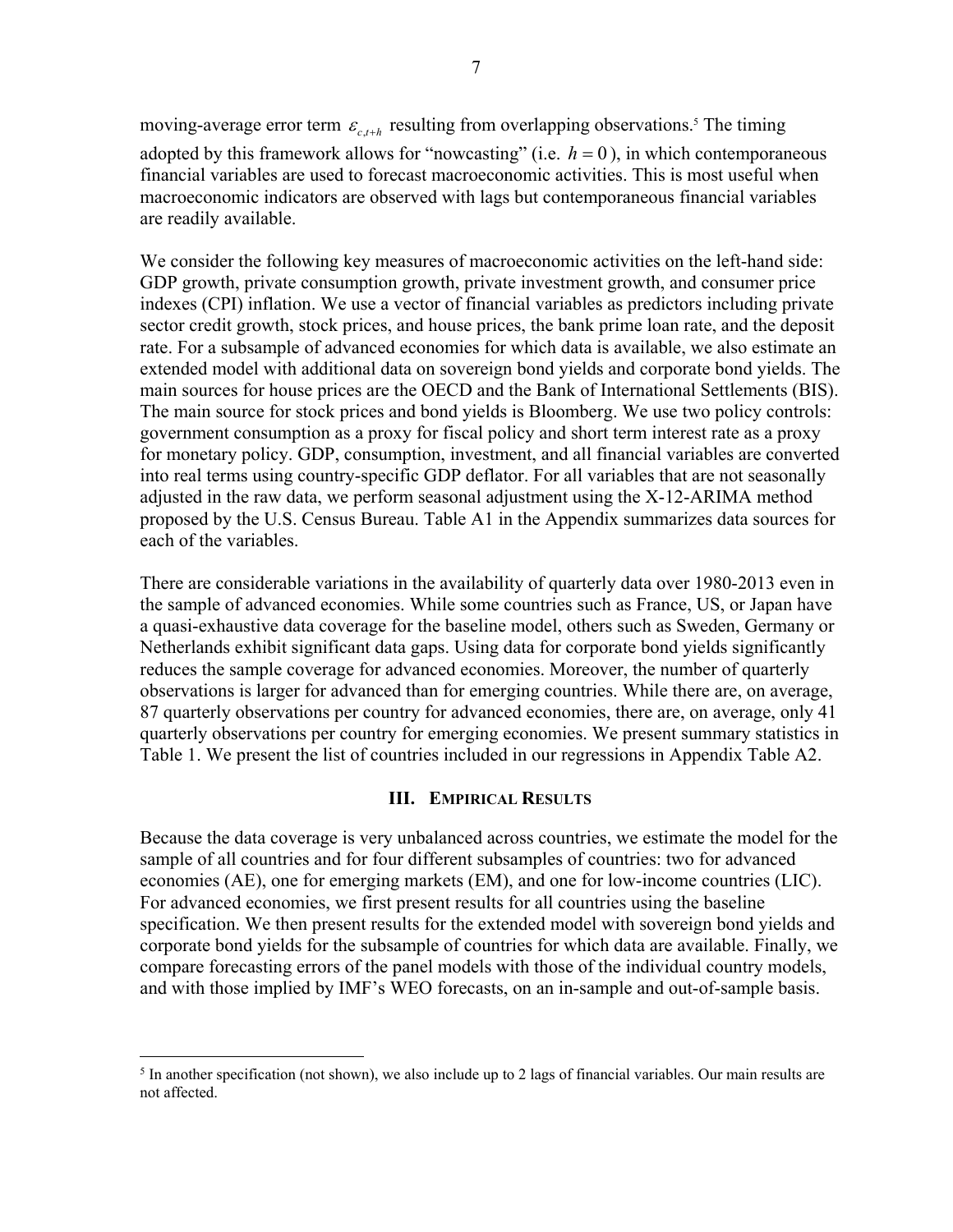#### **A. Panel Estimation Results**

Table 2 presents the panel regressions on the sample of all countries with available data. Panel A and B present the results for GDP growth and consumption growth, while Panel C and D present the results for investment and inflation. In each panel, columns 1 to 3 presents nowcasting results, columns 4 to 6 forecasting results at one quarter ahead horizon, and columns 7 to 9 forecasting results at four quarters ahead horizon.

We present three specifications: a baseline specification with credit growth and the policy controls (government consumption and policy rate), and two augmented specifications: one that adds stock prices and house prices, and another one that further adds deposit and lending rates. Compared to the baseline specification, using the most comprehensive set of variables leads to a reduction of the number of observations by about one half. In order to be able to compare the relative importance of predictor variables, we report standardized coefficients for all financial variables and policy controls.

Credit growth is significantly associated with GDP growth in most specifications. The effect is large in our baseline specifications. In nowcasting, a one standard deviation increase in credit growth (i.e. a 24 percentage point increase in annualized rate) is associated with a 1.79 percentage point increase in annualized GDP growth, which corresponds to about 1/3 of one standard deviation of the annualized GDP growth in our sample. A one standard deviation increase in credit growth is associated with 1.15 percentage point increase in GDP growth at one quarter ahead horizon, and a 0.46 percentage point increase at four quarters ahead horizon. In the augmented specifications, the effect remains significant for nowcasting and at one quarter ahead horizon with a slightly smaller effect (0.87 percentage point and 0.96 percentage points for nowcasting; and 0.65 percentage point and 0.43 percentage point at the one quarter ahead horizon). But credit growth is not statistically significant at four quarters ahead horizon. Credit growth similarly has forecasting power for consumption growth and investment growth. However, the effect of credit growth on investment growth is not significant in the augmented specifications. Credit growth is negatively associated with inflation growth but the effect tends to vanish in augmented specifications and at four quarters ahead horizon.

Stock prices and house prices are positively associated with GDP growth in all specifications. The effects are significant at one percent confidence level and tend to be large. At one quarter ahead horizon, a one standard deviation increase in either the house price index or the stock price index lead to an increase in GDP growth of 0.95 percentage point. The effect at four quarters horizon remains strong: 0.73 percentage point for the stock price index and 0.85 percentage point for house prices index. The effect for nowcasting is slightly smaller for the stock price index (0.59 percentage point) but larger for the house prices index (1.01 percentage points). Stock prices and house prices also predict consumption growth. An increase in house prices has a stronger impact on consumption growth than an increase in stock prices. This result is not surprising given than housing wealth represents 50 percent or more of total household wealth (ECB 2004, Iacoviello 2012). Stock and house prices also have a large and significant impact on investment growth in most specification. Neither stock prices nor house prices significantly predict inflation.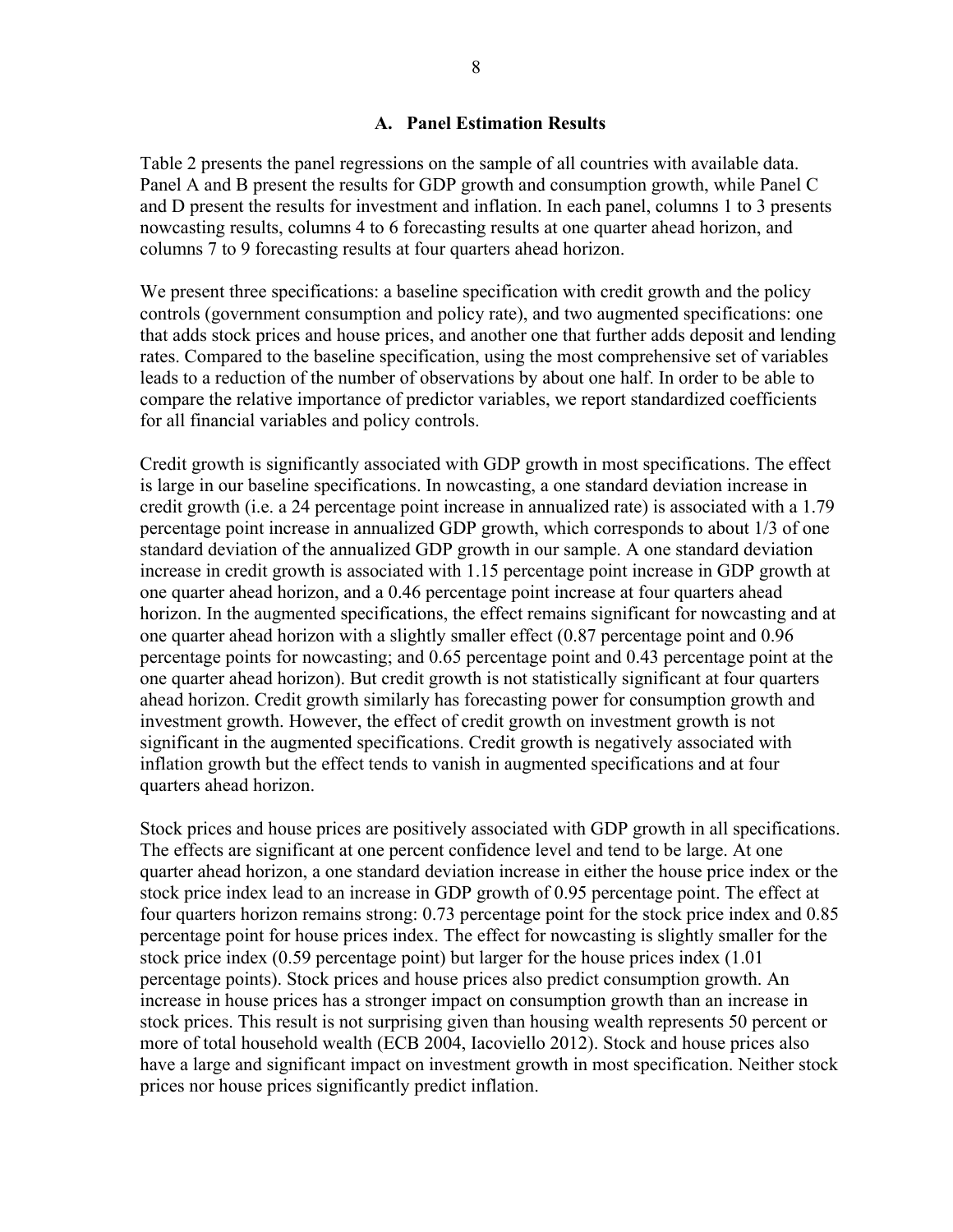Conditional on other financial variables and policy controls, the deposit and lending rates do not significantly predict GDP growth. An increase in the deposit rate does predict lower consumption growth and higher investment growth in the future.

Table 3 presents similar results for advanced economies which broadly confirms the results obtained for the full sample. The same is true for the sample of advanced economies with information on sovereign bond yields (Table 4), but the impact of credit growth is weaker in that sample. A one standard deviation increase in the corporate bond yield leads to a percentage reduction in GDP growth of 0.7 and 0.75 percentage points at one and fourth quarter horizon respectively in the baseline specification. The negative effect is smaller (0.48 percentage point) in the most comprehensive specification and at the four quarters ahead horizon. An increase in the corporate bond yield has an even stronger negative effect on investment growth but the results are not robust beyond the baseline specification. The results on corporate bond yields are in line with the findings of Gilchrist and Zakrajsek (2012) for the U.S. economy.

Table 5 presents the results for emerging markets. The effect of credit growth on GDP growth is much stronger than what it is for advanced economies but its forecasting ability is only significant at the one quarter ahead horizon. Another notable difference is that house price growth is negatively correlated with investment growth, and that an increase in the lending rate has a strong negative impact on investment. The first fact is consistent with a house price boom crowding out investment, and the second with the presence of severe borrowing constraints tying up investment to lending conditions in emerging markets.

Table 6 present some more limited results for low-income countries, which also point out towards a large impact of credit growth in forecasting GDP and consumption growth at one quarter and four quarters ahead horizons. We note that these results may be unrepresentative of these group of countries because, due to limited data availability, this sample consists of only 3 countries.

Comparing the in-sample goodness of fit across specifications suggests that the best specification includes credit growth, house prices, stock prices, policy controls and the optimal number of lags of the dependent variable. The adjusted R-square at four quarters ahead horizon for all countries is in the range of 0.25 to 0.3 for investment and GDP growth, and in the range of 0.5 to 0.6 for consumption and inflation.

The regression results indicate a comparable goodness of fit for GDP growth in advanced and in emerging economies, but a much better fit for consumption growth in the advanced economies group than in the emerging markets group (0.62 vs 0.18). The goodness of fit is of similar order of magnitude for investment growth and inflation across both country groups.

#### **B. Panel versus Country-Specific Forecasts: In-sample and Out-of-Sample Results**

In this section, we assess the forecast performance of a panel model estimated with pooled international data and we compare it with the performance of an individual country model estimated with country-specific data. Of particular interest is the extent to which the use of pooled international data can improve forecasting performance.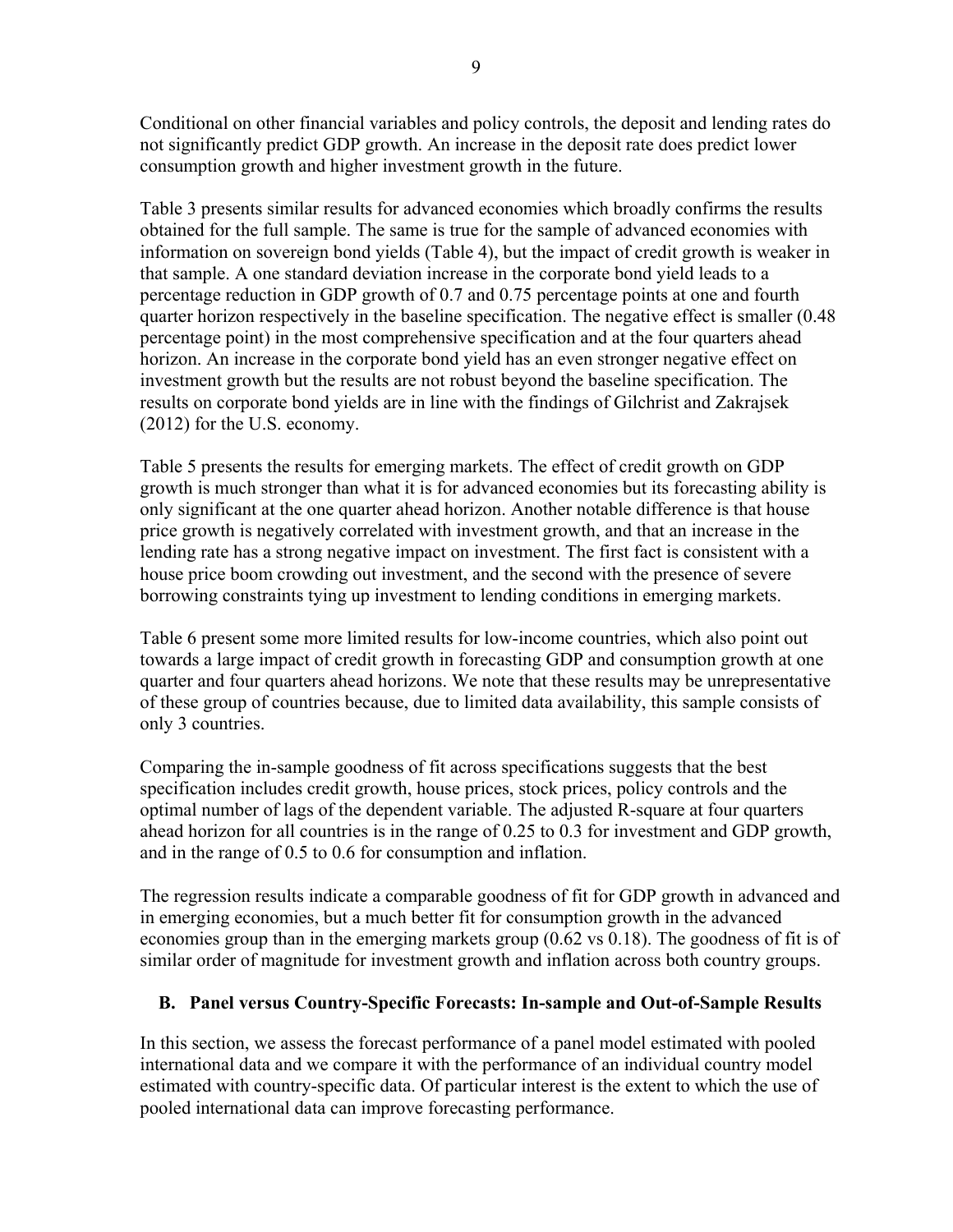We compute the root mean squared errors (RMSE) for each model and subsample. For each subsample of countries (AE, EM, LIC), we report two sets of results: full sample fit and outof-sample forecast on quarterly GDP growth. For full sample fit, we use data for the period 1980-2013. For out-of-sample forecast, we use data for the period 1980-1999 to fit our models. We then use these fitted models to compute four-quarter ahead forecasts for the period 2000-2007. We limit the forecast years prior to 2007 to exclude the period of global financial crisis and subsequent Great Recession. We do this in order to focus our attention on normal times rather than tail events. In periods of financial crisis, the relationship between financial and real variables may be very different. We leave this for future research. To minimize the influence of extreme events, we also drop from the sample observations where the annualized GDP growth rate is great than 30 percent or less than -30 percent.

We assess the performances of three models. The first model is an AR model with the optimal number of lags chosen by AIC for up to 7 lags. The second model is a financial model that augments an AR model with credit growth and two policy controls (policy rate and government consumption). The third model is a financial model that augments an AR model with credit growth, house price growth, stock price growth, and two policy controls.

Table 7 compares panel and individual RMSE in the sample of advanced economies. Panel A present the in-sample results and show that the forecast based on individual country regressions outperform forecasts based on panel regression for all but one country. This finding is reversed when one considers out-of-sample forecasts. In that case panel forecasts display a lower RMSE for all but four advanced countries in the model with credit growth as the only financial variable. In some countries, such as Belgium and Japan, the RMSE is reduced by a factor of 3.

Table 8 presents results for the group of emerging markets and it yields similar results. While the in-sample forecasts based on individual regressions always outperform those based on panel regressions, the opposite is true for out-of-sample forecasts. All 9 emerging economies, for which data allow for an out-of-sample forecast to be performed, display a smaller RMSE for panel than individual forecasts. The reduction in RMSE associated with using panel regressions can be very substantial with a RMSE divided by about 2 for Turkey and Brazil, by about 4 for Colombia and Peru.

The comparison of panel and individual forecasts is an important result of this paper. While leaving regression coefficient to be country-specific improves in-sample fit, imposing common coefficients in a panel regression gives stronger out-of-sample forecasting power. In other words, cross country information obtained from panel regression helps to improve individual country forecast.

#### **C. Comparison with WEO Forecasts**

In this section, we compare the forecast performance derived from our financial models with publicly available forecasts included in the World Economic Outlook (WEO) of the IMF. We are interested in examining whether and when our models result in more accurate forecasts than WEO Forecasts.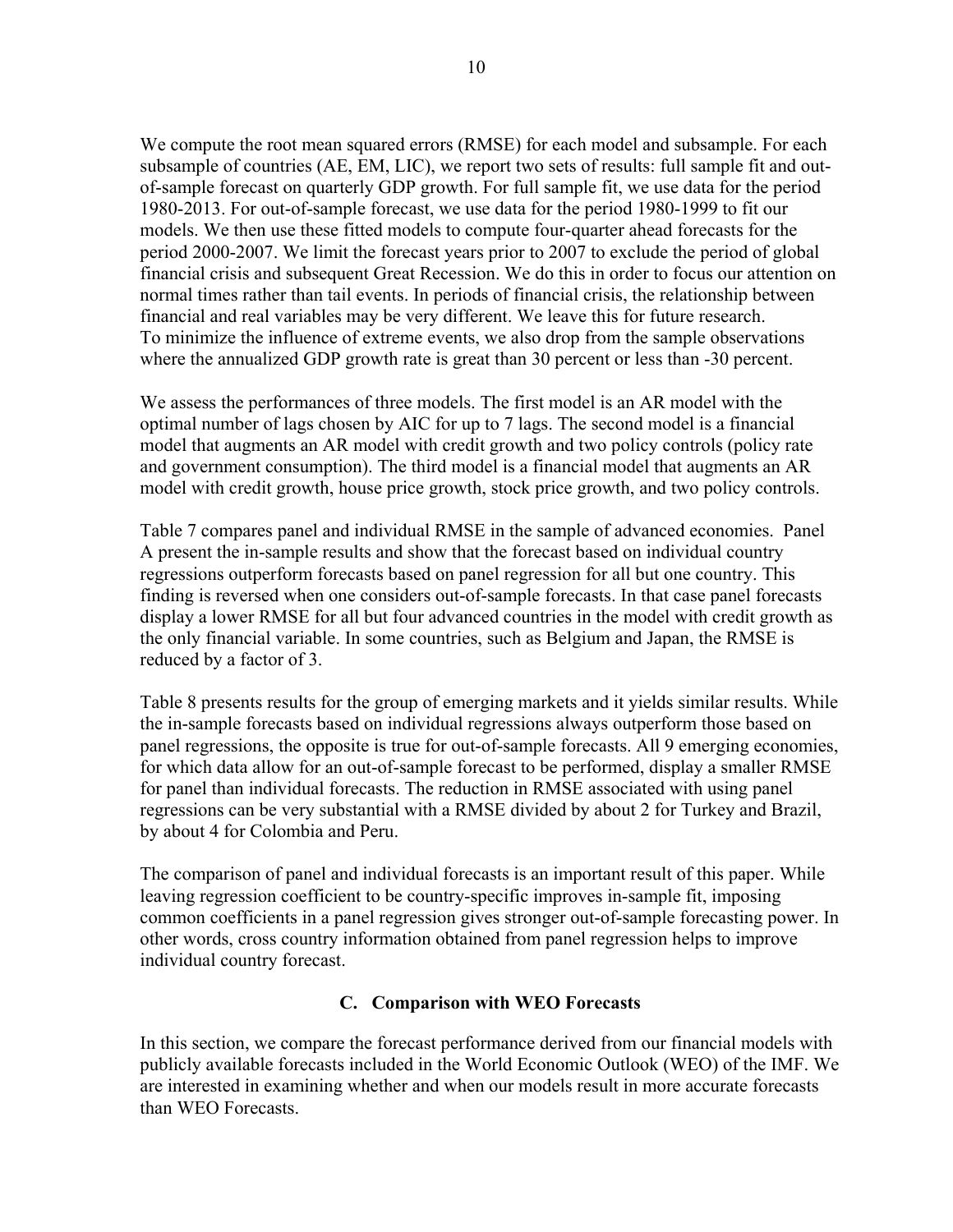The WEO publishes IMF's projections on national accounts and other indicators for member countries. The publication is released in April and September/October each year. For about 50 of the largest countries that account for about 90 percent of world output, the forecasts are updated for each WEO exercise. The WEO at times revises previous forecasts. But we only focus our attention on forecasting errors of the initial forecast, which we obtain by compiling WEO publications of various vintages.

In order to assess the performance of our models in real time, we compute out-of-sample four-quarter ahead forecasts on quarterly GDP growth for each country from 2004 Q1 to 2013 Q1 (i.e. 19 quarters). The forecasts are based on a fitted model estimated with pooled international data in a rolling window of 20 years prior to each forecasting period. The rolling window allows the forecast to be made using the most updated information. We compute the forecasting errors of each model for each country.<sup>6</sup> We then compare these to the forecasting errors of WEO forecasts based on four-quarter ahead forecast made each year on April (i.e. Q1) and September/October (i.e. Q3) for each country from 2004 Q1 to 2013 Q1.

We access the performances of two financial models. A simple financial model is a model that augments an AR model with credit growth and two policy controls (policy rate and government consumption). An expanded financial model is a model that augments an AR model with credit growth, stock prices, house prices, and two policy controls.

Table 9 and 10 compare the RMSE of the two models to the RMSE implied by WEO forecasts. Forecasts based on the simple financial model outperform WEO forecasts in 69 percent of the countries in our sample. When the financial model is augmented to include stock and house prices, its RMSE is further reduced. The out-of-sample forecasts of the expanded financial model are more accurate than the WEO forecasts in 85 percent of countries in our sample. Our results suggest that incorporating financial information and pooled international data can potentially improve the accuracy of macroeconomic forecasts in the medium horizon for a large number of countries.

#### **IV. CONCLUSION**

Obtained with a simple and easily replicable empirical framework, the results of this paper provide ample support for the hypothesis that financial variables contain information that can be used to forecast macroeconomic variables at up to four quarters horizon. Such information comes from both quantity variables such as credit growth and price variables such as stock and house prices. The forecasting power of financial variables is present in advanced and emerging, and low-income economies.

 $\overline{a}$ 

<sup>6</sup> Our models do not make predictions if one or more predictors are missing. As a result, the RMSE for some countries are based on less than 19 forecasts. The RMSE of WEO forecasts for some countries are based on less than 19 forecasts due to data availability,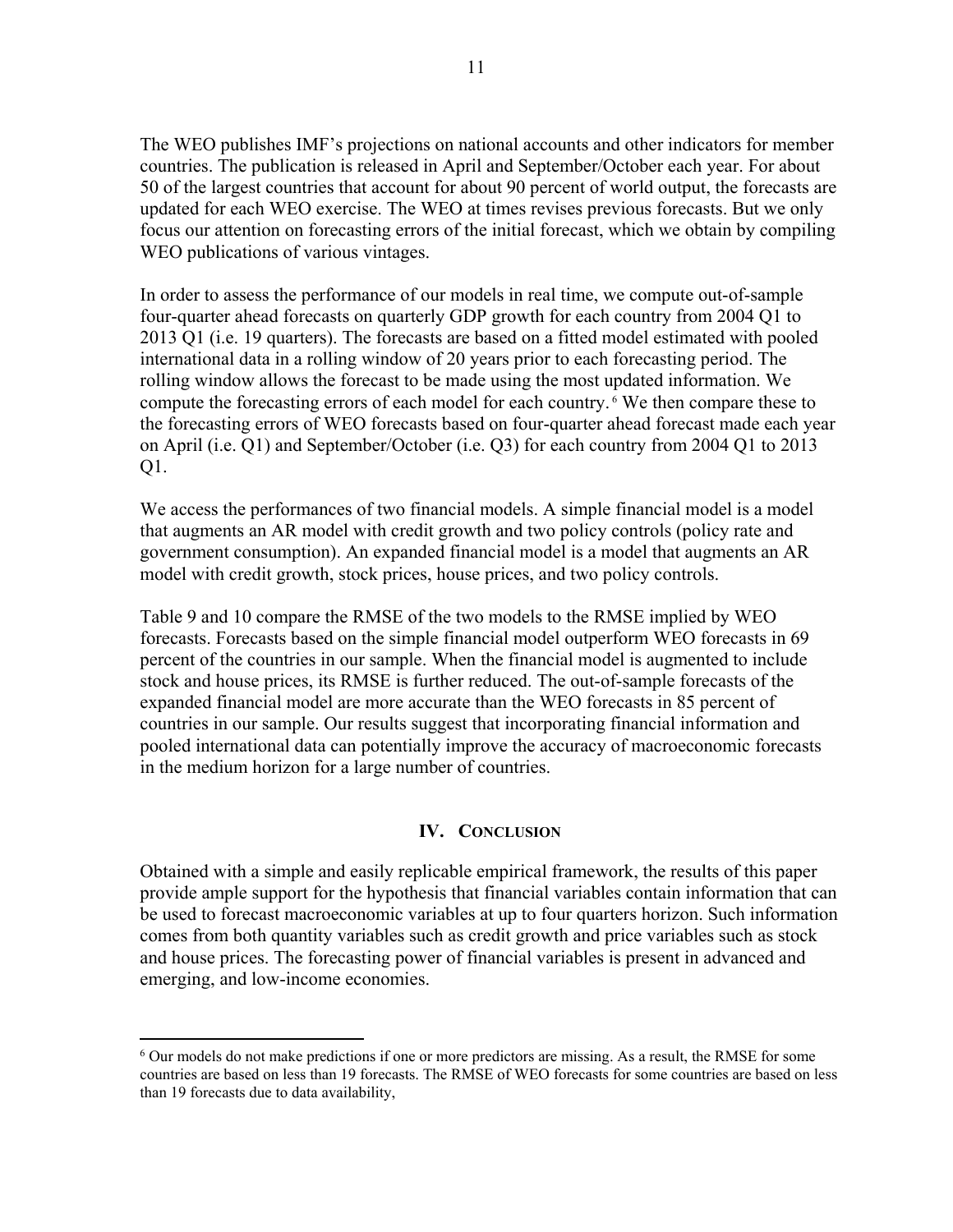The paper sheds light on the relative merits of country-specific and panel models for macroeconomic forecasting. While not surprisingly, country-specific models provide a better in-sample fit, panel models provide more accurate out-of-sample forecasts. Exploring more systematically why this is the case is an interesting avenue for future research.

Running a horse-race between our models' forecasts and the WEO forecasts reveals that incorporating financial information and pooled international data can improve the accuracy of WEO forecasts for up to 85 percent of the countries in our sample. Comparing our forecasts to other benchmarks would be a natural extension of this paper.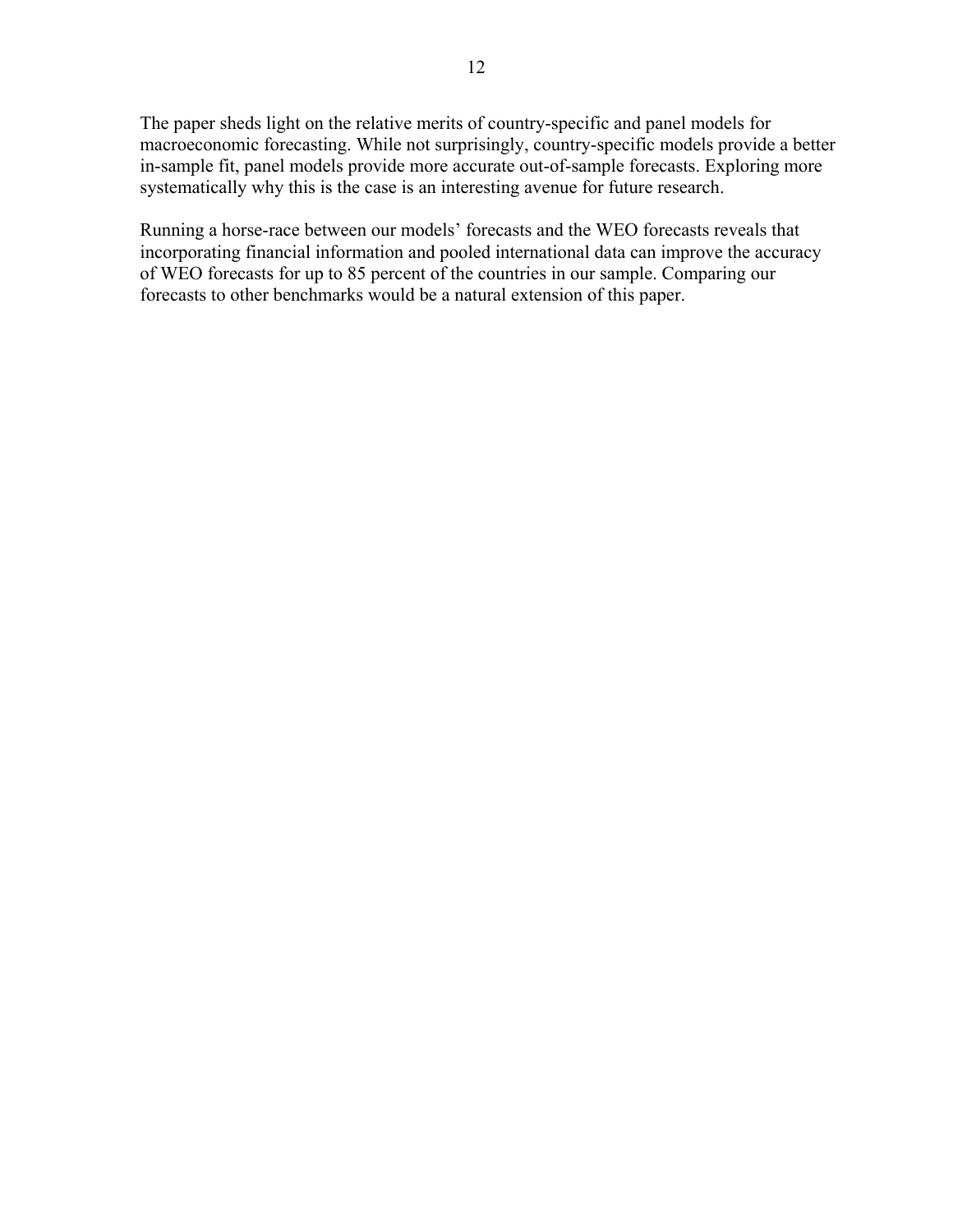|  |  | <b>Table 1. Summary Statistics</b> |  |
|--|--|------------------------------------|--|
|--|--|------------------------------------|--|

|                                      | Country | No. of<br>Obs | Mean     | Std.<br>Dev | Min        | Median   | Max     |
|--------------------------------------|---------|---------------|----------|-------------|------------|----------|---------|
| Macro Variables                      |         |               |          |             |            |          |         |
| GDP growth $(\% )$                   | All     | 6276          | 3.076    | 8.247       | $-18.330$  | 2.968    | 22.633  |
| Consumption growth $(\%)$            | All     | 6359          | 3.180    | 10.615      | $-29.891$  | 3.117    | 33.672  |
| Investment growth $(\% )$            | All     | 6337          | 2.699    | 25.652      | $-74.258$  | 3.139    | 73.203  |
| Inflation $(\%)$                     | All     | 18900         | 10.233   | 17.272      | $-10.293$  | 5.226    | 88.776  |
| <b>Financial Variables</b>           |         |               |          |             |            |          |         |
| Credit growth $(\% )$                | All     | 17943         | 6.691    | 24.343      | $-67.367$  | 6.470    | 73.953  |
| Stock price growth $(\%)$            | All     | 6290          | 10.802   | 54.356      | $-130.262$ | 11.976   | 155.151 |
| House price growth $(\% )$           | All     | 4946          | 2.632    | 12.292      | $-29.403$  | 2.133    | 38.173  |
| Deposit rate $(\% )$                 | All     | 17935         | 9.736    | 10.529      | 0.809      | 6.713    | 59.828  |
| Lending rate $(\% )$                 | All     | 16714         | 16.693   | 12.254      | 4.250      | 13.400   | 67.770  |
| Sovereign Bond yield (%)             | All     | 1834          | $-5.928$ | 39.968      | $-100.151$ | $-8.559$ | 94.837  |
| Corporate Bond yield (%)             | All     | 714           | $-5.606$ | 42.703      | $-111.946$ | $-3.891$ | 83.888  |
| Policy variables                     |         |               |          |             |            |          |         |
| Government consumption growth $(\%)$ | All     | 6752          | 12.068   | 24.500      | $-41.569$  | 7.496    | 107.523 |
| Policy rate $(\% )$                  | All     | 14940         | 10.686   | 8.961       | 0.500      | 8.500    | 45.000  |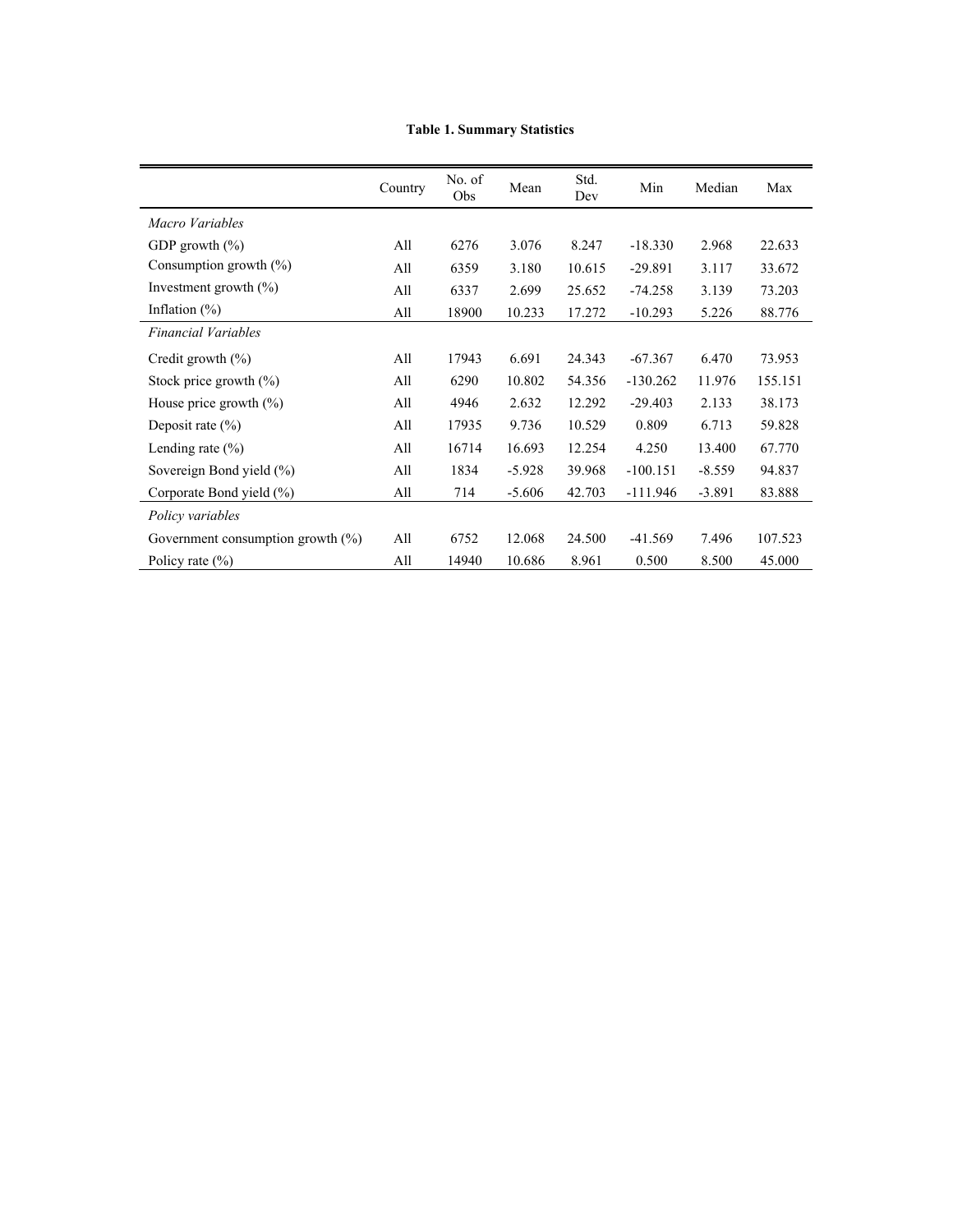|                                      | Country                    | No. of<br>Obs | Mean     | Std.<br>Dev | Min        | Median   | Max     |
|--------------------------------------|----------------------------|---------------|----------|-------------|------------|----------|---------|
| Macro Variables                      |                            |               |          |             |            |          |         |
| GDP growth $(\% )$                   | AE                         | 3478          | 2.219    | 6.749       | $-18.330$  | 2.275    | 22.633  |
|                                      | EM                         | 2545          | 3.954    | 9.604       | $-18.330$  | 4.623    | 22.633  |
|                                      | LIC                        | 253           | 6.039    | 10.347      | $-18.330$  | 5.712    | 22.633  |
| Consumption growth $(\% )$           | AE                         | 3448          | 2.612    | 6.929       | $-29.891$  | 2.481    | 33.672  |
|                                      | EM                         | 2667          | 3.690    | 13.365      | $-29.891$  | 4.546    | 33.672  |
|                                      | $_{\rm LIC}$               | 244           | 5.621    | 17.140      | $-29.891$  | 5.792    | 33.672  |
| Investment growth $(\% )$            | $\mathbf{A}\mathbf{E}$     | 3442          | 1.587    | 19.951      | $-74.258$  | 1.884    | 73.203  |
|                                      | $\boldsymbol{\mathrm{EM}}$ | 2624          | 3.707    | 30.266      | $-74.258$  | 5.658    | 73.203  |
|                                      | LIC                        | 271           | 7.082    | 37.748      | $-74.258$  | 10.784   | 73.203  |
| Inflation $(\%)$                     | $\mathbf{A}\mathbf{E}$     | 4150          | 4.951    | 9.267       | $-10.293$  | 3.005    | 88.776  |
|                                      | $\boldsymbol{\mathrm{EM}}$ | 8045          | 12.342   | 19.550      | $-10.293$  | 6.217    | 88.776  |
|                                      | $_{\rm LIC}$               | 6705          | 10.971   | 17.494      | $-10.293$  | 6.676    | 88.776  |
| <b>Financial Variables</b>           |                            |               |          |             |            |          |         |
| Credit growth (%)                    | AE                         | 3887          | 5.839    | 14.044      | $-67.367$  | 5.145    | 73.953  |
|                                      | $\boldsymbol{\mathrm{EM}}$ | 7635          | 6.995    | 23.199      | $-67.367$  | 7.244    | 73.953  |
|                                      | LIC                        | 6421          | 6.847    | 29.936      | $-67.367$  | 6.998    | 73.953  |
| Stock price growth $(\%)$            | $\mathbf{A}\mathbf{E}$     | 3404          | 7.647    | 45.919      | $-130.262$ | 11.735   | 155.151 |
|                                      | EM                         | 2623          | 14.167   | 62.562      | $-130.262$ | 13.698   | 155.151 |
| House price growth $(\% )$           | AE                         | 3416          | 2.359    | 10.481      | $-29.403$  | 2.009    | 38.173  |
|                                      | $\boldsymbol{\mathrm{EM}}$ | 1530          | 3.241    | 15.581      | $-29.403$  | 2.412    | 38.173  |
| Deposit rate $(\% )$                 | $\mathbf{A}\mathbf{E}$     | 3323          | 6.486    | 6.305       | 0.809      | 4.817    | 59.828  |
|                                      | EM                         | 7641          | 11.670   | 13.015      | 0.809      | 7.420    | 59.828  |
| Lending rate $(\% )$                 | $\mathbf{A}\mathbf{E}$     | 3455          | 10.716   | 8.535       | 4.250      | 8.500    | 67.770  |
|                                      | EM                         | 7208          | 17.595   | 13.759      | 4.250      | 13.095   | 67.770  |
| Sovereign Bond yield (%)             | $\mathbf{A}\mathbf{E}$     | 1782          | $-5.997$ | 40.239      | $-100.151$ | $-8.599$ | 94.837  |
| Corporate Bond yield (%)             | AE                         | 714           | $-5.606$ | 42.703      | $-111.946$ | $-3.891$ | 83.888  |
| Policy Variables                     |                            |               |          |             |            |          |         |
|                                      | $\mathbf{A}\mathbf{E}$     | 3616          | 7.084    | 13.904      | $-41.569$  | 5.739    | 107.523 |
| Government consumption growth $(\%)$ | EM                         | 2888          | 18.135   | 31.473      | $-41.569$  | 12.786   | 107.523 |
|                                      | $_{\rm LIC}$               | 248           | 14.077   | 34.651      | $-41.569$  | 12.926   | 107.523 |
| Policy rate $(\% )$                  | $\mathbf{A}\mathbf{E}$     | 3623          | 6.465    | 5.756       | 0.500      | 5.000    | 45.000  |
|                                      | $\mathrm{EM}$              | 6249          | 11.521   | 9.695       | 0.500      | 8.500    | 45.000  |
|                                      | $_{\rm LIC}$               | 5068          | 12.674   | 8.923       | 0.500      | 10.250   | 45.000  |

Notes: AE refers to advanced economies, EM refers to emerging markets, and LIC refers to low-income countries. All variables are winsorized at 2 percent.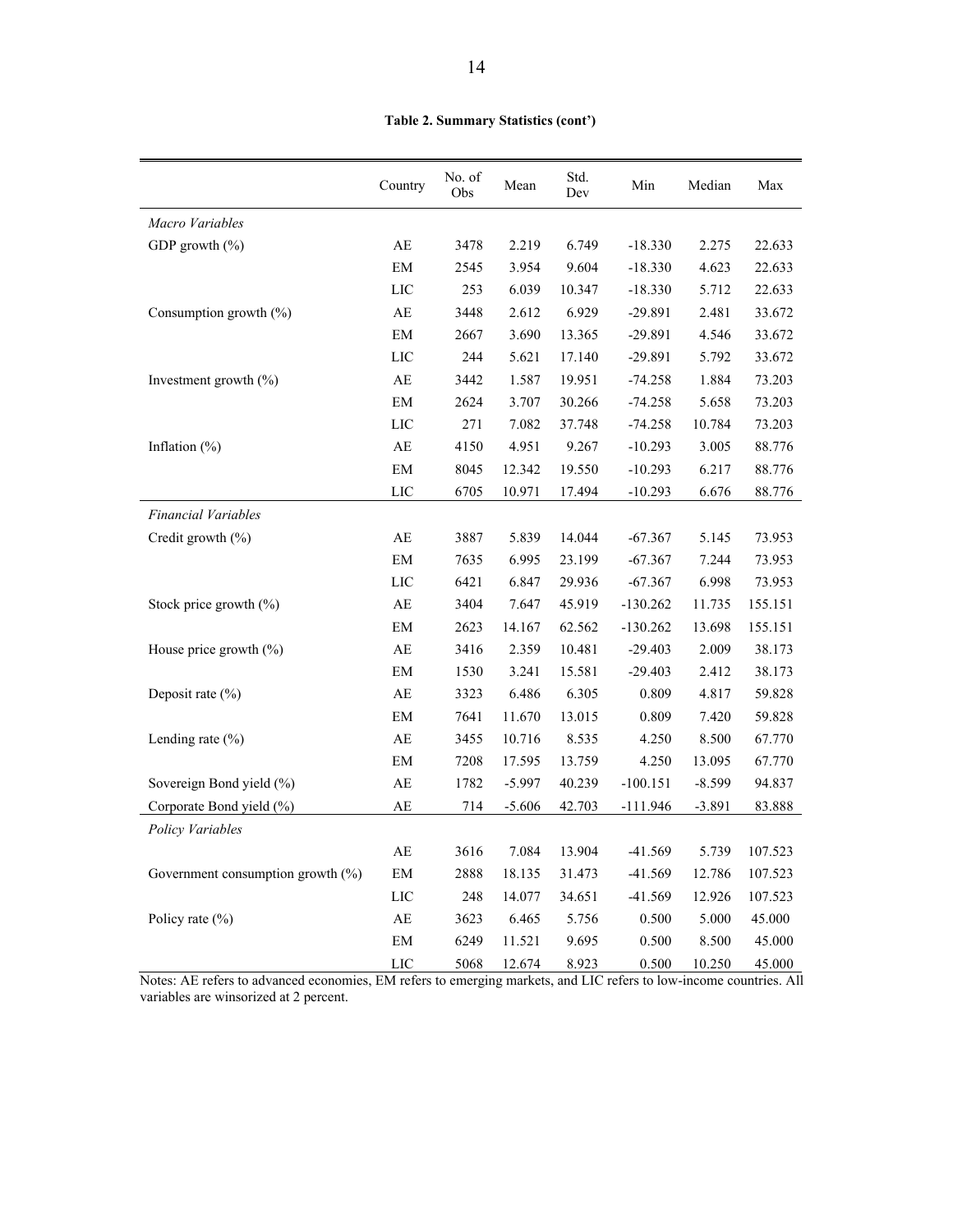#### **Table 3. Panel Regression Results: All Countries**

Panel A: GDP Growth

|                            |            | Nowcasting |             |            | quarter ahead forecast |             | 4 quarters ahead forecast |            |             |
|----------------------------|------------|------------|-------------|------------|------------------------|-------------|---------------------------|------------|-------------|
| Credit growth              | $1.787***$ | $0.873*$   | $0.959**$   | $1.151***$ | $0.653***$             | $0.432**$   | $0.468***$                | 0.190      | 0.016       |
|                            | [0.529]    | [0.461]    | [0.469]     | [0.312]    | [0.230]                | [0.187]     | [0.175]                   | [0.138]    | [0.116]     |
| Stock price                |            | $0.617***$ | $0.591***$  |            | $1.137***$             | $0.949***$  |                           | $0.861***$ | $0.733***$  |
|                            |            | [0.200]    | [0.187]     |            | [0.109]                | [0.155]     |                           | [0.079]    | [0.105]     |
| House price                |            | $.263***$  | $1.013***$  |            | $1.194***$             | $0.946***$  |                           | $008***$   | $0.849***$  |
|                            |            | [0.234]    | [0.268]     |            | [0.198]                | [0.237]     |                           | [0.162]    | [0.198]     |
| Deposit rate               |            |            | 1.503       |            |                        | 0.623       |                           |            | 1.087       |
|                            |            |            | [3.218]     |            |                        | [3.047]     |                           |            | [2.584]     |
| Lending rate               |            |            | 8.077       |            |                        | 8.054       |                           |            | 6.132       |
|                            |            |            | [5.692]     |            |                        | [5.054]     |                           |            | [4.605]     |
| Government consumption     | $0.734***$ | $1.232***$ | $0.984**$   | $0.512**$  | $0.693***$             | $0.486***$  | $0.244***$                | $0.299***$ | 0.146       |
| growth                     | [0.281]    | [0.389]    | [0.470]     | [0.205]    | [0.187]                | [0.174]     | [0.091]                   | [0.113]    | [0.092]     |
| Policy rate                | $-0.431**$ | $-0.343$   | $-2.425***$ | $-0.483**$ | $-0.255$               | $-2.159***$ | $-0.324$                  | $-0.060$   | $-1.804***$ |
|                            | [0.217]    | [0.212]    | [0.543]     | [0.242]    | [0.190]                | [0.481]     | [0.238]                   | [0.198]    | [0.493]     |
| Country fixed effects      | Yes        | Yes        | Yes         | Yes        | Yes                    | Yes         | Yes                       | Yes        | Yes         |
| <i><b>Observations</b></i> | 3,487      | 2,261      | 1,547       | 3,478      | 2,254                  | 1,544       | 3,381                     | 2,205      | 1,520       |
| Adjusted $\mathbb{R}^2$    | 0.107      | 0.112      | 0.086       | 0.151      | 0.224                  | 0.165       | 0.248                     | 0.290      | 0.265       |

Panel B: Consumption Growth

|                         |            | Nowcasting |            |            | quarter ahead forecast |            | 4 quarters ahead forecast |            |             |
|-------------------------|------------|------------|------------|------------|------------------------|------------|---------------------------|------------|-------------|
| Credit growth           | 2.977***   | $1.118**$  | $0.580*$   | $1.480***$ | $0.639**$              | 0.321      | $0.707***$                | $0.359**$  | 0.183       |
|                         | [0.778]    | [0.466]    | [0.333]    | [0.399]    | [0.309]                | [0.253]    | [0.247]                   | [0.157]    | [0.127]     |
| Stock price             |            | $0.560**$  | 0.121      |            | $0.679***$             | $0.351***$ |                           | $0.587***$ | $0.395***$  |
|                         |            | [0.220]    | [0.162]    |            | [0.140]                | [0.118]    |                           | [0.079]    | [0.090]     |
| House price             |            | $1.739***$ | 1.498***   |            | $.463***$              | $1.300***$ |                           | $0.991***$ | $0.795***$  |
|                         |            | [0.220]    | [0.252]    |            | [0.201]                | [0.207]    |                           | [0.128]    | [0.138]     |
| Deposit rate            |            |            | 2.398      |            |                        | 1.287      |                           |            | $-0.294$    |
|                         |            |            | [2.587]    |            |                        | [2.321]    |                           |            | [1.933]     |
| Lending rate            |            |            | 1.199      |            |                        | 3.555      |                           |            | 5.764       |
|                         |            |            | [4.924]    |            |                        | [4.631]    |                           |            | [3.795]     |
| Government consumption  | 0.153      | 0.249      | 0.254      | $0.749*$   | $0.363*$               | 0.183      | $0.552**$                 | 0.132      | $-0.021$    |
| growth                  | [0.626]    | [0.324]    | [0.405]    | [0.389]    | [0.208]                | [0.202]    | [0.268]                   | [0.114]    | [0.094]     |
| Policy rate             | $-1.478**$ | $-0.008$   | $-1.282**$ | $-1.507**$ | $-0.103$               | $-1.343**$ | $-1.141**$                | 0.006      | $-1.208***$ |
|                         | [0.632]    | [0.213]    | [0.648]    | [0.610]    | [0.191]                | [0.611]    | [0.462]                   | [0.173]    | [0.462]     |
| Country fixed effects   | Yes        | Yes        | Yes        | Yes        | Yes                    | Yes        | Yes                       | Yes        | Yes         |
| Observations            | 4,274      | 2,647      | 1,906      | 4,237      | 2,636                  | 1,899      | 4,125                     | 2,591      | 1,868       |
| Adjusted $\mathbb{R}^2$ | 0.143      | 0.222      | 0.214      | 0.191      | 0.352                  | 0.357      | 0.293                     | 0.508      | 0.552       |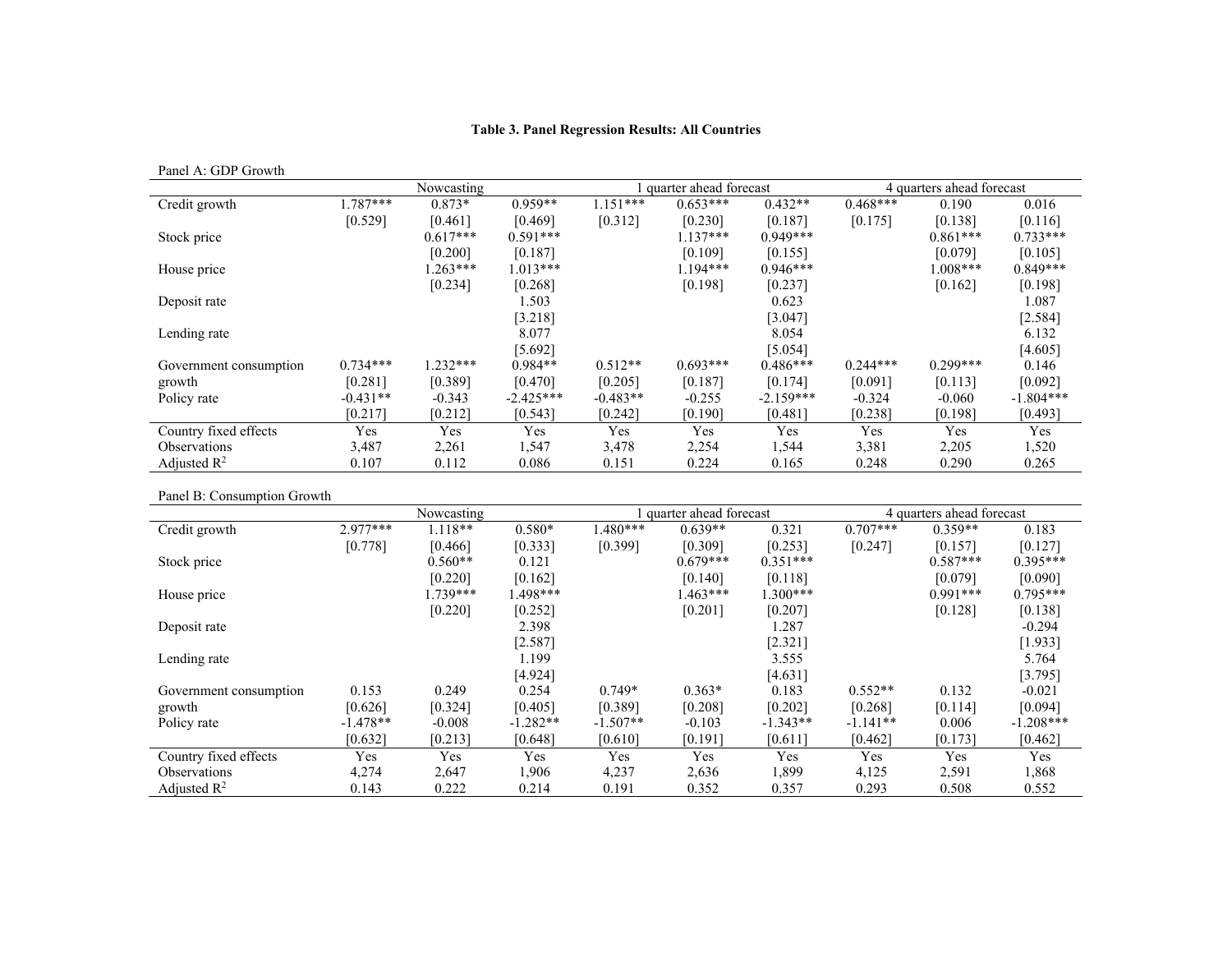#### **Table 2. Panel Regression Results: All Countries (cont')**

Panel C: Investment Growth

|                         |             | Nowcasting  |             |             | quarter ahead forecast |             |             | 4 quarters ahead forecast |             |
|-------------------------|-------------|-------------|-------------|-------------|------------------------|-------------|-------------|---------------------------|-------------|
| Credit growth           | $6.925***$  | $3.134**$   | 1.834       | $4.161***$  | 2.244                  | 0.631       | $2.046***$  | 0.791                     | 0.155       |
|                         | [1.706]     | [1.526]     | [1.204]     | [1.344]     | [1.493]                | [0.714]     | [0.656]     | [0.495]                   | [0.359]     |
| Stock price             |             | $1.375***$  | 0.333       |             | $2.698***$             | $1.342***$  |             | 0.364                     | 1.666***    |
|                         |             | [0.518]     | [0.482]     |             | [0.748]                | [0.352]     |             | [0.244]                   | [0.282]     |
| House price             |             | $4.576***$  | $4.047***$  |             | $4.222***$             | $3.663***$  |             | $-2.345***$               | $3.031***$  |
|                         |             | [0.802]     | [0.744]     |             | [0.592]                | [0.683]     |             | [0.570]                   | [0.533]     |
| Deposit rate            |             |             | 2.824       |             |                        | 2.525       |             |                           | $-1.887$    |
|                         |             |             | [9.197]     |             |                        | [8.046]     |             |                           | [6.895]     |
| Lending rate            |             |             | 27.216*     |             |                        | 28.851**    |             |                           | 29.254***   |
|                         |             |             | [14.620]    |             |                        | [12.407]    |             |                           | [9.405]     |
| Government consumption  | 0.761       | 0.665       | 0.449       | $0.857*$    | $0.742**$              | 0.493       | $0.660**$   | 0.364                     | 0.230       |
| growth                  | [0.884]     | [0.575]     | [0.631]     | [0.486]     | [0.360]                | [0.402]     | [0.293]     | [0.244]                   | [0.219]     |
| Policy rate             | $-3.291***$ | $-2.407***$ | $-8.760***$ | $-2.932***$ | $-2.542***$            | $-8.852***$ | $-2.656***$ | $-2.345***$               | $-7.841***$ |
|                         | [0.939]     | [0.725]     | [2.202]     | [0.792]     | [0.653]                | [1.907]     | [0.684]     | [0.570]                   | [1.511]     |
| Country fixed effects   | Yes         | Yes         | Yes         | Yes         | Yes                    | Yes         | Yes         | Yes                       | Yes         |
| Observations            | 4,186       | 2,573       | 1,832       | 4,153       | 2,565                  | 1,828       | 4,050       | 2,526                     | 1,803       |
| Adjusted $\mathbb{R}^2$ | 0.083       | 0.089       | 0.083       | 0.083       | 0.184                  | 0.164       | 0.115       | 0.257                     | 0.274       |

Panel D: Inflation

|                         |            | Nowcasting  |             |            | quarter ahead forecast |          |            | 4 quarters ahead forecast |            |  |
|-------------------------|------------|-------------|-------------|------------|------------------------|----------|------------|---------------------------|------------|--|
| Credit growth           | $-3.669**$ | $-0.650***$ | $-0.586***$ | $-1.790*$  | $-0.229**$             | $-0.062$ | $-0.717$   | 0.064                     | 0.209      |  |
|                         | [1.833]    | [0.184]     | [0.203]     | [0.940]    | [0.107]                | [0.114]  | [0.461]    | [0.101]                   | [0.146]    |  |
| Stock price             |            | 0.097       | 0.095       |            | 0.065                  | 0.083    |            | 0.025                     | 0.036      |  |
|                         |            | [0.083]     | [0.105]     |            | [0.068]                | [0.083]  |            | [0.075]                   | [0.073]    |  |
| House price             |            | $-0.496**$  | $-0.585**$  |            | $-0.300$               | $-0.392$ |            | 0.055                     | 0.050      |  |
|                         |            | [0.209]     | [0.283]     |            | [0.217]                | [0.290]  |            | [0.143]                   | [0.175]    |  |
| Deposit rate            |            |             | $-1.312$    |            |                        | $-1.272$ |            |                           | $-0.750$   |  |
|                         |            |             | [1.899]     |            |                        | [2.049]  |            |                           | [1.903]    |  |
| Lending rate            |            |             | $-6.009$    |            |                        | $-5.013$ |            |                           | $-2.368$   |  |
|                         |            |             | [3.837]     |            |                        | [3.859]  |            |                           | [3.004]    |  |
| Government consumption  | 1.672      | 0.150       | 0.166       | 1.019      | 0.174                  | 0.227    | 0.302      | $0.143**$                 | $0.167*$   |  |
| growth                  | [1.258]    | [0.123]     | [0.152]     | [0.780]    | [0.110]                | [0.145]  | [0.293]    | [0.067]                   | [0.085]    |  |
| Policy rate             | $3.543***$ | $.889***$   | $3.037***$  | $3.941***$ | $1.791***$             | 2.897*** | $4.430***$ | $1.634***$                | $2.410***$ |  |
|                         | [1.187]    | [0.357]     | [0.933]     | [1.372]    | [0.424]                | [1.052]  | $1.488$ ]  | [0.462]                   | [0.900]    |  |
| Country fixed effects   | Yes        | Yes         | Yes         | Yes        | Yes                    | Yes      | Yes        | Yes                       | Yes        |  |
| <b>Observations</b>     | 4,544      | 2,746       | 1,988       | 4,510      | 2,738                  | 1,986    | 4,402      | 2,698                     | 1,959      |  |
| Adjusted $\mathbb{R}^2$ | 0.506      | 0.540       | 0.551       | 0.536      | 0.551                  | 0.559    | 0.548      | 0.587                     | 0.586      |  |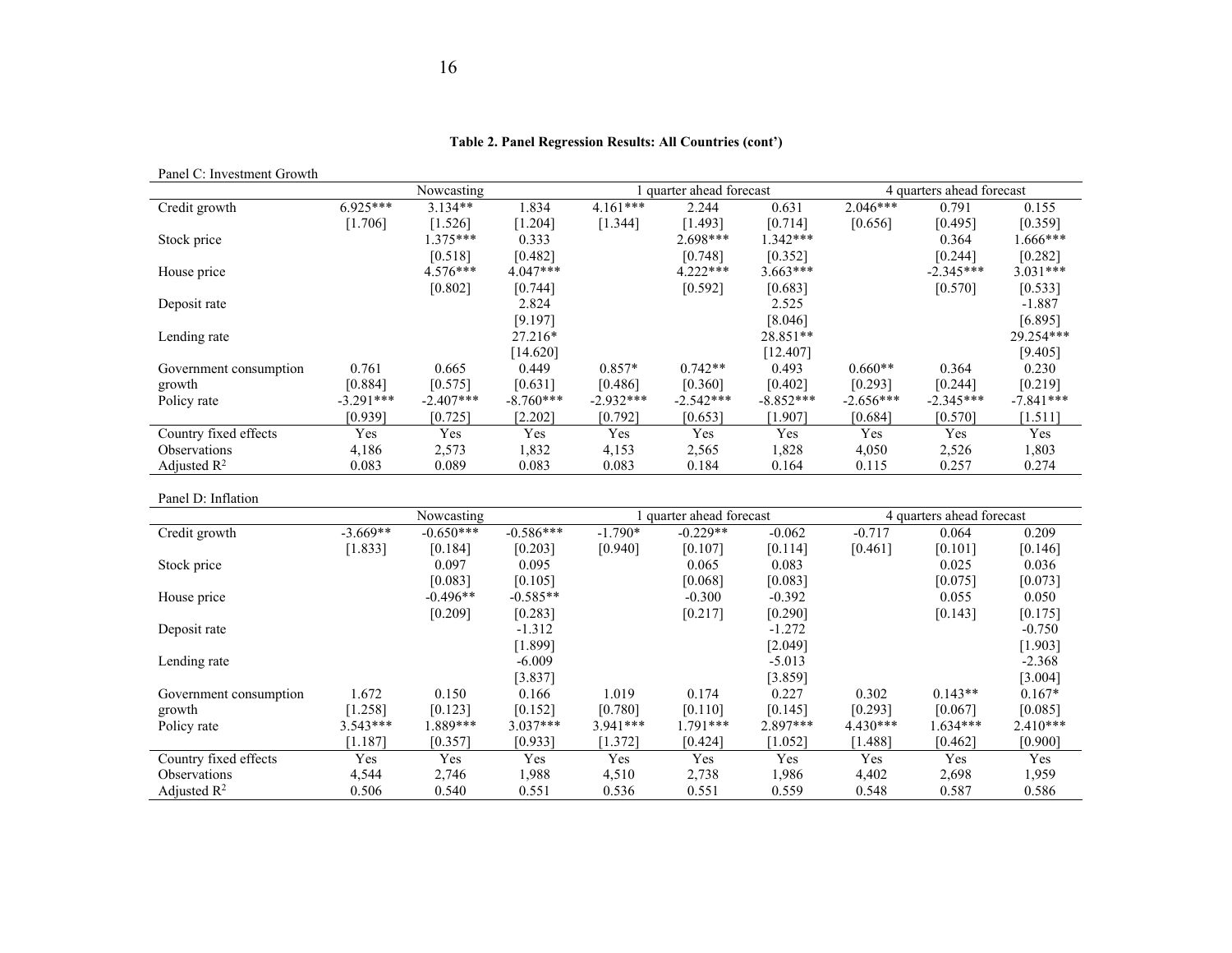#### **Table 4. Panel Regression Results: Advanced Economies**

#### Panel A: GDP Growth

| $1 \text{ and } 11. \text{ ODE} 1 \text{ of } 0.00$ |          |            |            |            |                        |            |           |                           |            |
|-----------------------------------------------------|----------|------------|------------|------------|------------------------|------------|-----------|---------------------------|------------|
|                                                     |          | Nowcasting |            |            | quarter ahead forecast |            |           | 4 quarters ahead forecast |            |
| Credit growth                                       | $.000**$ | 0.517      | 0.543      | $0.728***$ | $0.477**$              | $0.236*$   | $0.369**$ | 0.156                     | $-0.025$   |
|                                                     | [0.404]  | [0.363]    | [0.336]    | [0.279]    | [0.194]                | [0.124]    | [0.178]   | [0.135]                   | [0.106]    |
| Stock price                                         |          | $0.470**$  | $0.390**$  |            | $0.950***$             | $0.645***$ |           | $0.721***$                | $0.556***$ |
|                                                     |          | [0.185]    | [0.155]    |            | [0.099]                | [0.124]    |           | [0.071]                   | [0.093]    |
| House price                                         |          | $1.336***$ | $1.180***$ |            | 1.380***               | $1.206***$ |           | $1.160***$                | $1.063***$ |
|                                                     |          | [0.258]    | [0.314]    |            | [0.217]                | [0.260]    |           | [0.177]                   | [0.204]    |
| Deposit rate                                        |          |            | $-4.772$   |            |                        | $-4.904$   |           |                           | $-1.684$   |
|                                                     |          |            | [3.563]    |            |                        | [3.136]    |           |                           | [2.499]    |
| Lending rate                                        |          |            | 7.451      |            |                        | 6.784      |           |                           | 1.916      |
|                                                     |          |            | [6.394]    |            |                        | [5.436]    |           |                           | [4.605]    |
| Government consumption                              | 0.461    | $1.012***$ | 0.710      | $0.355*$   | $0.563***$             | $0.280*$   | $0.153*$  | $0.226**$                 | 0.050      |
| growth                                              | [0.295]  | [0.383]    | [0.464]    | [0.212]    | [0.172]                | [0.153]    | [0.087]   | [0.100]                   | [0.084]    |
| Policy rate                                         | 0.064    | 0.043      | $-0.799$   | 0.035      | 0.096                  | $-0.542$   | 0.137     | 0.234                     | $-0.391$   |
|                                                     | [0.215]  | [0.200]    | [0.732]    | [0.194]    | [0.173]                | [0.595]    | [0.191]   | [0.174]                   | [0.456]    |
| Country fixed effects                               | Yes      | Yes        | Yes        | Yes        | Yes                    | Yes        | Yes       | Yes                       | Yes        |
| Observations                                        | 2,335    | 1,793      | 1,103      | 2,334      | 1,790                  | 1,104      | 2,299     | 1,764                     | 1,101      |
| Adjusted $\mathbb{R}^2$                             | 0.136    | 0.132      | 0.098      | 0.219      | 0.256                  | 0.160      | 0.313     | 0.287                     | 0.231      |

#### Panel B: Consumption Growth

| L ALLET D. CONSUMPTION OF OWNER |           |            |            |            |                        |            |            |                           |            |
|---------------------------------|-----------|------------|------------|------------|------------------------|------------|------------|---------------------------|------------|
|                                 |           | Nowcasting |            |            | quarter ahead forecast |            |            | 4 quarters ahead forecast |            |
| Credit growth                   | $.525***$ | $1.118**$  | $0.620*$   | $0.809***$ | $0.534*$               | 0.243      | $0.517***$ | $0.275*$                  | 0.118      |
|                                 | [0.490]   | [0.492]    | [0.336]    | [0.309]    | [0.310]                | [0.249]    | [0.184]    | [0.143]                   | [0.110]    |
| Stock price                     |           | $0.590***$ | 0.109      |            | $0.622***$             | $0.229***$ |            | $0.532***$                | $0.303***$ |
|                                 |           | [0.228]    | [0.134]    |            | [0.147]                | [0.088]    |            | [0.080]                   | [0.075]    |
| House price                     |           | $1.754***$ | $1.575***$ |            | 1.436***               | $1.297***$ |            | $1.031***$                | $0.876***$ |
|                                 |           | [0.212]    | [0.232]    |            | [0.196]                | [0.167]    |            | [0.139]                   | [0.130]    |
| Deposit rate                    |           |            | $-4.694**$ |            |                        | $-4.298**$ |            |                           | $-3.343*$  |
|                                 |           |            | [2.317]    |            |                        | [2.187]    |            |                           | [1.919]    |
| Lending rate                    |           |            | 4.515      |            |                        | 4.942      |            |                           | 5.122      |
|                                 |           |            | [4.534]    |            |                        | [4.339]    |            |                           | [3.735]    |
| Government consumption          | 0.045     | 0.190      | 0.292      | 0.117      | 0.316                  | 0.172      | $-0.011$   | 0.045                     | $-0.093$   |
| growth                          | [0.563]   | [0.309]    | [0.382]    | [0.250]    | [0.219]                | [0.211]    | [0.105]    | [0.109]                   | [0.095]    |
| Policy rate                     | 0.135     | $0.299*$   | $-0.003$   | 0.094      | 0.169                  | $-0.144$   | 0.208      | 0.227                     | $-0.313$   |
|                                 | [0.243]   | [0.169]    | [0.577]    | [0.194]    | [0.153]                | [0.549]    | [0.180]    | [0.153]                   | [0.474]    |
| Country fixed effects           | Yes       | Yes        | Yes        | Yes        | Yes                    | Yes        | Yes        | Yes                       | Yes        |
| <i><b>Observations</b></i>      | 2,598     | 2,008      | 1,292      | 2,588      | 2,002                  | 1,289      | 2,559      | 1,980                     | 1,280      |
| Adjusted $\mathbb{R}^2$         | 0.190     | 0.332      | 0.384      | 0.304      | 0.487                  | 0.572      | 0.451      | 0.620                     | 0.742      |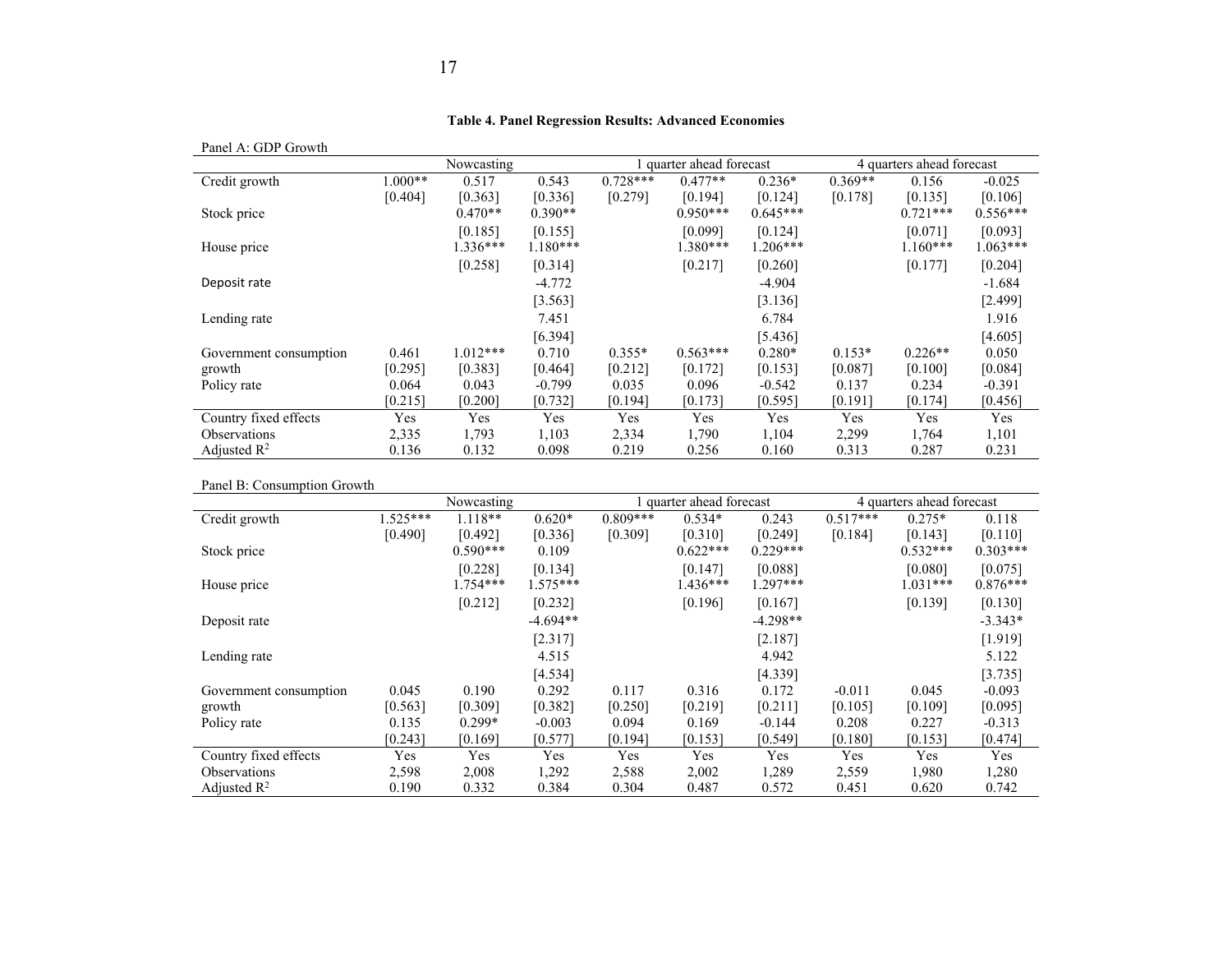| Panel C. Invesunent Glowth   |                      |                               |                              |                  |                                |                                   |                      |                              |                                |
|------------------------------|----------------------|-------------------------------|------------------------------|------------------|--------------------------------|-----------------------------------|----------------------|------------------------------|--------------------------------|
|                              |                      | Nowcasting                    |                              |                  |                                |                                   |                      | 4 quarter ahead forecast     |                                |
| Credit growth<br>Stock price | $3.562**$<br>[1.555] | 2.351<br>[1.523]<br>$1.250**$ | 0.803<br>[1.011]<br>$-0.017$ | 2.693<br>[1.640] | 1.676<br>[1.552]<br>$2.542***$ | $-0.130$<br>[0.518]<br>$0.858***$ | $1.663**$<br>[0.734] | 0.726<br>[0.534]<br>1.956*** | 0.015<br>[0.326]<br>$1.200***$ |
| House price                  |                      | [0.608]<br>$4.529***$         | [0.414]<br>$3.616***$        |                  | [0.884]<br>$4.419***$          | [0.272]<br>$3.503***$             |                      | [0.264]<br>$3.822***$        | [0.231]<br>$3.135***$          |
|                              |                      | [0.914]                       | [0.703]                      |                  | [0.529]                        | [0.508]                           |                      | [0.471]                      | [0.468]                        |
| Deposit rate                 |                      |                               | $-20.843**$                  |                  |                                | $-17.237**$                       |                      |                              | $-15.053**$                    |
|                              |                      |                               | [9.469]                      |                  |                                | [7.554]                           |                      |                              | [6.875]                        |
| Lending rate                 |                      |                               | 15.230                       |                  |                                | 15.666                            |                      |                              | 15.535*                        |
|                              |                      |                               | [12.985]                     |                  |                                | [10.678]                          |                      |                              | [8.954]                        |
| Government consumption       | 0.489                | 0.705                         | 0.599                        | 0.569            | $0.633*$                       | 0.458                             | 0.219                | 0.094                        | 0.025                          |
| growth                       | [0.895]              | [0.546]                       | [0.548]                      | [0.450]          | [0.348]                        | [0.381]                           | [0.250]              | [0.230]                      | [0.216]                        |
| Policy rate                  | $-0.365$             | $-0.712$                      | $-1.265$                     | $-0.306$         | $-0.903**$                     | $-1.858$                          | $-0.489$             | $-0.946**$                   | $-2.181*$                      |
|                              | [0.713]              | [0.499]                       | $1.980$ ]                    | [0.566]          | [0.435]                        | [1.566]                           | [0.511]              | [0.411]                      | [1.298]                        |
| Country fixed effects        | Yes                  | Yes                           | Yes                          | Yes              | Yes                            | Yes                               | Yes                  | Yes                          | Yes                            |
| Observations                 | 2,546                | 1,934                         | 1,218                        | 2,539            | 1,931                          | 1,218                             | 2,516                | 1,915                        | 1,215                          |
| Adjusted $R^2$               | 0.079                | 0.118                         | 0.110                        | 0.077            | 0.233                          | 0.190                             | 0.103                | 0.307                        | 0.304                          |

#### **Table 3. Panel Regression Results: Advanced Economies (cont')**

Panel C: Investment Growth

#### Panel D: Inflation

| ғанен іл. интасион      |             |             |            |             |                        |           |            |                          |            |
|-------------------------|-------------|-------------|------------|-------------|------------------------|-----------|------------|--------------------------|------------|
|                         |             | Nowcasting  |            |             | quarter ahead forecast |           |            | 4 quarter ahead forecast |            |
| Credit growth           | $-0.622***$ | $-0.456***$ | $-0.375**$ | $-0.261***$ | $-0.229***$            | $-0.103$  | $-0.017$   | $-0.059$                 | $-0.006$   |
|                         | [0.146]     | [0.150]     | [0.160]    | [0.078]     | [0.088]                | [0.074]   | [0.043]    | [0.051]                  | [0.054]    |
| Stock price             |             | 0.058       | $-0.021$   |             | 0.052                  | $-0.009$  |            | 0.069                    | $-0.004$   |
|                         |             | [0.084]     | [0.081]    |             | [0.066]                | [0.063]   |            | [0.051]                  | [0.045]    |
| House price             |             | $-0.084$    | $-0.006$   |             | 0.098                  | $0.174*$  |            | $0.319***$               | $0.407***$ |
|                         |             | [0.089]     | [0.108]    |             | [0.075]                | [0.097]   |            | [0.076]                  | [0.089]    |
| Deposit rate            |             |             | 1.799      |             |                        | 1.978     |            |                          | 1.749      |
|                         |             |             | [1.354]    |             |                        | [1.303]   |            |                          | [1.250]    |
| Lending rate            |             |             | $-2.886$   |             |                        | $-2.176$  |            |                          | $-1.624$   |
|                         |             |             | [2.093]    |             |                        | [2.031]   |            |                          | [1.782]    |
| Government consumption  | $0.210**$   | 0.115       | 0.062      | $0.178**$   | 0.117                  | 0.103     | $0.171***$ | $0.118**$                | 0.088      |
| growth                  | [0.097]     | [0.111]     | [0.125]    | [0.072]     | [0.097]                | [0.110]   | [0.057]    | [0.060]                  | [0.065]    |
| Policy rate             | $1.347***$  | $1.093***$  | $1.110***$ | $1.129***$  | $0.900***$             | $0.812**$ | $1.084***$ | $0.792***$               | $0.715**$  |
|                         | [0.171]     | [0.159]     | [0.417]    | [0.160]     | [0.150]                | [0.389]   | [0.159]    | [0.143]                  | [0.312]    |
| Country fixed effects   | Yes         | Yes         | Yes        | Yes         | Yes                    | Yes       | Yes        | Yes                      | Yes        |
| <b>Observations</b>     | 2,725       | 2,084       | 1,360      | 2,717       | 2,080                  | 1,359     | 2,692      | 2,062                    | 1,353      |
| Adjusted $\mathbb{R}^2$ | 0.594       | 0.534       | 0.561      | 0.669       | 0.581                  | 0.645     | 0.712      | 0.661                    | 0.734      |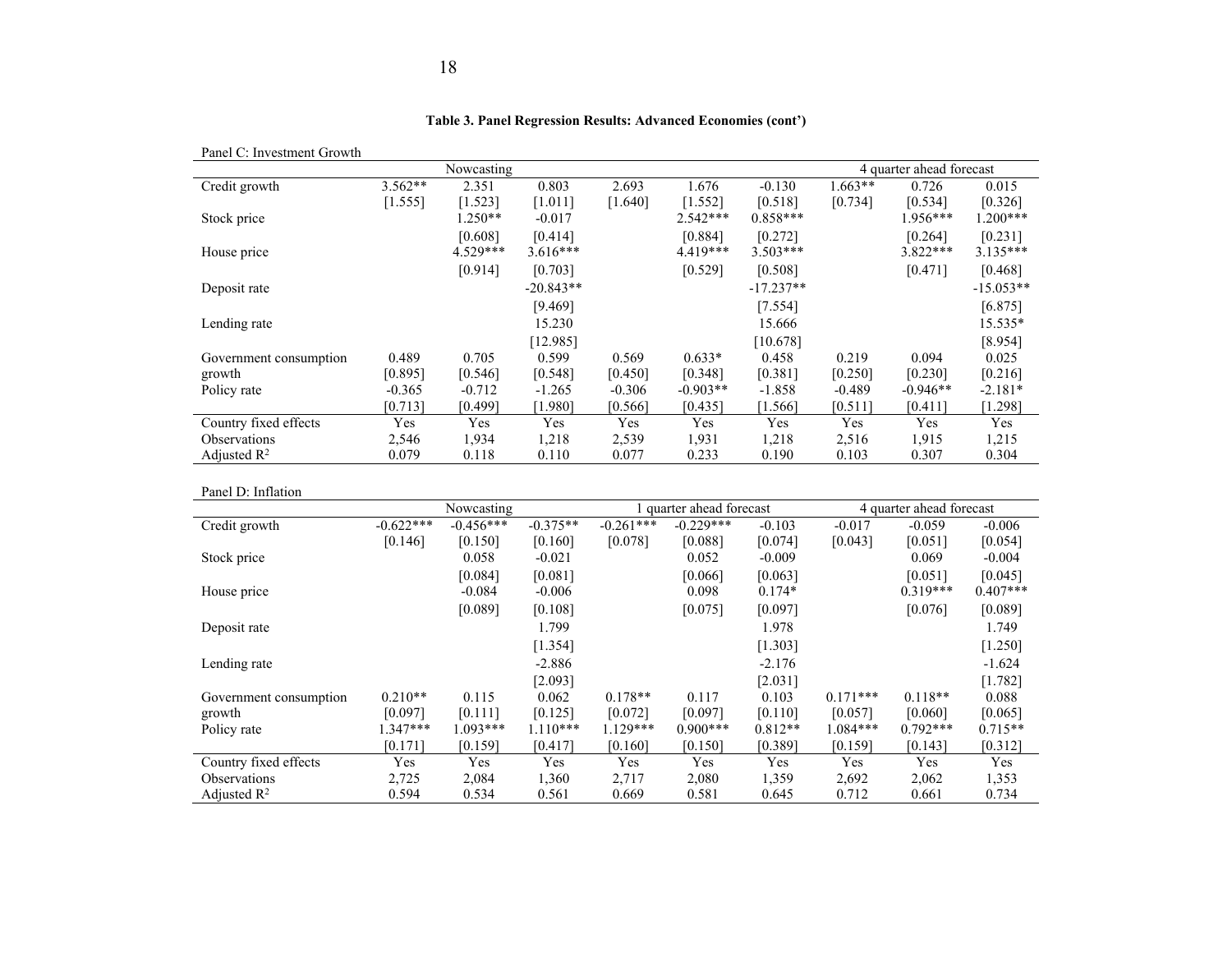| Panel A: GDP Growth    |           |            |           |             |                        |           |             |                          |             |
|------------------------|-----------|------------|-----------|-------------|------------------------|-----------|-------------|--------------------------|-------------|
|                        |           | Nowcasting |           |             | quarter ahead forecast |           |             | 4 quarter ahead forecast |             |
| Credit growth          | $0.920*$  | 0.473      | 0.064     | 0.648       | 0.246                  | $-0.034$  | $0.611*$    | 0.254                    | 0.038       |
|                        | [0.512]   | [0.328]    | [0.130]   | [0.440]     | [0.262]                | [0.150]   | [0.357]     | [0.203]                  | [0.106]     |
| Stock price            |           | $0.817***$ | $0.750*$  |             | $0.911***$             | $0.681*$  |             | $0.568***$               | $0.405**$   |
|                        |           | [0.274]    | [0.385]   |             | [0.248]                | [0.350]   |             | [0.154]                  | [0.183]     |
| House price            |           | $2.474***$ | 1.236     |             | $2.611***$             | $2.024*$  |             | $2.469***$               | $1.171*$    |
|                        |           | [0.417]    | [1.279]   |             | [0.346]                | [1.214]   |             | [0.281]                  | [0.633]     |
| Deposit rate           |           |            | $-47.766$ |             |                        | $-45.895$ |             |                          | $-38.719**$ |
|                        |           |            | [35.187]  |             |                        | [30.283]  |             |                          | [17.379]    |
| Lending rate           |           |            | $-31.437$ |             |                        | $-27.517$ |             |                          | 3.479       |
|                        |           |            | [45.866]  |             |                        | [37.078]  |             |                          | [22.492]    |
| Sovereign bond yield   | 0.111     | $-0.416*$  | 0.225     | 0.201       | $-0.330*$              | 0.134     | $0.325***$  | $-0.087$                 | $0.287*$    |
|                        | [0.211]   | [0.244]    | [0.496]   | [0.180]     | [0.191]                | [0.405]   | [0.102]     | [0.109]                  | [0.166]     |
| Corporate bond yield   | $-0.501*$ | 0.177      | $-0.861$  | $-0.704***$ | $-0.015$               | $-0.757$  | $-0.757***$ | $-0.166$                 | $-0.483**$  |
|                        | [0.288]   | [0.315]    | [0.658]   | [0.244]     | [0.218]                | [0.478]   | [0.146]     | [0.137]                  | [0.238]     |
| Government consumption | 2.295***  | $2.026***$ | $0.750*$  | 0.567       | 0.211                  | 0.855     | $2.295***$  | $2.295***$               | $3.429***$  |
| growth                 | [0.512]   | [0.486]    | [0.385]   | [0.367]     | [0.302]                | [0.666]   | [0.512]     | [0.512]                  | [0.874]     |
| Policy rate            | $-0.198$  | 0.920      | 1.236     | $-0.571$    | 0.765                  | 7.635     | 0.111       | $-0.416*$                | 6.599       |
|                        | [0.211]   | [0.761]    | [1.279]   | [0.894]     | [0.712]                | [5.488]   | [0.211]     | [0.244]                  | [7.069]     |
| Country fixed effects  | Yes       | Yes        | Yes       | Yes         | Yes                    | Yes       | Yes         | Yes                      | Yes         |
| <b>Observations</b>    | 444       | 394        | 137       | 438         | 389                    | 136       | 444         | 394                      | 137         |
| Adjusted $R^2$         | 0.266     | 0.346      | 0.211     | 0.244       | 0.431                  | 0.285     | 0.266       | 0.346                    | 0.211       |

#### **Table 5. Panel Regression Results: Advanced Economies Subsample with Bond Yields**

 19 19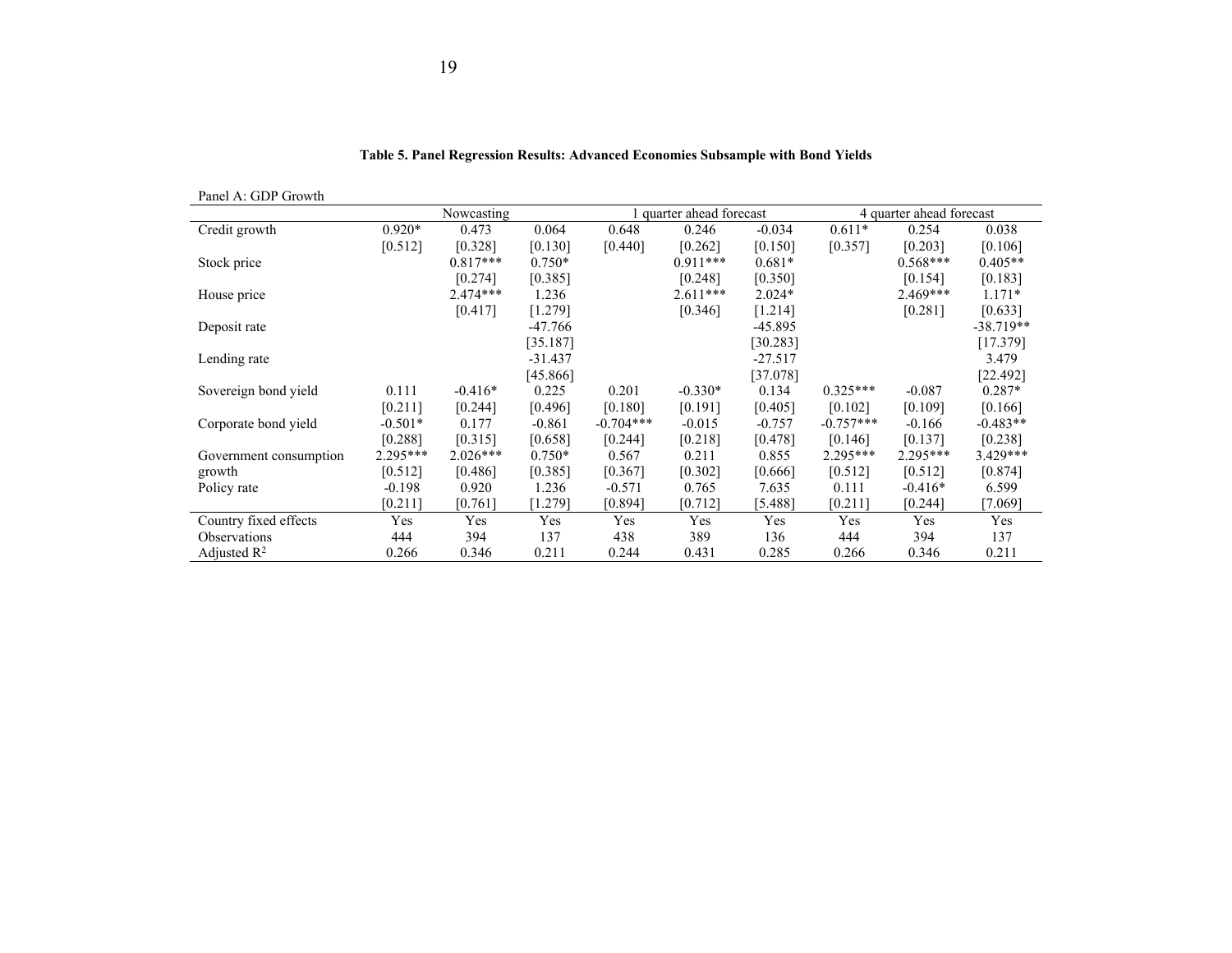| Panel B: Consumption Growth |            |             |            |            |                        |            |             |                           |              |
|-----------------------------|------------|-------------|------------|------------|------------------------|------------|-------------|---------------------------|--------------|
|                             |            | Nowcasting  |            |            | quarter ahead forecast |            |             | 4 quarters ahead forecast |              |
| Credit growth               | 1.189**    | $0.826**$   | 0.333      | $0.801**$  | $0.514*$               | 0.182      | $0.485*$    | $0.260*$                  | 0.072        |
|                             | [0.543]    | [0.399]     | [0.300]    | [0.385]    | [0.270]                | [0.222]    | [0.248]     | [0.154]                   | [0.060]      |
| Stock price                 |            | $0.709***$  | $0.726***$ |            | $0.564***$             | $0.430**$  |             | $0.304***$                | $0.168*$     |
|                             |            | [0.207]     | [0.261]    |            | [0.187]                | [0.216]    |             | [0.103]                   | [0.092]      |
| House price                 |            | $1.729***$  | $0.877*$   |            | 1.897***               | $1.105***$ |             | $1.577***$                | $0.433**$    |
|                             |            | [0.262]     | [0.497]    |            | [0.255]                | [0.389]    |             | [0.214]                   | [0.189]      |
| Deposit rate                |            |             | $-17.409$  |            |                        | $-14.099*$ |             |                           | $-20.092***$ |
|                             |            |             | [12.403]   |            |                        | [8.512]    |             |                           | [6.764]      |
| Lending rate                |            |             | 8.750      |            |                        | 19.683     |             |                           | 38.435***    |
|                             |            |             | [21.446]   |            |                        | [15.801]   |             |                           | [11.314]     |
| Sovereign bond yield        | $-0.089$   | $-0.418***$ | $-0.564$   | $-0.090$   | $-0.347**$             | $-0.347**$ | 0.048       | $-0.110$                  | $-0.012$     |
|                             | [0.115]    | [0.161]     | [0.342]    | [0.096]    | [0.144]                | [0.144]    | [0.064]     | [0.100]                   | [0.072]      |
| Corporate bond yield        | $-0.402**$ | $-0.051$    | 0.090      | $-0.263**$ | 0.035                  | 0.035      | $-0.361***$ | $-0.196*$                 | $-0.068$     |
|                             | [0.189]    | [0.231]     | [0.416]    | [0.116]    | [0.140]                | [0.140]    | [0.091]     | [0.115]                   | [0.105]      |
| Government consumption      | 0.126      | $-0.030$    | 0.263      | 0.133      | $-0.069$               | $-0.069$   | $0.481*$    | 0.306                     | $-0.038$     |
| growth                      | [0.426]    | [0.409]     | [0.565]    | [0.316]    | [0.258]                | [0.258]    | [0.255]     | [0.204]                   | [0.187]      |
| Policy rate                 | $-0.290$   | $-0.418***$ | 1.927      | $-0.732$   | $-0.092$               | $-0.092$   | $-1.749**$  | $-1.390**$                | $-2.045$     |
|                             | [0.581]    | [0.161]     | [3.730]    | [0.609]    | [0.532]                | [0.532]    | [0.724]     | [0.653]                   | [1.896]      |
| Country fixed effects       | Yes        | Yes         | Yes        | Yes        | Yes                    | Yes        | Yes         | Yes                       | Yes          |
| <b>Observations</b>         | 504        | 451         | 189        | 498        | 448                    | 188        | 480         | 433                       | 182          |
| Adjusted $\mathbb{R}^2$     | 0.232      | 0.306       | 0.211      | 0.261      | 0.306                  | 0.211      | 0.332       | 0.495                     | 0.646        |

**Table 4. Panel Regression Results: Advanced Economies Subsample with Bond Yields (cont')**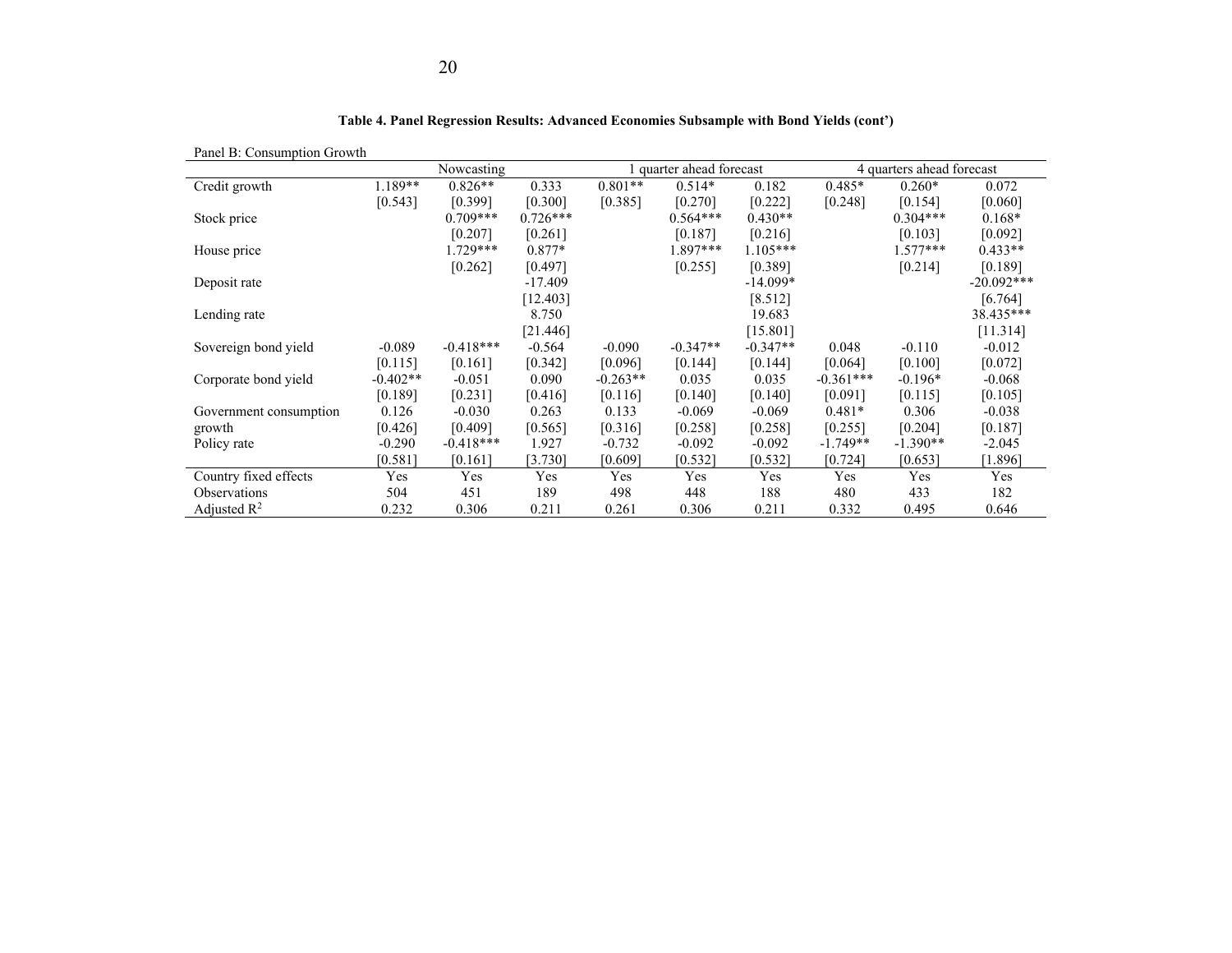| Panel C: Investment Growth |          |             |            |           |                        |            |             |                           |               |
|----------------------------|----------|-------------|------------|-----------|------------------------|------------|-------------|---------------------------|---------------|
|                            |          | Nowcasting  |            |           | quarter ahead forecast |            |             | 4 quarters ahead forecast |               |
| Credit growth              | $2.253*$ | 1.380       | 0.595      | 1.468*    | 0.735                  | 0.342      | 1.254*      | 0.619                     | 0.182         |
|                            | [1.272]  | [1.146]     | [1.123]    | [0.778]   | [0.607]                | [0.491]    | [0.734]     | [0.512]                   | [0.390]       |
| Stock price                |          | $2.058***$  | 0.789      |           | $2.346***$             | $1.280**$  |             | 1.895***                  | $0.889**$     |
|                            |          | [0.528]     | [0.524]    |           | [0.468]                | [0.558]    |             | [0.394]                   | [0.359]       |
| House price                |          | $6.418***$  | 2.174      |           | $5.769***$             | $4.841***$ |             | 5.982***                  | $3.886***$    |
|                            |          | [0.984]     | [1.601]    |           | [0.863]                | [1.612]    |             | [0.723]                   | [1.070]       |
| Deposit rate               |          |             | $-62.549$  |           |                        | $-59.311$  |             |                           | $-105.315***$ |
|                            |          |             | [40.315]   |           |                        | [40.740]   |             |                           | [32.577]      |
| Lending rate               |          |             | 29.353     |           |                        | $-15.184$  |             |                           | $-15.997$     |
|                            |          |             | [63.805]   |           |                        | [59.528]   |             |                           | [50.944]      |
| Sovereign bond yield       | $-0.005$ | $-1.762***$ | $-1.420**$ | $0.748**$ | $-0.738**$             | $-0.527$   | $1.018***$  | $-0.227$                  | $-0.014$      |
|                            | [0.367]  | [0.467]     | [0.554]    | [0.334]   | [0.341]                | [0.632]    | [0.225]     | [0.258]                   | [0.431]       |
| Corporate bond yield       | 0.033    | $1.970***$  | 1.262      | $-0.935*$ | $0.821**$              | 0.791      | $-1.715***$ | $-0.119$                  | $-0.094$      |
|                            | [0.497]  | [0.495]     | [0.793]    | [0.490]   | [0.408]                | [0.797]    | [0.342]     | [0.320]                   | [0.589]       |
| Government consumption     | $-2.432$ | $-3.390**$  | $-2.249$   | $-0.641$  | $-1.529$               | $-0.766$   | 0.758       | $-0.078$                  | $-0.099$      |
| growth                     | [1.601]  | [1.474]     | [2.464]    | [1.078]   | [1.023]                | [1.581]    | [0.801]     | [0.666]                   | [1.133]       |
| Policy rate                | $-0.845$ | 0.820       | 3.820      | $-2.703$  | $-1.535$               | 8.420      | $-7.600***$ | $-6.244***$               | 7.937         |
|                            | [2.029]  | [2.035]     | [9.682]    | [1.880]   | [1.769]                | [9.333]    | $[2.049]$   | [1.882]                   | [7.465]       |
| Country fixed effects      | Yes      | Yes         | Yes        | Yes       | Yes                    | Yes        | Yes         | Yes                       | Yes           |
| Observations               | 501      | 448         | 186        | 496       | 446                    | 186        | 481         | 434                       | 183           |
| Adjusted $\mathbb{R}^2$    | 0.152    | 0.252       | 0.149      | 0.199     | 0.252                  | 0.149      | 0.259       | 0.484                     | 0.485         |

**Table 4. Panel Regression Results: Advanced Economies Subsample with Bond Yields (cont')**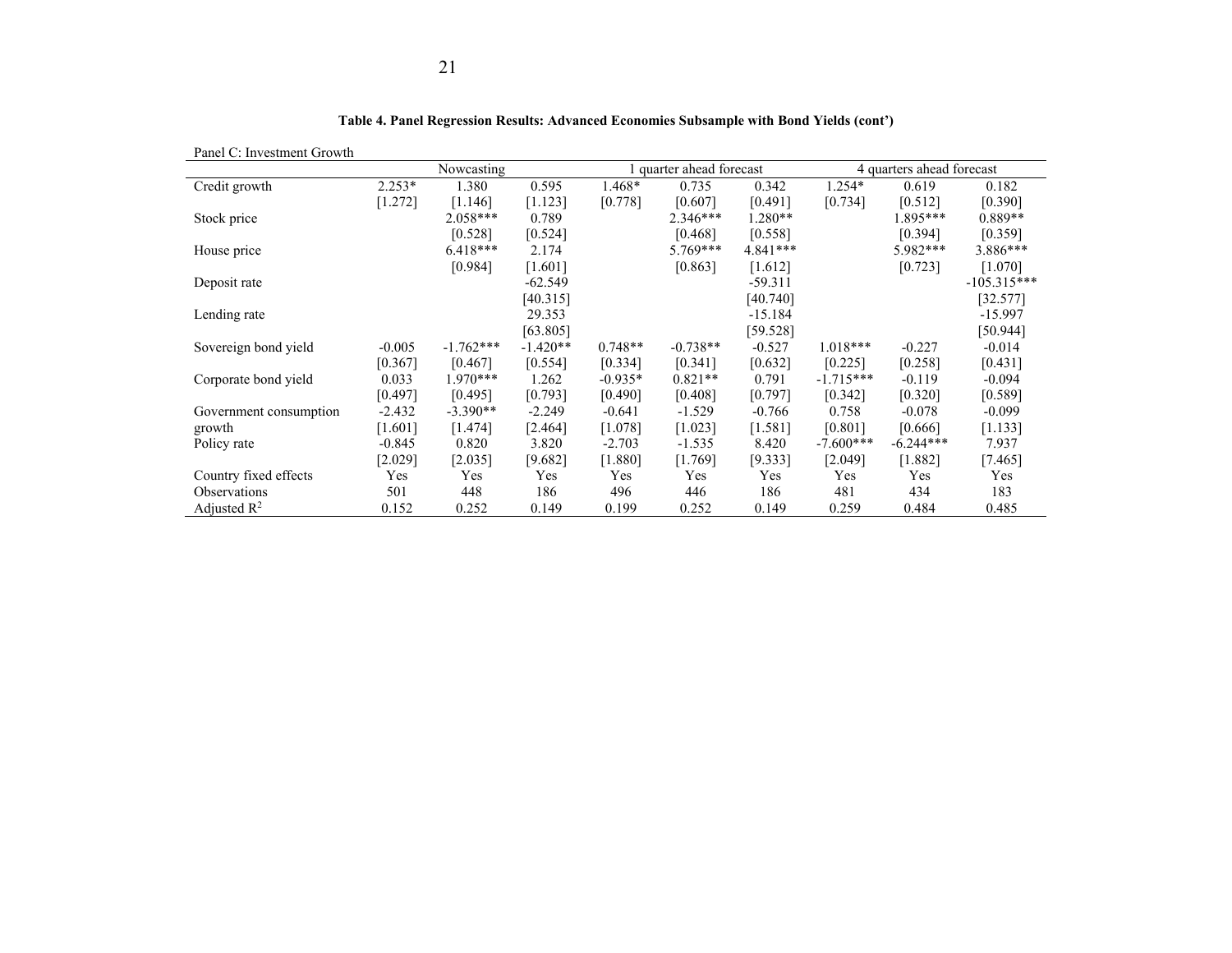| Panel D: Inflation      |            |            |           |            |                        |           |            |                           |            |
|-------------------------|------------|------------|-----------|------------|------------------------|-----------|------------|---------------------------|------------|
|                         |            | Nowcasting |           |            | quarter ahead forecast |           |            | 4 quarters ahead forecast |            |
| Credit growth           | $-0.692*$  | $-0.667$   | $-0.430$  | $-0.259$   | $-0.306$               | $-0.103$  | 0.042      | $-0.021$                  | 0.016      |
|                         | [0.406]    | [0.418]    | [0.338]   | [0.219]    | [0.248]                | [0.205]   | [0.051]    | [0.065]                   | [0.039]    |
| Stock price             |            | 0.162      | $-0.130$  |            | $0.273***$             | 0.052     |            | $0.192***$                | 0.070      |
|                         |            | [0.156]    | [0.158]   |            | [0.102]                | [0.104]   |            | [0.057]                   | [0.057]    |
| House price             |            | $-0.114$   | $-0.318$  |            | $-0.044$               | $-0.120$  |            | $0.297**$                 | 0.204      |
|                         |            | [0.170]    | [0.251]   |            | [0.146]                | [0.214]   |            | [0.117]                   | [0.147]    |
| Deposit rate            |            |            | 4.341     |            |                        | 1.423     |            |                           | 1.922      |
|                         |            |            | [7.663]   |            |                        | [6.032]   |            |                           | [4.902]    |
| Lending rate            |            |            | $-11.305$ |            |                        | $-10.319$ |            |                           | $-10.239*$ |
|                         |            |            | [13.352]  |            |                        | [9.746]   |            |                           | [5.926]    |
| Sovereign bond yield    | $0.455***$ | $0.395***$ | 0.262     | $0.306***$ | $0.306***$             | 0.101     | $0.125***$ | 0.021                     | 0.024      |
|                         | [0.129]    | [0.139]    | [0.210]   | [0.096]    | [0.096]                | [0.126]   | [0.047]    | [0.047]                   | [0.064]    |
| Corporate bond yield    | $-0.234*$  | $-0.156$   | $-0.043$  | $-0.143$   | $-0.143$               | $-0.001$  | $-0.008$   | 0.084                     | 0.007      |
|                         | [0.140]    | [0.149]    | [0.249]   | [0.099]    | [0.099]                | [0.171]   | [0.051]    | [0.055]                   | [0.089]    |
| Government consumption  | $-0.187$   | $-0.074$   | $-0.155$  | 1.546      | $-0.021$               | 0.206     | $-0.133$   | $-0.145$                  | $-0.099$   |
| growth                  | [0.246]    | [0.251]    | [0.405]   | [1.711]    | [0.156]                | [0.232]   | [0.103]    | [0.091]                   | [0.141]    |
| Policy rate             | 1.973***   | $1.820***$ | 3.853*    |            | $1.241**$              | $3.103*$  | 0.446      | 0.271                     | $1.770*$   |
|                         | [0.541]    | [0.559]    | [2.038]   |            | [0.492]                | [1.581]   | [0.354]    | [0.357]                   | [0.980]    |
| Country fixed effects   | Yes        | Yes        | Yes       | Yes        | Yes                    | Yes       | Yes        | Yes                       | Yes        |
| Observations            | 2,725      | 2,084      | 1,360     | 2,717      | 2,080                  | 1,359     | 2,692      | 2,062                     | 1,353      |
| Adjusted $\mathbb{R}^2$ | 0.409      | 0.400      | 0.371     | 0.363      | 0.400                  | 0.371     | 0.535      | 0.530                     | 0.740      |

**Table 4. Panel Regression Results: Advanced Economies Subsample with Bond Yields (cont')**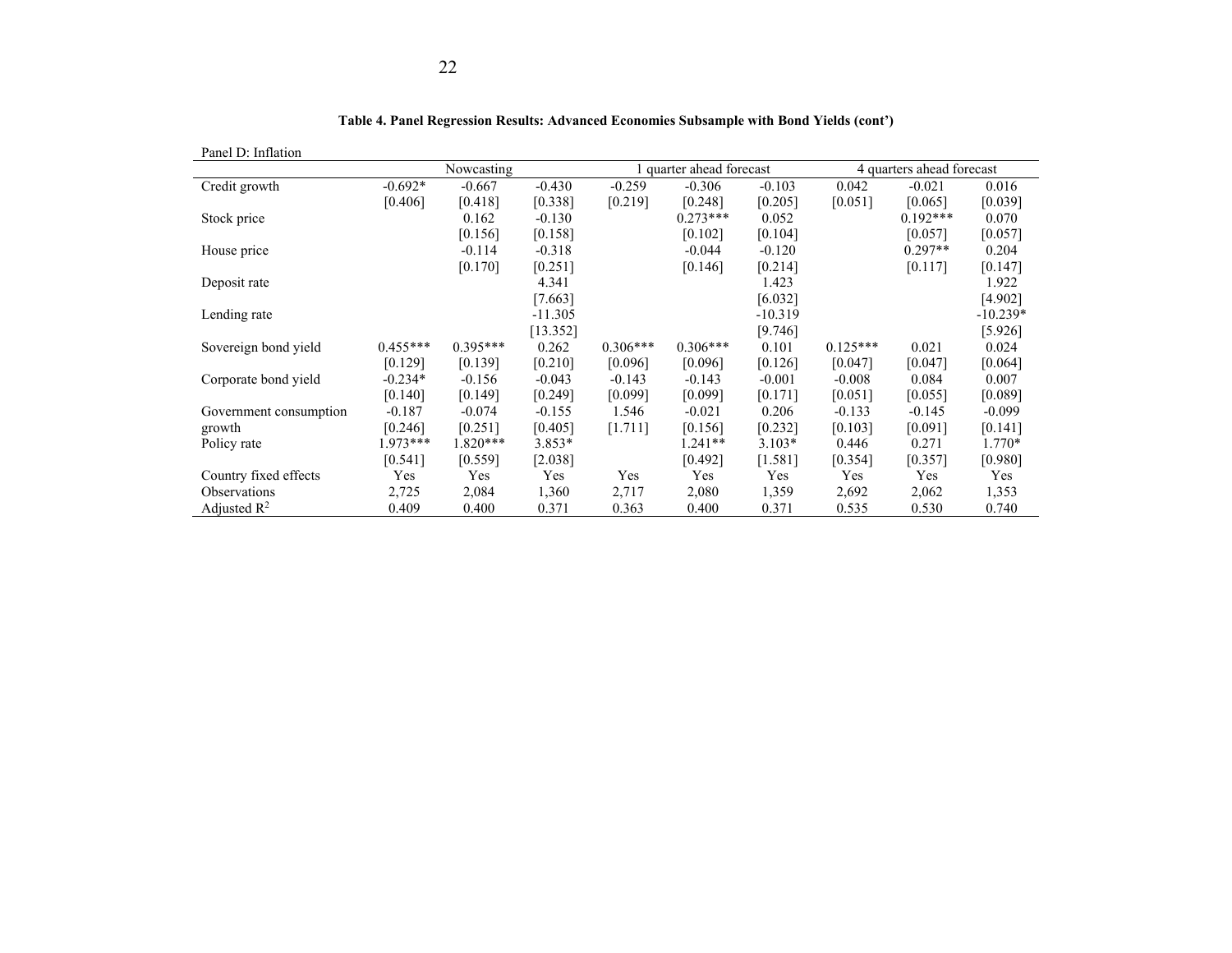#### **Table 6. Panel Regression Results: Emerging Markets**

Panel A: GDP Growth

|                        |             | Nowcasting  |              |             | quarter ahead forecast |            | 4 quarters ahead forecast |             |            |
|------------------------|-------------|-------------|--------------|-------------|------------------------|------------|---------------------------|-------------|------------|
| Credit growth          | 4.539***    | 5.390***    | $5.073***$   | 2.398***    | $3.568***$             | $3.224***$ | 0.552                     | 0.815       | 1.022      |
|                        | [0.634]     | [0.936]     | [0.994]      | [0.538]     | [0.792]                | [0.805]    | [0.417]                   | [0.663]     | [0.674]    |
| Stock price            |             | $.767***$   | $1.638***$   |             | $2.142***$             | $2.122***$ |                           | $1.192***$  | $1.171***$ |
|                        |             | [0.538]     | [0.561]      |             | [0.450]                | [0.475]    |                           | [0.324]     | [0.326]    |
| House price            |             | 0.532       | 0.023        |             | $-4.173***$            | $-1.652$   |                           | $-5.360***$ | 1.411      |
|                        |             | [0.561]     | [0.459]      |             | [1.316]                | [3.833]    |                           | [1.512]     | [4.626]    |
| Deposit rate           |             |             | $-254.799**$ |             |                        | $-0.156$   |                           |             | 0.051      |
|                        |             |             | [125.273]    |             |                        | [0.352]    |                           |             | [0.348]    |
| Lending rate           |             |             | 26.840       |             |                        | $-190.540$ |                           |             | $-49.181$  |
|                        |             |             | [26.495]     |             |                        | [133.586]  |                           |             | [160.038]  |
| Government consumption | 1.945***    | 1.948*      | $2.816***$   | $1.354***$  | 0.634                  | $1.632**$  | 0.388                     | 0.259       | 0.633      |
| growth                 | [0.583]     | [1.122]     | [1.043]      | [0.481]     | [0.955]                | [0.732]    | [0.325]                   | [0.444]     | [0.393]    |
| Policy rate            | $-1.725***$ | $-2.809***$ | $-0.917$     | $-2.085***$ | $-2.930***$            | $-1.555$   | $-1.919***$               | $-2.761***$ | $-4.186**$ |
|                        | [0.496]     | [0.578]     | [1.275]      | [0.626]     | [0.567]                | [1.109]    | [0.621]                   | [0.616]     | [1.804]    |
| Country fixed effects  | Yes         | Yes         | Yes          | Yes         | Yes                    | Yes        | Yes                       | Yes         | Yes        |
| <b>Observations</b>    | 1,043       | 468         | 444          | 1,032       | 464                    | 440        | 973                       | 441         | 419        |
| Adjusted $R^2$         | 0.107       | 0.143       | 0.153        | 0.103       | 0.218                  | 0.234      | 0.155                     | 0.277       | 0.292      |

#### Panel B: Consumption Growth

|                            |             | Nowcasting  |             |             | quarter ahead forecast |           |             | 4 quarters ahead forecast |            |
|----------------------------|-------------|-------------|-------------|-------------|------------------------|-----------|-------------|---------------------------|------------|
| Credit growth              | $-10.123**$ | $-2.411***$ | $-2.288***$ | $-4.665**$  | $-0.284$               | $-0.034$  | $-1.527$    | $1.208***$                | $1.515***$ |
|                            | [4.668]     | [0.527]     | [0.544]     | [2.239]     | [0.538]                | [0.576]   | [1.116]     | [0.382]                   | [0.482]    |
| Stock price                |             | $-0.081$    | $-0.036$    |             | 0.103                  | 0.088     |             | 0.116                     | 0.092      |
|                            |             | [0.267]     | [0.289]     |             | [0.234]                | [0.241]   |             | [0.246]                   | [0.262]    |
| House price                |             | $-1.334**$  | $-1.288*$   |             | $-1.259*$              | $-1.251*$ |             | $-0.661$                  | $-0.570$   |
|                            |             | [0.650]     | [0.708]     |             | [0.701]                | [0.729]   |             | [0.406]                   | [0.379]    |
| Deposit rate               |             |             | 95.768      |             |                        | 209.292   |             |                           | 306.391    |
|                            |             |             | [125.152]   |             |                        | [160.210] |             |                           | [247.152]  |
| Lending rate               |             |             | $-36.362$   |             |                        | $-39.737$ |             |                           | $-24.131$  |
|                            |             |             | [24.489]    |             |                        | [29.972]  |             |                           | [32.522]   |
| Government consumption     | $-0.068$    | 1.584       | 1.398       | $2.529**$   | 0.640                  | 0.528     | $2.271**$   | 0.567                     | 0.616      |
| growth                     | [1.736]     | [1.746]     | [1.973]     | [1.202]     | [0.706]                | [0.806]   | [0.885]     | [0.348]                   | [0.387]    |
| Policy rate                | $-4.128***$ | $-2.223***$ | 0.300       | $-4.288***$ | $-1.862**$             | $-1.123$  | $-3.543***$ | $-1.551***$               | $-1.820$   |
|                            | [1.398]     | [0.670]     | [2.104]     | [1.419]     | [0.753]                | [1.447]   | [1.027]     | [0.590]                   | [1.365]    |
| Country fixed effects      | Yes         | Yes         | Yes         | Yes         | <b>Yes</b>             | Yes       | Yes         | Yes                       | Yes        |
| <i><b>Observations</b></i> | 1,527       | 639         | 614         | 1,502       | 634                    | 610       | 1,425       | 611                       | 588        |
| Adjusted $\mathbb{R}^2$    | 0.184       | 0.071       | 0.075       | 0.214       | 0.113                  | 0.123     | 0.287       | 0.182                     | 0.189      |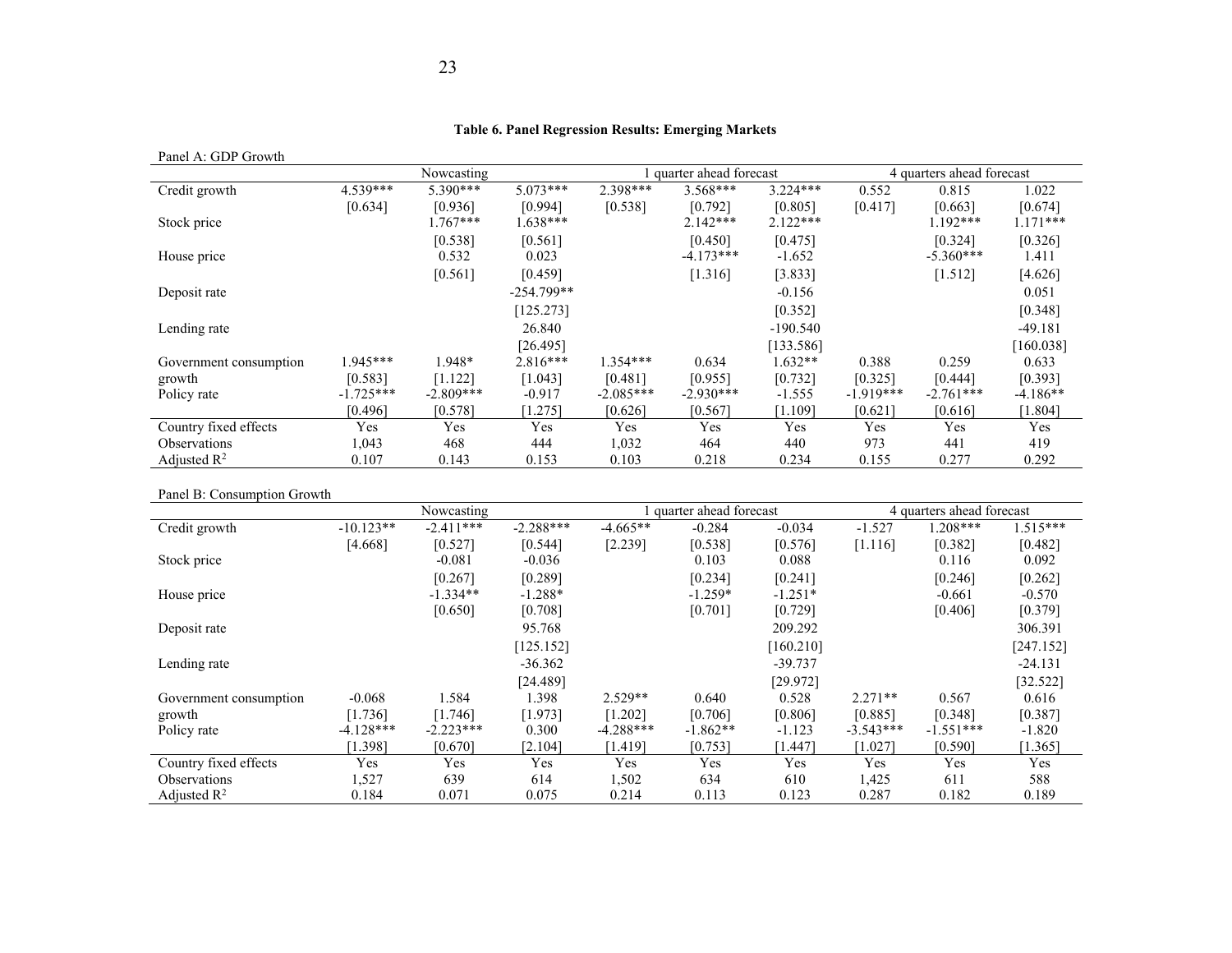#### **Table 5. Panel Regression Results: Emerging Markets (cont')**

| Panel C. Investment Crowin |             | Nowcasting                |                 |             | 1 quarter ahead forecast             |              |             | 4 quarters ahead forecast               |              |
|----------------------------|-------------|---------------------------|-----------------|-------------|--------------------------------------|--------------|-------------|-----------------------------------------|--------------|
| Credit growth              | 13.229***   | 7.069***                  | 5.338*          | $6.575***$  | 4.484**                              | 3.114        | $2.584**$   | 0.590                                   | $-0.356$     |
|                            | [1.878]     | [2.424]                   | [2.920]         | [1.375]     | [1.995]                              | [2.068]      | [1.099]     | [1.556]                                 | [1.710]      |
| Stock price                |             | 2.394*                    | 2.438*          |             | 2.957***                             | $3.109***$   |             | $2.343***$                              | $2.440***$   |
|                            |             | [1.363]                   | [1.392]         |             | [1.005]                              | [1.080]      |             | [0.718]                                 | [0.716]      |
| House price                |             | 2.984**                   | $2.642*$        |             | $2.095*$                             | 2.087        |             | 1.239                                   | 1.296        |
|                            |             | [1.338]                   | [1.452]         |             | [1.192]                              | [1.280]      |             | [0.849]                                 | [0.891]      |
| Deposit rate               |             |                           | $-1,019.597***$ |             |                                      | $-668.876**$ |             |                                         | $-616.427**$ |
|                            |             |                           | [296.588]       |             |                                      | [291.995]    |             |                                         | [262.830]    |
| Lending rate               |             |                           | 44.151          |             |                                      | 46.204       |             |                                         | 99.554*      |
|                            |             |                           | [68.932]        |             |                                      | [63.868]     |             |                                         | [56.346]     |
| Government consumption     | 3.970*      | $-1.812$                  | $-0.755$        | $2.696**$   | $-0.573$                             | 0.201        | $2.415***$  | 1.282                                   | 1.969*       |
| growth                     | [2.040]     | [3.032]                   | [3.513]         | [1.281]     | [1.504]                              | [1.672]      | [0.920]     | [0.967]                                 | [1.013]      |
| Policy rate                | $-7.568***$ | $-11.091***$              | 0.511           | $-7.097***$ | $-11.730***$                         | $-4.832$     | $-6.417***$ | $-11.138***$                            | $-7.149**$   |
|                            | [1.769]     | [2.328]                   | [4.740]         | [1.574]     | [2.129]                              | [5.419]      | [1.422]     | [2.014]                                 | [2.874]      |
| Country fixed effects      | Yes         | Yes                       | Yes             | Yes         | Yes                                  | Yes          | Yes         | Yes                                     | Yes          |
| Observations               | 1,491       | 639                       | 614             | 1,467       | 634                                  | 610          | 1,393       | 611                                     | 588          |
| Adjusted $\mathbb{R}^2$    | 0.126       | 0.111                     | 0.123           | 0.123       | 0.219                                | 0.230        | 0.177       | 0.341                                   | 0.362        |
|                            |             |                           |                 |             |                                      |              |             |                                         |              |
| Panel D: Inflation         |             |                           |                 |             |                                      |              |             |                                         |              |
| Credit growth              | $-10.123**$ | Nowcasting<br>$-2.411***$ | $-2.288***$     | $-4.665**$  | 1 quarter ahead forecast<br>$-0.284$ | $-0.034$     | $-1.527$    | 4 quarters ahead forecast<br>$1.208***$ | $1.515***$   |
|                            | [4.668]     | [0.527]                   | [0.544]         | [2.239]     | [0.538]                              | [0.576]      | [1.116]     | [0.382]                                 | [0.482]      |
|                            |             |                           |                 |             |                                      |              |             |                                         |              |
| Stock price                |             |                           |                 |             |                                      |              |             |                                         |              |
| House price                |             | $-3.152***$               | $-2.678***$     |             | $-2.764***$                          | $-2.291**$   |             | $-2.181**$                              | $-1.946*$    |
|                            |             | [0.938]                   | [0.973]         |             | [0.945]                              | [1.003]      |             | [0.971]                                 | [1.023]      |
| Deposit rate               |             |                           | $-1.288*$       |             |                                      | $-1.251*$    |             |                                         | $-0.570$     |
|                            |             |                           | [0.708]         |             |                                      | [0.729]      |             |                                         | [0.379]      |
| Lending rate               |             |                           | 95.768          |             |                                      | 209.292      |             |                                         | 306.391      |
|                            |             |                           | [125.152]       |             |                                      | [160.210]    |             |                                         | [247.152]    |
| Government consumption     | 7.865       | 0.142                     | 0.376           | 5.279       | 0.565                                | 0.760        | 1.888       | 0.262                                   | 0.446        |
| growth                     | [5.621]     | [0.528]                   | [0.608]         | [3.738]     | [0.606]                              | [0.720]      | [1.469]     | [0.243]                                 | [0.290]      |
| Policy rate                | $6.532***$  | $4.234***$                | $4.661*$        | 7.874 ***   | $4.357***$                           | 3.689        | 9.361***    | $3.920**$                               | 1.627        |
|                            | [1.843]     | [1.320]                   | [2.522]         | [2.442]     | [1.487]                              | [2.325]      | [2.815]     | [1.517]                                 | [1.554]      |
| Country fixed effects      | Yes         | Yes                       | Yes             | Yes         | Yes                                  | Yes          | Yes         | Yes                                     | Yes          |
| Observations               | 1,662       | 662                       | 628             | 1,638       | 658                                  | 627          | 1,561       | 636                                     | 606          |
| Adjusted $\mathbb{R}^2$    | 0.583       | 0.572                     | 0.578           | 0.568       | 0.516                                | 0.528        | 0.571       | 0.480                                   | 0.500        |

#### Panel C: Investment Growth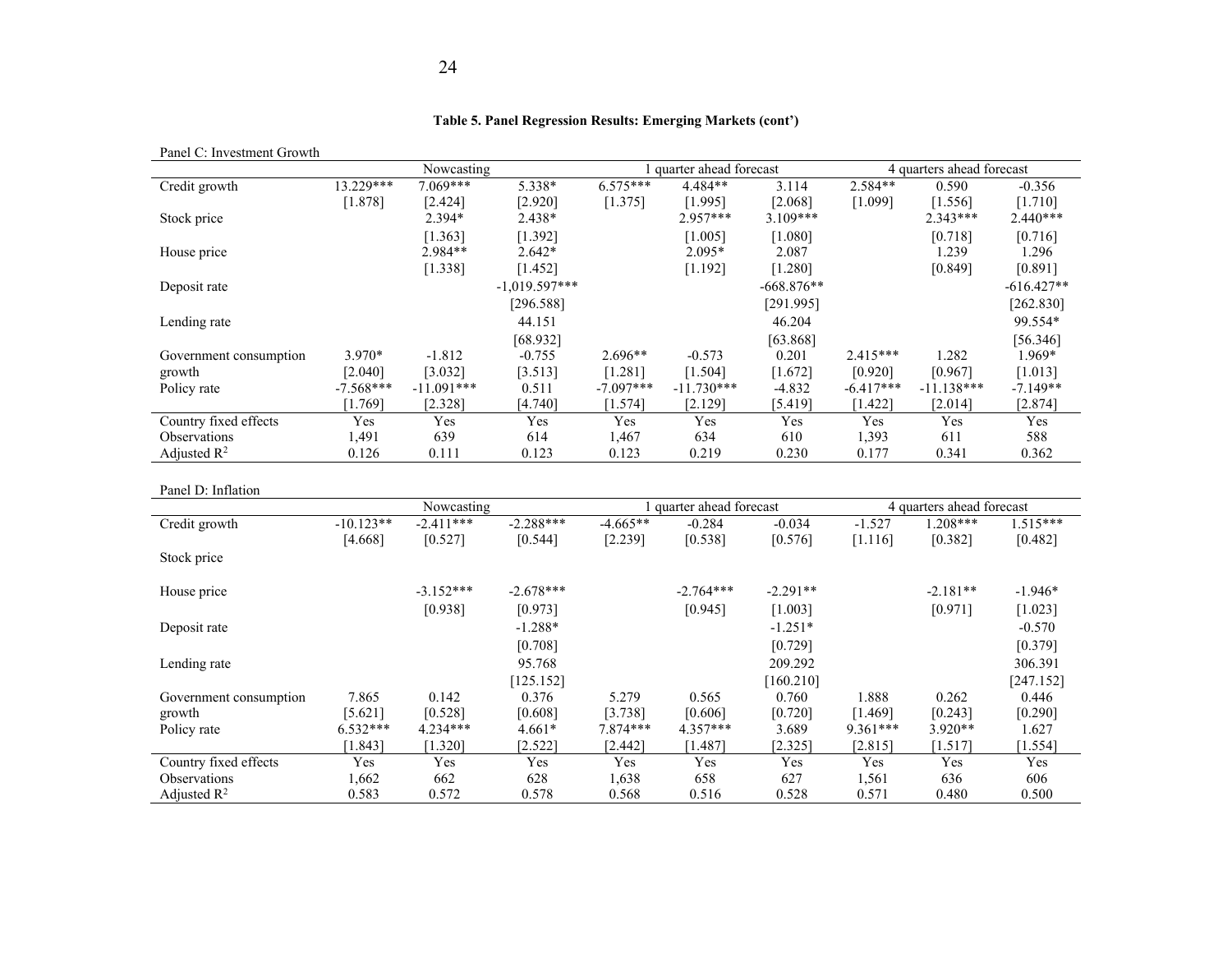| Panel A: GDP Growth         |            |                 |                  |                    | Panel C: Investment Growth |                  |
|-----------------------------|------------|-----------------|------------------|--------------------|----------------------------|------------------|
|                             |            | 1 quarter ahead | 4 quarters ahead |                    | 1 quarter ahead            | 4 quarters ahead |
|                             | Nowcasting | forecast        | forecast         | Nowcasting         | forecast                   | forecast         |
| Credit growth               | $6.745**$  | $6.921***$      | $2.143**$        | $34.041***$        | 9.447                      | 6.636            |
|                             | [3.070]    | [1.813]         | [0.845]          | [11.249]           | [6.949]                    | [5.725]          |
| Government consumption      | 1.303      | 0.020           | $0.571*$         | $-10.776*$         | 0.026                      | $-1.314$         |
| growth                      | [1.112]    | [0.536]         | [0.324]          | [6.405]            | [2.958]                    | [1.575]          |
| Policy rate                 | $-5.414**$ | $-6.052**$      | $-3.135*$        | $-8.176*$          | $-3.202$                   | $-5.550$         |
|                             | [2.148]    | [2.331]         | $[1.654]$        | [4.519]            | [2.982]                    | [3.746]          |
| Country fixed effects       | Yes        | Yes             | Yes              | Yes                | Yes                        | Yes              |
| <b>Observations</b>         | 109        | 112             | 109              | 149                | 147                        | 141              |
| $R^2$                       | 0.067      | 0.213           | 0.125            | 0.182              | 0.369                      | 0.058            |
|                             |            |                 |                  |                    |                            |                  |
| Panel B: Consumption Growth |            |                 |                  | Panel D: Inflation |                            |                  |
|                             |            | 1 quarter ahead | 4 quarters ahead |                    | 1 quarter ahead            | 4 quarters ahead |
|                             | Nowcasting | forecast        | forecast         | Nowcasting         | forecast                   | forecast         |
| Credit growth               | 9.386***   | $4.335*$        | $2.630**$        | $-4.213**$         | $-0.891$                   | 1.163            |
|                             | [3.490]    | [2.340]         | [1.075]          | [1.852]            | [1.360]                    | [1.412]          |
| Government consumption      | 1.036      | 0.144           | $-0.090$         | 0.995              | 0.644                      | 0.470            |
| growth                      | [2.699]    | [1.329]         | [0.277]          | [0.671]            | [0.507]                    | [0.413]          |
| Policy rate                 | 0.229      | $-0.783$        | $-1.223$         | 1.236              | 0.938                      | $-0.592$         |
|                             | [2.881]    | [1.415]         | [1.024]          | [0.762]            | [0.736]                    | [0.406]          |
| Country fixed effects       | Yes        | Yes             | Yes              | Yes                | Yes                        | Yes              |
| Observations                | 149        | 147             | 141              | 157                | 155                        | 149              |
| $R^2$                       | 0.196      | 0.338           | 0.463            | 0.299              | 0.181                      | 0.142            |

#### **Table 7. Panel Regression Results: Low-Income Countries**

Notes for Table 2 to 6: This table reports results of an ordinary least squares (OLS) fixed effects (FE) estimate. The sample period is 1980 Q1 to 2013 Q4. The dependent variable is annualized GDP, consumption, investment growth, or inflation. The right-hand side includes the lagged lefthand side variable. We use Akaike Information Criterion (AIC) to determine the lag length in each specification. Newey-West standard errors are in bracket. \*, \*\*, and \*\*\* indicate statistical significance at the 1 percent, 5 percent, and 10 percent level, respectively.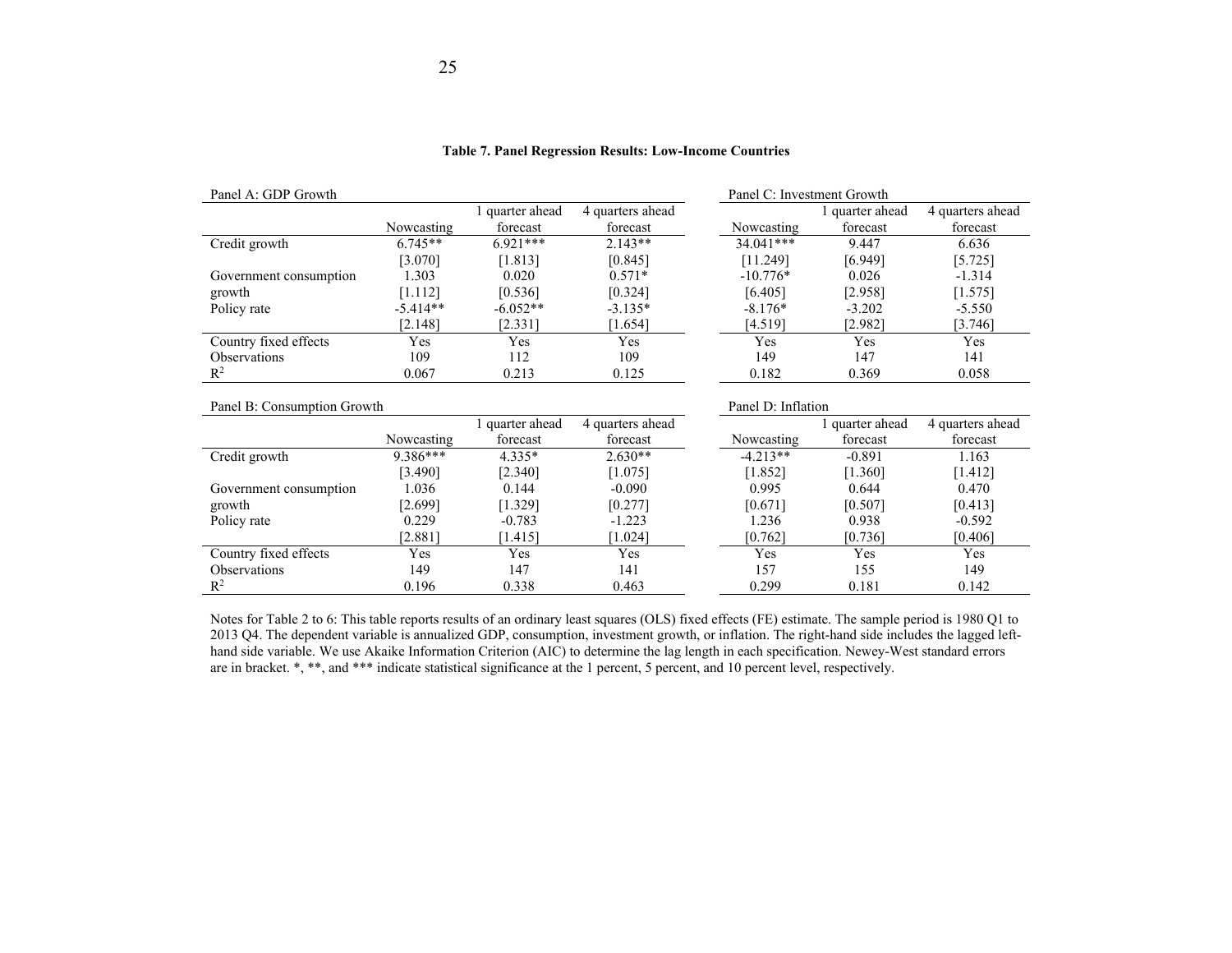| Panel A: In sample          |                           |                      |                                         |                           |                         |                                         |
|-----------------------------|---------------------------|----------------------|-----------------------------------------|---------------------------|-------------------------|-----------------------------------------|
| Country                     |                           | Model 1 (AR)         |                                         |                           | Model 2 (AR and Credit) |                                         |
|                             | Individual<br><b>RMSE</b> | Panel<br><b>RMSE</b> | 1 if Panel<br>outperforms<br>Individual | Individual<br><b>RMSE</b> | Panel<br><b>RMSE</b>    | 1 if Panel<br>outperforms<br>Individual |
| <b>United States</b>        | 3.328                     | 3.806                | $\mathbf{0}$                            | 2.850                     | 3.648                   | $\mathbf{0}$                            |
| United Kingdom              | 3.158                     | 3.833                | $\theta$                                | 2.781                     | 3.659                   | $\theta$                                |
| Austria                     | 5.400                     | 5.573                | $\theta$                                | 4.732                     | 5.315                   | $\mathbf{0}$                            |
| Belgium                     | 4.091                     | 4.407                | $\mathbf{0}$                            | 3.939                     | 4.410                   | $\mathbf{0}$                            |
| Denmark                     | 5.172                     | 5.408                | $\mathbf{0}$                            | 5.061                     | 5.872                   | $\mathbf{0}$                            |
| France                      | 3.171                     | 3.350                | $\theta$                                | 2.501                     | 2.919                   | $\mathbf{0}$                            |
| Germany                     | 2.955                     | 3.525                | $\theta$                                | 2.312                     | 3.358                   | $\theta$                                |
| Italy                       | 4.478                     | 5.134                | $\mathbf{0}$                            | 4.192                     | 5.146                   | $\mathbf{0}$                            |
| Netherlands                 | 4.548                     | 4.601                | $\mathbf{0}$                            | 4.642                     | 4.849                   | $\mathbf{0}$                            |
| Norway                      | 9.349                     | 9.726                | $\mathbf{0}$                            | 8.300                     | 9.654                   | $\mathbf{0}$                            |
| Sweden                      | 5.445                     | 5.031                | 1                                       | 2.477                     | 3.635                   | $\theta$                                |
| Switzerland                 | 5.064                     | 5.263                | $\theta$                                | 4.583                     | 5.090                   | $\mathbf{0}$                            |
| Canada                      | 4.055                     | 4.327                | $\mathbf{0}$                            | 2.696                     | 3.629                   | $\mathbf{0}$                            |
| Japan                       | 5.117                     | 5.303                | $\mathbf{0}$                            | 4.961                     | 5.179                   | $\mathbf{0}$                            |
| Finland                     | 6.987                     | 7.178                | $\mathbf{0}$                            | 6.827                     | 7.135                   | $\mathbf{0}$                            |
| Greece                      | 4.250                     | 6.075                | $\theta$                                | 3.789                     | 5.981                   | $\theta$                                |
| Iceland                     | 8.201                     | 10.094               | $\theta$                                | 6.685                     | 10.207                  | $\mathbf{0}$                            |
| Malta                       | 8.366                     | 9.767                | $\theta$                                | 7.873                     | 9.803                   | $\mathbf{0}$                            |
| Portugal                    | 5.842                     | 6.156                | $\mathbf{0}$                            | 5.275                     | 6.003                   | $\mathbf{0}$                            |
| Spain                       | 4.183                     | 4.305                | $\mathbf{0}$                            | 3.876                     | 4.079                   | $\mathbf{0}$                            |
| New Zealand                 | 6.022                     | 6.588                | $\theta$                                | 5.267                     | 6.377                   | $\mathbf{0}$                            |
| Cyprus                      | 4.541                     | 5.894                | $\mathbf{0}$                            | 4.169                     | 6.470                   | $\mathbf{0}$                            |
| Israel                      | 9.566                     | 9.602                | $\theta$                                | 7.125                     | 8.038                   | $\mathbf{0}$                            |
| Korea of                    | 7.194                     | 7.726                | $\mathbf{0}$                            | 7.037                     | 7.604                   | $\mathbf{0}$                            |
| Slovak Republic             | 8.611                     | 9.112                | $\mathbf{0}$                            | 6.645                     | 8.214                   | $\theta$                                |
| Latvia                      | 9.047                     | 10.487               | $\mathbf{0}$                            | 7.674                     | 9.924                   | $\mathbf{0}$                            |
| Slovenia                    | 3.716                     | 6.871                | $\theta$                                | 3.160                     | 7.421                   | $\mathbf{0}$                            |
| Panel model outperforms (%) |                           |                      | $\overline{4}$                          |                           |                         | $\theta$                                |

**Table 8. Comparing Panel and Individual Country Model Performance: Advanced Economies**

Notes: This table shows the in-sample forecasting errors (RMSE) of 4 quarters ahead GDP growth from an individual country model and a panel model. Model 1 is an AR model with lags chosen by AIC. Model 2 adds credit growth and policy variables to the AR model. The bottom row is the percentage of cases in which the panel model outperforms the individual country model. \*, \*\*, and \*\*\* indicate statistical significance at the 1 percent, 5 percent, and 10 percent level, respectively.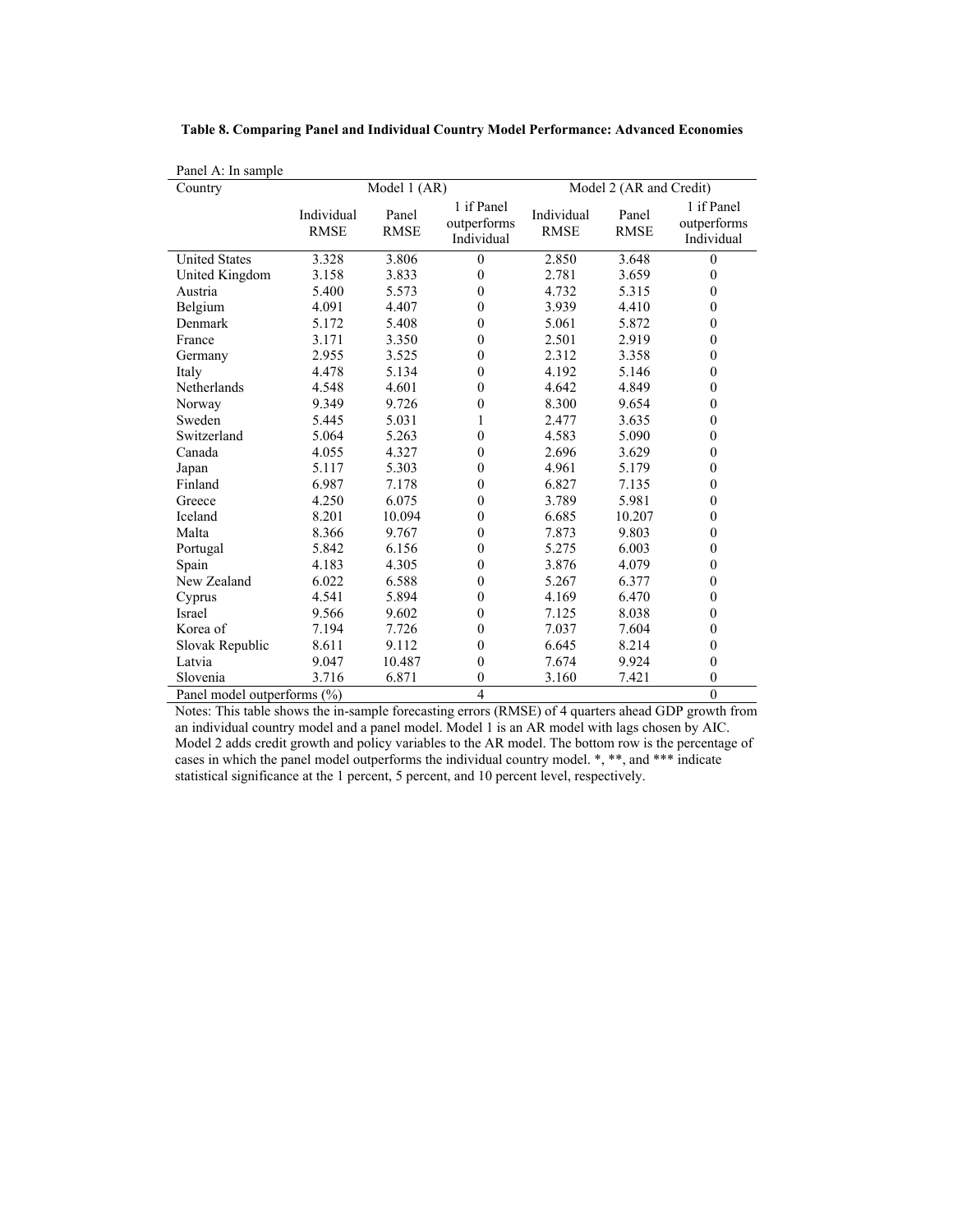| Panel B: Out of sample      |                           |                      |                                         |                           |                         |                                         |  |  |
|-----------------------------|---------------------------|----------------------|-----------------------------------------|---------------------------|-------------------------|-----------------------------------------|--|--|
| Country                     |                           | Model 1 (AR)         |                                         |                           | Model 2 (AR and Credit) |                                         |  |  |
|                             | Individual<br><b>RMSE</b> | Panel<br><b>RMSE</b> | 1 if Panel<br>outperforms<br>Individual | Individual<br><b>RMSE</b> | Panel<br><b>RMSE</b>    | 1 if Panel<br>outperforms<br>Individual |  |  |
| <b>United States</b>        | 2.849                     | 2.711                | 1                                       | 3.515                     | 2.683                   |                                         |  |  |
| United Kingdom              | 2.982                     | 3.021                | $\theta$                                | 2.762                     | 2.879                   | 0                                       |  |  |
| Austria                     | 3.848                     | 3.452                | 1                                       | 3.562                     | 3.337                   | 1                                       |  |  |
| Belgium                     | 3.802                     | 3.331                | 1                                       | 9.411                     | 3.407                   | 1                                       |  |  |
| Denmark                     | 4.235                     | 4.308                | $\theta$                                | 4.639                     | 8.059                   | $\theta$                                |  |  |
| France                      | 1.934                     | 2.021                | $\theta$                                | 2.435                     | 2.180                   | 1                                       |  |  |
| Germany                     | 3.000                     | 3.171                | $\theta$                                | 3.244                     | 3.052                   | 1                                       |  |  |
| Italy                       | 3.247                     | 2.349                | 1                                       | 3.902                     | 2.657                   | 1                                       |  |  |
| Netherlands                 | 3.164                     | 2.440                | 1                                       | 3.480                     | 2.449                   | 1                                       |  |  |
| Norway                      | 10.317                    | 9.990                | 1                                       | 9.194                     | 9.817                   | $\mathbf{0}$                            |  |  |
| Switzerland                 | 2.914                     | 3.041                | $\theta$                                | 2.790                     | 2.784                   | 1                                       |  |  |
| Canada                      | 3.243                     | 3.661                | $\theta$                                | 6.057                     | 4.711                   | 1                                       |  |  |
| Japan                       | 3.763                     | 3.599                | 1                                       | 14.569                    | 4.456                   | 1                                       |  |  |
| Finland                     | 4.790                     | 4.985                | $\mathbf{0}$                            | 7.052                     | 5.019                   | 1                                       |  |  |
| Malta                       | 9.040                     | 5.303                | 1                                       | 23.071                    | 5.397                   | 1                                       |  |  |
| Portugal                    | 4.030                     | 3.658                | 1                                       | 5.169                     | 3.873                   | 1                                       |  |  |
| Spain                       | 3.003                     | 3.491                | $\theta$                                | 4.075                     | 3.562                   | 1                                       |  |  |
| New Zealand                 | 4.590                     | 4.306                | 1                                       | 5.480                     | 4.340                   | 1                                       |  |  |
| Cyprus                      | 6.093                     | 6.088                | 1                                       | 5.964                     | 6.706                   | $\theta$                                |  |  |
| Israel                      | 8.338                     | 7.555                | 1                                       | 9.365                     | 7.827                   | 1                                       |  |  |
| Korea                       | 8.746                     | 6.601                | 1                                       | 10.559                    | 6.335                   | 1                                       |  |  |
| Slovak Republic             | 12.142                    | 8.449                |                                         | 103.860                   | 6.755                   |                                         |  |  |
| Latvia                      | 16.049                    | 8.904                |                                         | 258.976                   | 7.547                   |                                         |  |  |
| Panel model outperforms (%) |                           |                      | 65                                      |                           |                         | $83***$                                 |  |  |

**Table 7. Comparing Panel and Individual Country Model Performance: Advanced Economies (cont')**

Notes: This table shows the out-of-sample forecasting errors (RMSE) of 4 quarters ahead GDP growth from an individual country model and a panel model. Model 1 is an AR model with lags chosen by AIC. Model 2 adds credit growth and policy variables to the AR model. The bottom row is the percentage of cases in which the panel model outperforms the individual country model. \*, \*\*, and \*\*\* indicate statistical significance at the 1 percent, 5 percent, and 10 percent level, respectively.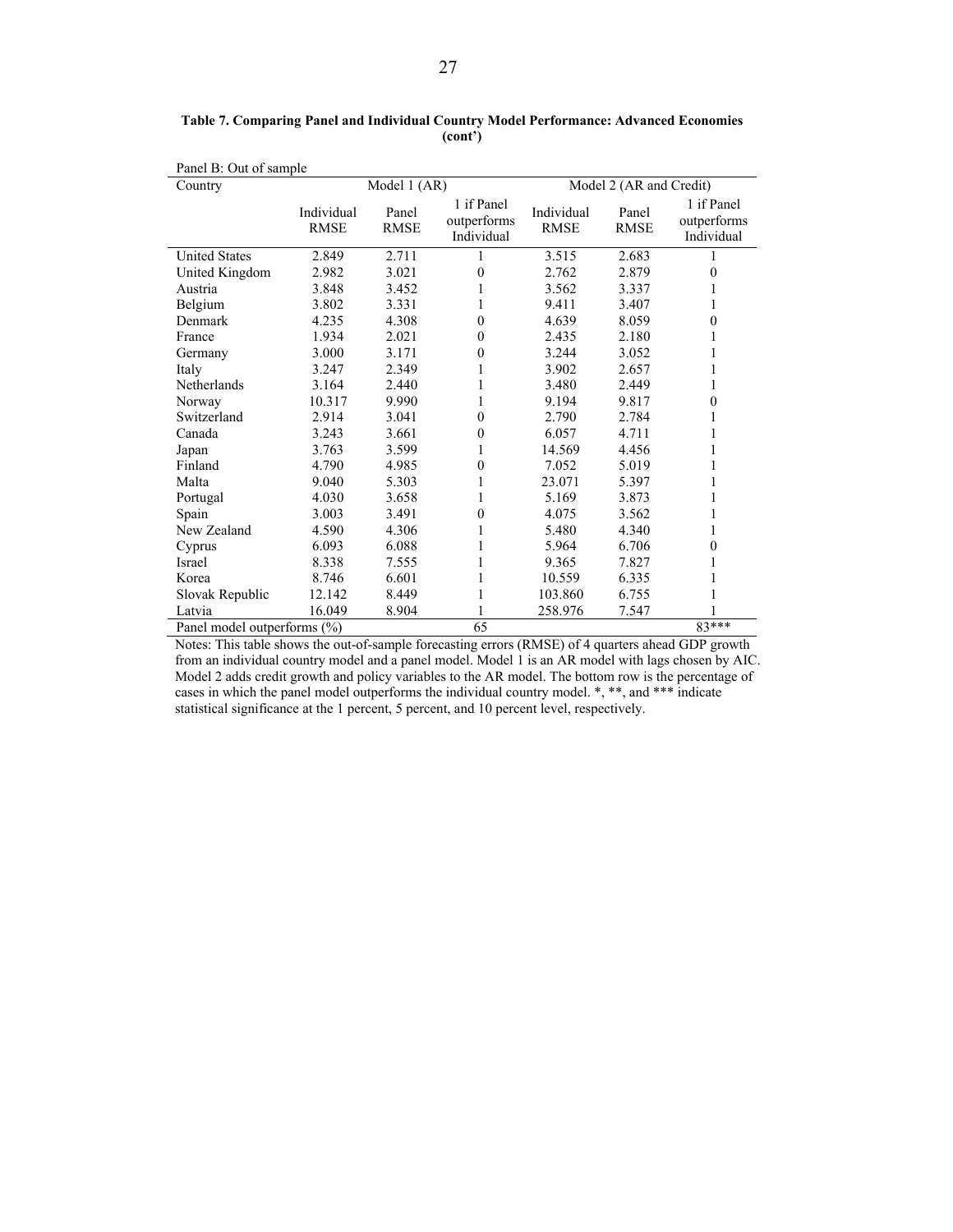| Panel A: In sample          |             |              |             |             |                         |             |
|-----------------------------|-------------|--------------|-------------|-------------|-------------------------|-------------|
| Country                     |             | Model 1 (AR) |             |             | Model 2 (AR and Credit) |             |
|                             | Individual  | Panel        | 1 if Panel  | Individual  | Panel                   | 1 if Panel  |
|                             | <b>RMSE</b> | <b>RMSE</b>  | outperforms | <b>RMSE</b> | <b>RMSE</b>             | outperforms |
| Turkey                      | 10.761      | 11.976       | 0           | 8.821       | 10.784                  | 0           |
| Brazil                      | 5.441       | 6.652        | $_{0}$      | 4.533       | 6.092                   |             |
| Colombia                    | 7.315       | 8.277        | 0           | 5.531       | 7.309                   | 0           |
| Costa Rica                  | 4.923       | 6.184        | 0           | 4.191       | 6.049                   | 0           |
| Ecuador                     | 6.028       | 6.783        | 0           | 4.247       | 7.626                   | 0           |
| Guatemala                   | 5.453       | 5.762        | 0           | 1.671       | 6.773                   | 0           |
| Peru                        | 9.697       | 9.939        | 0           | 7.602       | 8.697                   | 0           |
| Egypt                       | 5.427       | 6.881        | 0           | 4.872       | 6.850                   | 0           |
| Indonesia                   | 6.352       | 6.657        | 0           | 4.729       | 5.979                   | 0           |
| Malaysia                    | 11.540      | 11.108       |             | 6.109       | 7.811                   | 0           |
| Philippines                 | 5.987       | 6.223        | 0           | 4.665       | 5.416                   | 0           |
| Thailand                    | 7.679       | 8.151        | 0           | 6.850       | 8.118                   | 0           |
| Armenia                     | 0.000       | 8.086        | 0           | 0.000       | 7.504                   | 0           |
| Bulgaria                    | 6.504       | 7.580        | 0           | 5.513       | 7.631                   | 0           |
| Hungary                     | 7.453       | 8.137        | 0           | 7.022       | 8.181                   | 0           |
| Croatia                     | 4.802       | 5.428        | 0           | 3.596       | 5.007                   | 0           |
| Romania                     | 6.755       | 7.889        | 0           | 6.095       | 7.734                   | 0           |
| Panel model outperforms (%) |             |              | 6           |             |                         | $\theta$    |

**Table 9. Comparing Panel and Individual Country Model Performance: Emerging Markets** 

Notes: This table shows the in-sample forecasting errors (RMSE) of 4 quarters ahead GDP growth from an individual country model and a panel model. Model 1 is an AR model with lags chosen by AIC. Model 2 adds credit growth and policy variables to the AR model. The bottom row is the percentage of cases in which the panel model outperforms the individual country model. \*, \*\*, and \*\*\* indicate statistical significance at the 1 percent, 5 percent, and 10 percent level, respectively.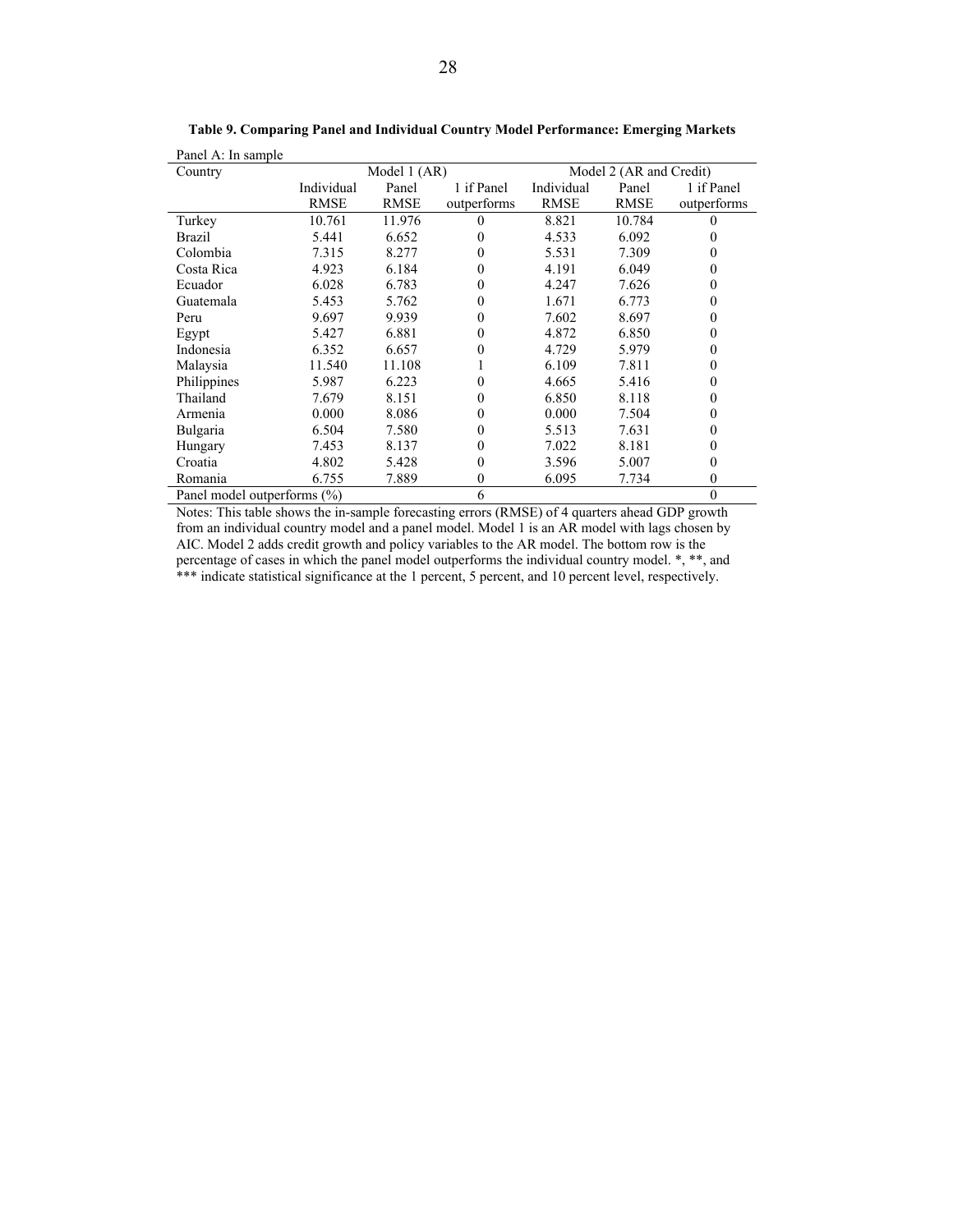| Panel B: Out of sample      |             |              |             |                         |             |             |  |
|-----------------------------|-------------|--------------|-------------|-------------------------|-------------|-------------|--|
| Country                     |             | Model 1 (AR) |             | Model 2 (AR and Credit) |             |             |  |
|                             | Individual  | Panel        | 1 if Panel  | Individual              | Panel       | 1 if Panel  |  |
|                             | <b>RMSE</b> | <b>RMSE</b>  | outperforms | <b>RMSE</b>             | <b>RMSE</b> | outperforms |  |
| Turkey                      | 14.752      | 10.411       |             | 22.197                  | 9.432       |             |  |
| Brazil                      | 8.879       | 5.863        |             | 8.879                   | 5.099       |             |  |
| Colombia                    | 16.349      | 6.715        |             | 19.428                  | 5.636       |             |  |
| Peru                        | 19.225      | 9.181        |             | 43.486                  | 8.766       |             |  |
| Indonesia                   | 13.260      | 6.984        |             | 14.539                  | 6.318       |             |  |
| Malaysia                    | 14.515      | 10.304       |             | 13.002                  | 9.465       |             |  |
| Philippines                 | 5.529       | 5.379        |             | 6.442                   | 5.082       |             |  |
| Thailand                    | 8.760       | 5.465        |             | 38.981                  | 4.965       |             |  |
| Hungary                     | 11.239      | 8.648        |             | 20.567                  | 8.826       |             |  |
| Panel model outperforms (%) |             |              | $100***$    |                         |             | $100***$    |  |

**Table 8. Comparing Panel and Individual Country Model Performance: Emerging Markets (cont')** 

Notes: This table shows the out-of-sample forecasting errors (RMSE) of 4 quarters ahead GDP growth from an individual country model and a panel model. Model 1 is an AR model with lags chosen by AIC. Model 2 adds credit growth and policy variables to the AR model. The bottom row is the percentage of cases in which the panel model outperforms the individual country model. \*, \*\*, and \*\*\* indicate statistical significance at the 1 percent, 5 percent, and 10 percent level, respectively.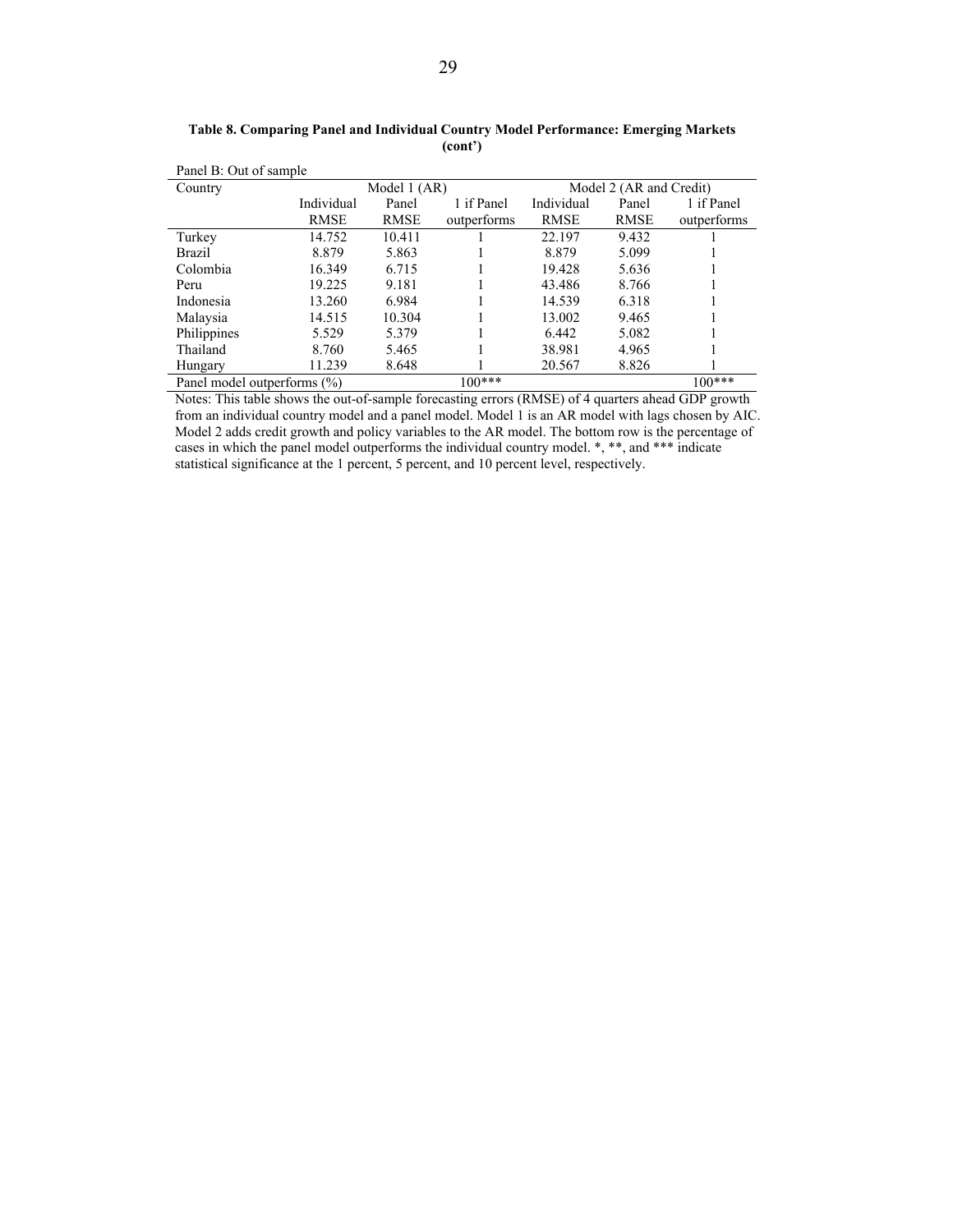| Country                                | WEO forecasts |                         | Model 2 (AR+Credit) |            | 1 if Model 2<br>outperforms WEO |
|----------------------------------------|---------------|-------------------------|---------------------|------------|---------------------------------|
|                                        | <b>RMSE</b>   | No. of obs              | <b>RMSE</b>         | No. of obs |                                 |
| <b>United States</b>                   | 3.127         | 12                      | 2.321               | 19         | 1                               |
| United Kingdom                         | 4.076         | 18                      | 3.269               | 19         | 1                               |
| Austria                                | 3.332         | 18                      | 2.858               | 18         | 1                               |
| Belgium                                | 3.592         | 18                      | 3.015               | 15         | 1                               |
| France                                 | 2.544         | 18                      | 2.312               | 19         | 1                               |
| Germany                                | 3.111         | 18                      | 3.308               | 18         | $\theta$                        |
| Italy                                  | 3.985         | 18                      | 3.743               | 18         | 1                               |
| Sweden                                 | 4.020         | 12                      | 3.294               | 11         | 1                               |
| Switzerland                            | 2.412         | 14                      | 2.147               | 19         | 1                               |
| Canada                                 | 2.856         | 16                      | 3.765               | 10         | $\mathbf{0}$                    |
| Japan                                  | 3.511         | 16                      | 3.651               | 19         | $\boldsymbol{0}$                |
| Finland                                | 4.128         | 18                      | 4.392               | 18         | $\mathbf{0}$                    |
| Greece                                 | 6.180         | 18                      | 5.353               | 18         | 1                               |
| Iceland                                | 1.954         | $\mathbf{1}$            | 6.519               | 13         | $\boldsymbol{0}$                |
| Portugal                               | 3.234         | 17                      | 3.247               | 18         | $\boldsymbol{0}$                |
| Spain                                  | 3.300         | 16                      | 2.732               | 18         | 1                               |
| Turkey                                 | 9.021         | 5                       | 5.017               | 19         | 1                               |
| New Zealand                            | 4.846         | 5                       | 3.065               | 15         | 1                               |
| <b>Brazil</b>                          | 4.973         | $\overline{c}$          | 3.631               | 19         | 1                               |
| Mexico                                 | 1.576         | $\overline{\mathbf{3}}$ | 5.454               | 11         | $\mathbf{0}$                    |
| Peru                                   | 2.024         | $\overline{3}$          | 4.977               | 19         | $\theta$                        |
| Cyprus                                 | 3.218         | 5                       | 2.839               | $\,8\,$    | 1                               |
| Israel                                 | 4.415         | 12                      | 3.292               | 8          | 1                               |
| India                                  | 12.193        | $\overline{4}$          | 4.135               | 13         | 1                               |
| Korea                                  | 5.514         | 14                      | 3.646               | 19         | 1                               |
| Malaysia                               | 4.161         | $\overline{c}$          | 6.982               | 18         | $\mathbf{0}$                    |
| Philippines                            | 6.095         | 5                       | 2.711               | 19         | 1                               |
| Thailand                               | 7.678         | 5                       | 3.716               | 16         | 1                               |
| Russia                                 | 7.166         | 5                       | 4.258               | 5          | 1                               |
| Croatia                                | 7.486         | 5                       | 3.973               | 19         | 1                               |
| Slovenia                               | 7.675         | 12                      | 4.078               | 18         | 1                               |
| Romania                                | 4.419         | 3                       | 7.029               | 16         | $\theta$                        |
| $69***$<br>Model 2 outperforms WEO (%) |               |                         |                     |            |                                 |

**Table 10. Comparing WEO Forecasts with Simple Financial Model**

Notes: This table shows out-of-sample forecasting errors (RMSE) of 4 quarters ahead GDP growth. Model 2 adds credit growth and policy variables to an AR model with lags chosen by AIC. The bottom row is the percentage of cases in which model 2 outperforms WEO forecasts. Statistical significance is shown for a two-tailed binomial test. \*, \*\*, and \*\*\* indicate statistical significance at the 1 percent, 5 percent, and 10 percent level, respectively.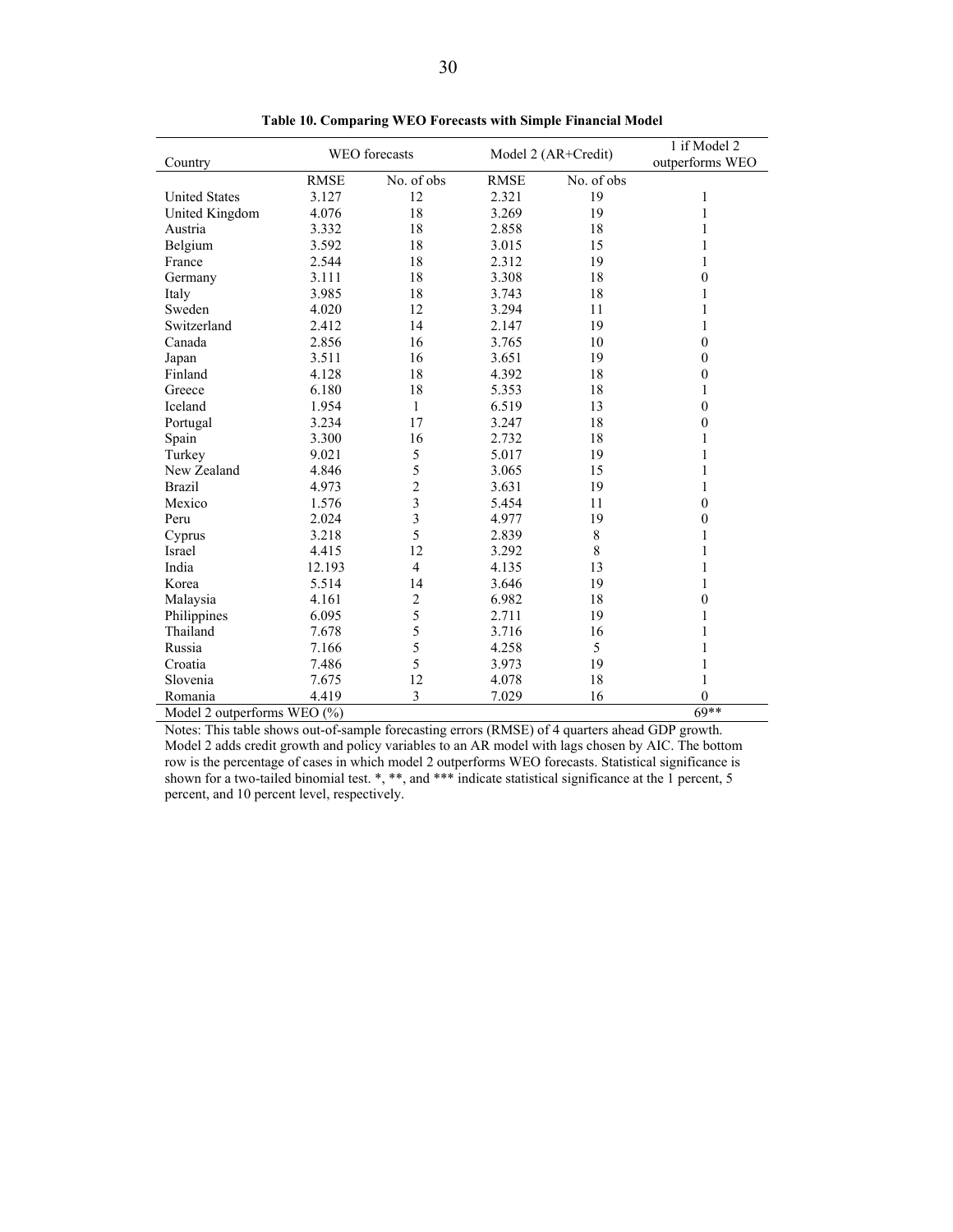| Country                             | <b>WEO</b> forecasts |                | Model 3<br>(AR+Credit+Equity+Housing) |                | Model 3<br>outperforms<br><b>WEO</b> |
|-------------------------------------|----------------------|----------------|---------------------------------------|----------------|--------------------------------------|
|                                     | <b>RMSE</b>          | No. of obs     | <b>RMSE</b>                           | No. of obs     |                                      |
| <b>United States</b>                | 3.127                | 12             | 1.774                                 | 9              | 1                                    |
| United Kingdom                      | 4.076                | 18             | 2.882                                 | 9              |                                      |
| Austria                             | 3.332                | 18             | 2.341                                 | 9              |                                      |
| Belgium                             | 3.592                | 18             | 2.521                                 | 4              |                                      |
| France                              | 2.544                | 18             | 1.918                                 | 9              |                                      |
| France                              | 2.544                | 18             | 1.918                                 | 9              |                                      |
| Germany                             | 3.111                | 18             | 2.702                                 | 9              |                                      |
| Italy                               | 3.985                | 18             | 3.285                                 | 9              |                                      |
| Sweden                              | 4.020                | 12             | 2.620                                 | 7              |                                      |
| Canada                              | 2.856                | 16             | 3.262                                 | 7              | $\Omega$                             |
| Japan                               | 3.511                | 16             | 3.384                                 | 9              |                                      |
| Finland                             | 4.128                | 18             | 3.488                                 | 9              |                                      |
| Finland                             | 4.128                | 18             | 3.488                                 | 9              |                                      |
| Greece                              | 6.180                | 18             | 5.072                                 | 7              |                                      |
| Iceland                             | 1.954                | 1              | 5.170                                 | 9              | $\Omega$                             |
| Portugal                            | 3.234                | 17             | 3.027                                 | 9              |                                      |
| Spain                               | 3.300                | 16             | 2.143                                 | 9              |                                      |
| New Zealand                         | 4.846                | 5              | 2.490                                 | $\,$ $\,$      |                                      |
| <b>Brazil</b>                       | 4.973                | $\overline{2}$ | 3.432                                 | $\overline{7}$ |                                      |
| Peru                                | 2.024                | 3              | 5.070                                 | 9              | $\mathbf{0}$                         |
| Israel                              | 4.415                | 12             | 3.559                                 | 8              | 1                                    |
| Malaysia                            | 4.161                | 2              | 6.812                                 | 7              | 0                                    |
| Philippines                         | 6.095                | 5              | 2.870                                 | 5              |                                      |
| Thailand                            | 7.678                | 5              | 3.329                                 | 3              |                                      |
| Russia                              | 7.166                | 5              | 6.111                                 | 9              |                                      |
| Romania                             | 4.419                | 3              | 2.320                                 | 5              |                                      |
| 85**<br>Model 3 outperforms WEO (%) |                      |                |                                       |                |                                      |

**Table 11. Comparing WEO Forecasts with Expanded Financial Model** 

Notes: This table shows out-of-sample forecasting errors (RMSE) of 4-quarter ahead GDP growth. Model 3 adds credit, stock price, and house price growth and policy variables to an AR model with lags chosen by AIC. The bottom row is the percentage of cases in which model 3 outperforms WEO forecasts. Statistical significance is shown for a two-tailed binomial test. \*, \*\*, and \*\*\* indicate statistical significance at the 1 percent, 5 percent, and 10 percent level, respectively.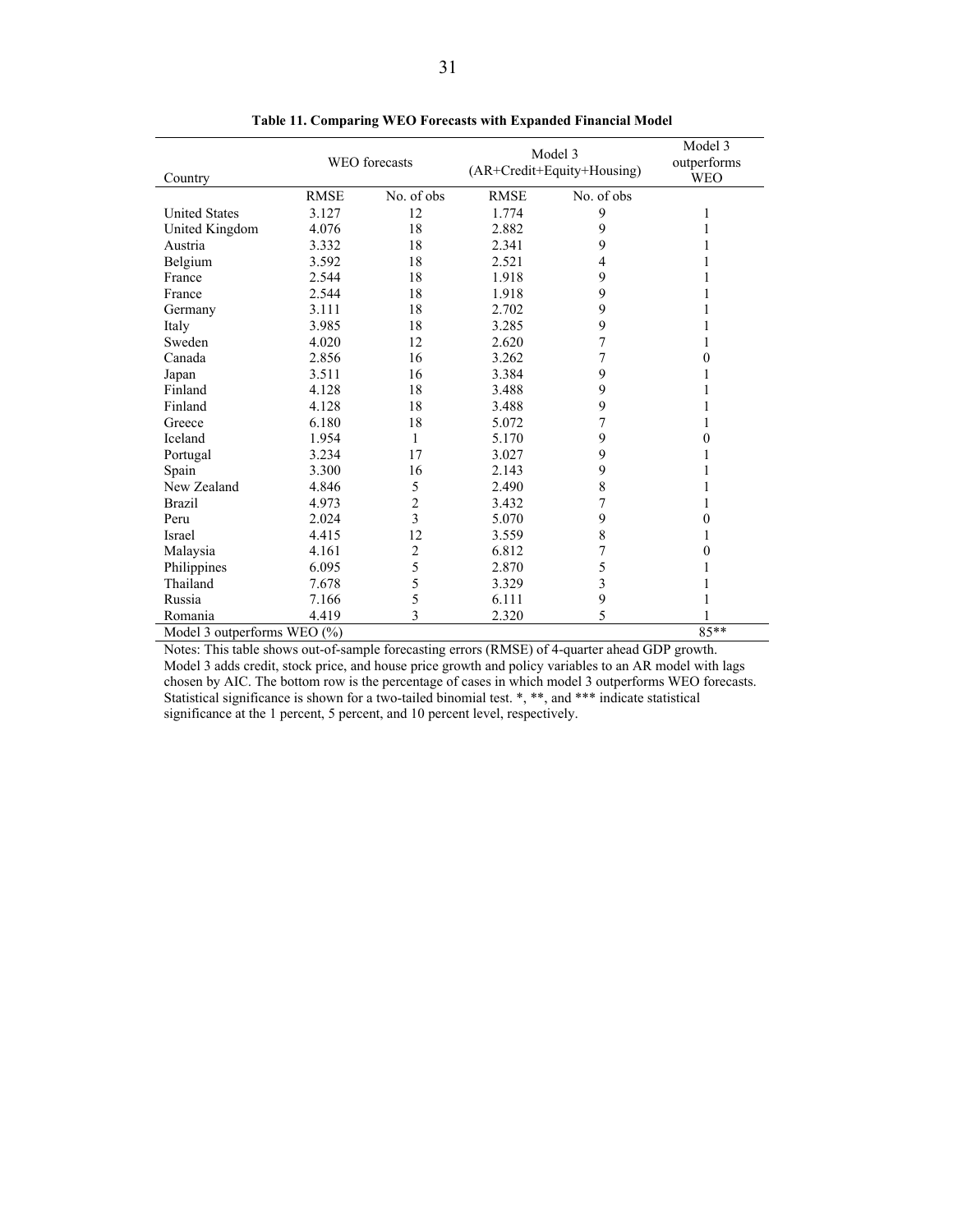#### **REFERENCES**

Bernanke, Ben, Mark Gertler, and Simon Gilchrist, 1996, "The Financial Accelerator and the Flight to Quality," *Review of Economics and Statistics*, Vol. 78(1): 1-15.

Claessens, Stijn, Ayhan, Kose, and Marco Terrones, 2008, "What Happens During Recessions, Crunches and Busts?", IMF WP/08/274

ECB, 2004, European Central Bank Monthly Bulletin, December 2004, European Central Bank.

Arturo Estrella and Frederic S. Mishkin, 1998, "Predicting U.S. Recessions: Financial Variables as Leading Indicators," *Review of Economics and Statistics*, Vol 80(1): 45-61.

Garcia-Ferrer, A., R. A. Highfield, F. Palm and A. Zellner, 1987, "Macroeconomic Forecasting Using Pooled International Data," *Journal of Business & Economic Statistics* Vol. 5(1): 53-67

Gilchrist, Simon and Egon Zakrajšek, 2012, "Credit Spreads and Business Cycle Fluctuations," *American Economic Review*, 102(4): 1692-1720.

Hoogstrate AJ, FC Palm, GA Pfann2000, "Pooling in dynamic panel-data models: An application to forecasting GDP growth rates," *Journal of Business & Economic Statistics* Vol. 5(1): 53-67

Iacoviello, Matteo, 2012, "Housing Wealth and Consumption," *International Encyclopedia of Housing and Home*, pp. 673-678, Elsevier.

IMF, 2016, "2016 Handbook of IMF Facilities for Low-Income-Countries," International Monetary Fund.

Leamer, Edward, 2007. "Housing is the business cycle," Proceedings - Economic Policy Symposium - Jackson Hole, Federal Reserve Bank of Kansas City, pages 149-233

Philippon Thomas, 2009. "The Bond Market's q," *The Quarterly Journal of Economics*, Vol. 124(3): 1011-1056.

Stock, James H. and Mark W. Watson, 2003, "Forecasting Output and Inflation: The Role of Asset Prices," *Journal of Economic Literature*, Vol.(XLI): 788-829.